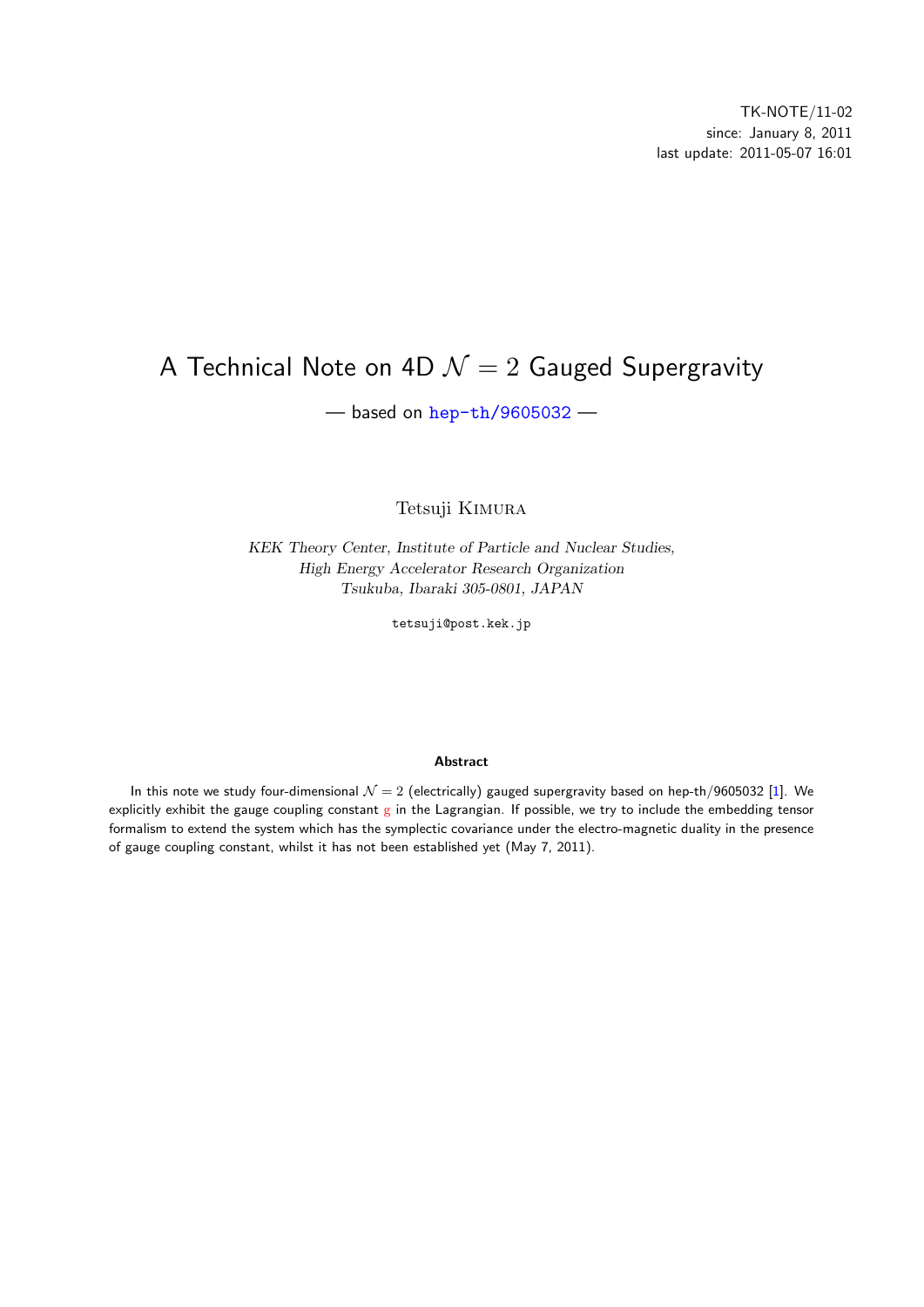# **Contents**

|   |               | 1 4D $\mathcal{N}=2$ gauged supergravity in hep-th/9605032 [1]                                                                                                                                                                 | 4  |  |  |  |
|---|---------------|--------------------------------------------------------------------------------------------------------------------------------------------------------------------------------------------------------------------------------|----|--|--|--|
|   | 1.1           |                                                                                                                                                                                                                                |    |  |  |  |
|   | 1.2           | Mass dimensions and gravitational coupling constant (a) the subset of the set of the set of the set of the set of the set of the set of the set of the set of the set of the set of the set of the set of the set of the set o |    |  |  |  |
|   | 1.3           |                                                                                                                                                                                                                                |    |  |  |  |
|   | 1.4           |                                                                                                                                                                                                                                |    |  |  |  |
|   |               | 2 Computation rules in [1]<br>8                                                                                                                                                                                                |    |  |  |  |
|   | 2.1           |                                                                                                                                                                                                                                |    |  |  |  |
|   | 2.2           |                                                                                                                                                                                                                                |    |  |  |  |
|   | 2.3           |                                                                                                                                                                                                                                |    |  |  |  |
|   | 2.4           |                                                                                                                                                                                                                                |    |  |  |  |
|   | 2.5           |                                                                                                                                                                                                                                |    |  |  |  |
|   | 2.6           |                                                                                                                                                                                                                                |    |  |  |  |
|   |               | 3 Complete Lagrangian and variations                                                                                                                                                                                           | 12 |  |  |  |
|   | $3.1^{\circ}$ |                                                                                                                                                                                                                                |    |  |  |  |
|   | 3.2           |                                                                                                                                                                                                                                |    |  |  |  |
|   | 3.3           |                                                                                                                                                                                                                                |    |  |  |  |
|   | 3.4           |                                                                                                                                                                                                                                |    |  |  |  |
|   | 3.5           |                                                                                                                                                                                                                                |    |  |  |  |
| 4 |               | <b>Fixing the conversion rule</b>                                                                                                                                                                                              | 16 |  |  |  |
|   | 4.1           |                                                                                                                                                                                                                                |    |  |  |  |
|   | 4.2           |                                                                                                                                                                                                                                |    |  |  |  |
|   | 4.3           |                                                                                                                                                                                                                                |    |  |  |  |
|   | 4.4           |                                                                                                                                                                                                                                |    |  |  |  |
|   | 4.5           |                                                                                                                                                                                                                                |    |  |  |  |
|   | 4.6           |                                                                                                                                                                                                                                |    |  |  |  |
|   | 4.7           |                                                                                                                                                                                                                                |    |  |  |  |
| 5 |               | <b>Conversion</b>                                                                                                                                                                                                              | 21 |  |  |  |
|   | 5.1           |                                                                                                                                                                                                                                |    |  |  |  |
|   | 5.2           |                                                                                                                                                                                                                                |    |  |  |  |
|   | 5.3           | Covariant derivatives (Alternative Alternative Alternative Alternative Alternative Alternative Alternative Alt                                                                                                                 |    |  |  |  |
|   | 5.4           |                                                                                                                                                                                                                                |    |  |  |  |
| 6 |               | Reduced Lagrangian without four-fermi terms                                                                                                                                                                                    | 25 |  |  |  |
|   | 6.1           |                                                                                                                                                                                                                                |    |  |  |  |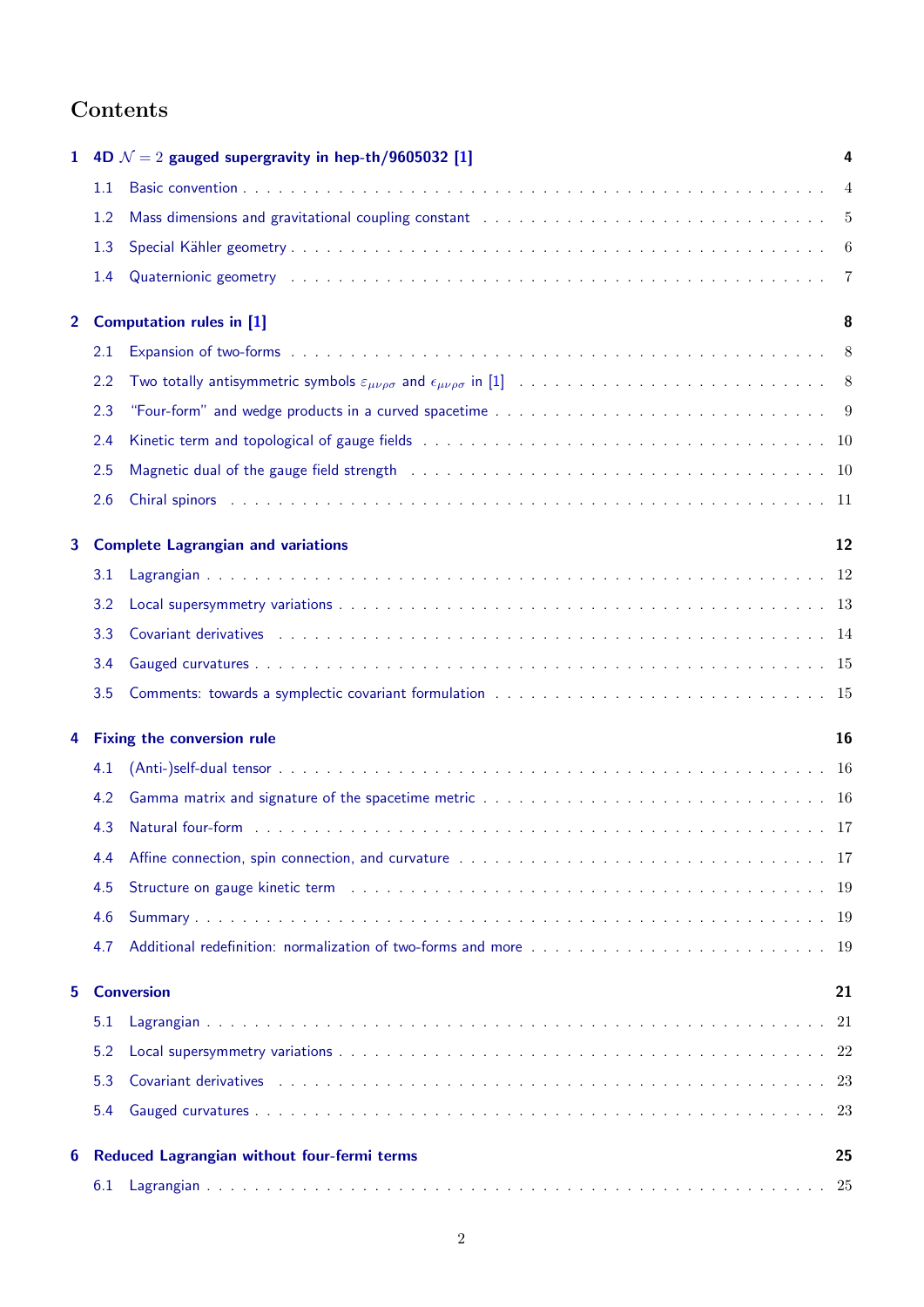|    | 6.2 |                                                                                                                                                                                                                                |    |
|----|-----|--------------------------------------------------------------------------------------------------------------------------------------------------------------------------------------------------------------------------------|----|
|    | 6.3 |                                                                                                                                                                                                                                |    |
|    |     | 6.3.1                                                                                                                                                                                                                          |    |
|    |     | 6.3.2                                                                                                                                                                                                                          |    |
|    |     | 6.3.3                                                                                                                                                                                                                          |    |
|    |     | 6.3.4                                                                                                                                                                                                                          |    |
|    | 6.4 |                                                                                                                                                                                                                                |    |
|    |     | <b>A</b> Conventions in TK-NOTEs                                                                                                                                                                                               | 30 |
|    |     |                                                                                                                                                                                                                                |    |
|    | A.2 | Antisymmetrized symbol in the contract of the contract of the contract of the contract of the contract of the contract of the contract of the contract of the contract of the contract of the contract of the contract of the  |    |
|    | A.3 |                                                                                                                                                                                                                                |    |
|    | A.4 | Differential forms (a) and a subset of the subset of the subset of the subset of the subset of the subset of the subset of the subset of the subset of the subset of the subset of the subset of the subset of the subset of t |    |
|    |     | <b>B</b> Einstein-Hilbert action                                                                                                                                                                                               | 32 |
|    |     |                                                                                                                                                                                                                                |    |
|    |     |                                                                                                                                                                                                                                |    |
| C. |     | Minor differences of convention among literature                                                                                                                                                                               | 33 |
|    | C.1 |                                                                                                                                                                                                                                |    |
|    | C.2 |                                                                                                                                                                                                                                |    |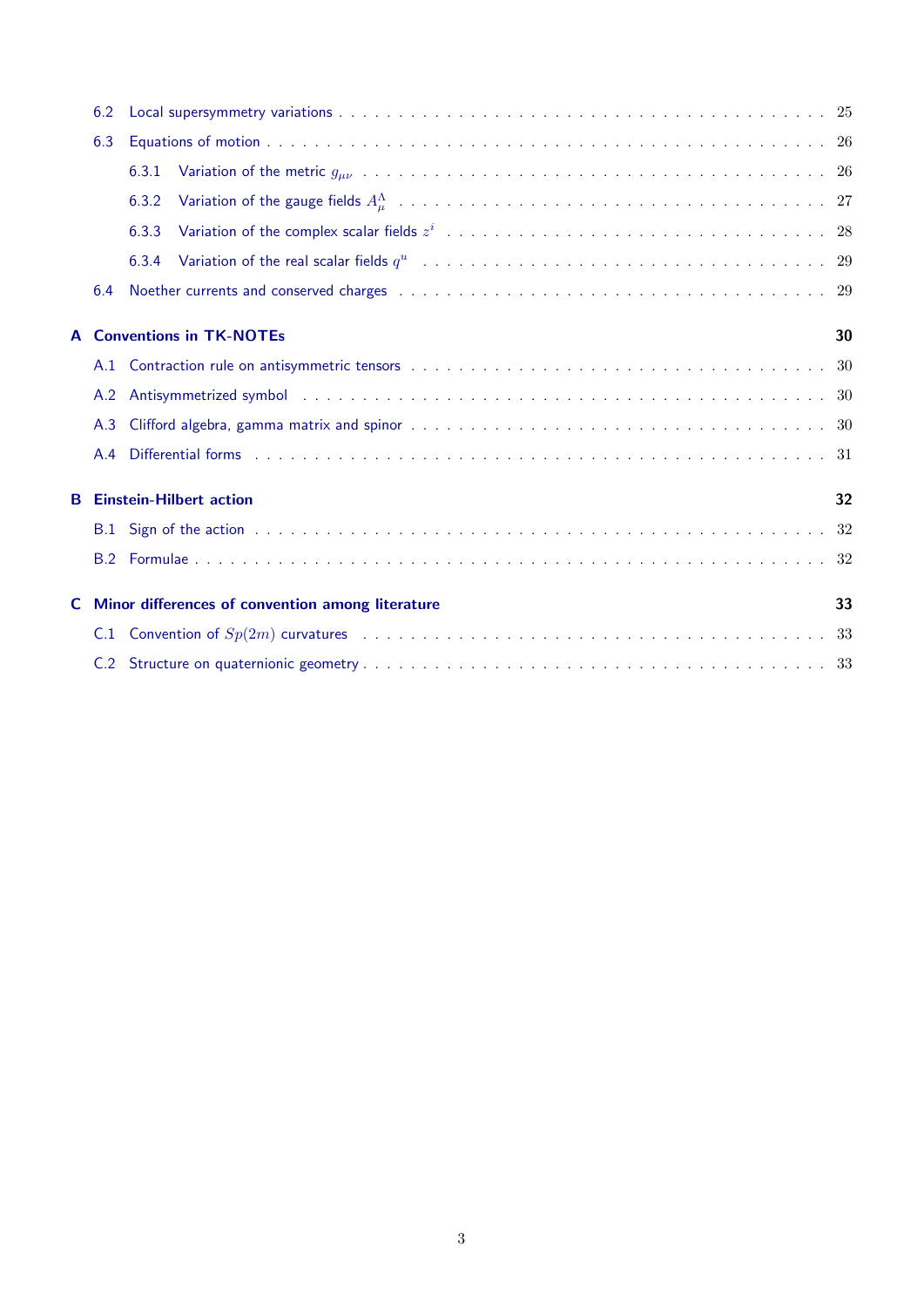# **1** 4D  $\mathcal{N} = 2$  gauged supergravity in hep-th/9605032 [1]

### **1.1 Basic convention**

<span id="page-3-1"></span><span id="page-3-0"></span>Definition of the differential forms in a curved spacetime with the normalization  $\varepsilon_{0123} \equiv +1$  $\varepsilon_{0123} \equiv +1$  $\varepsilon_{0123} \equiv +1$ <sup>1</sup>

$$
A^{\Lambda} \equiv A^{\Lambda}_{\mu} dx^{\mu}, \qquad (1.1a)
$$

$$
F^{\Lambda} \equiv dA^{\Lambda} \equiv \mathcal{F}^{\Lambda}_{\mu\nu} dx^{\mu} \wedge dx^{\nu}, \qquad \mathcal{F}^{\Lambda}_{\mu\nu} \equiv \frac{1}{2} (\partial_{\mu} A^{\Lambda}_{\nu} - \partial_{\nu} A^{\Lambda}_{\mu}), \qquad (1.1b)
$$

$$
*F^{\Lambda} \equiv \widetilde{\mathcal{F}}^{\Lambda}_{\mu\nu} dx^{\mu} \wedge dx^{\nu}, \qquad \widetilde{\mathcal{F}}^{\Lambda}_{\mu\nu} \equiv \frac{\sqrt{-g}}{2!} \varepsilon_{\mu\nu\rho\sigma} \mathcal{F}^{\Lambda|\rho\sigma}, \qquad (1.1c)
$$

<span id="page-3-5"></span>
$$
d^4x \equiv -\frac{1}{4!} \varepsilon_{\mu\nu\rho\sigma} dx^{\mu} \wedge dx^{\nu} \wedge dx^{\rho} \wedge dx^{\sigma} = -dx^0 \wedge dx^1 \wedge dx^2 \wedge dx^3, \qquad (1.1d)
$$

$$
\frac{\epsilon^{\mu\nu\rho\sigma}}{\sqrt{-g}} \left( \sqrt{-g} \, \mathrm{d}^4 x \right) \equiv \, \mathrm{d}x^{\mu} \wedge \mathrm{d}x^{\nu} \wedge \mathrm{d}x^{\rho} \wedge \mathrm{d}x^{\sigma} \,, \tag{1.1e}
$$

$$
F^{\Lambda} \wedge F^{\Sigma} = \sqrt{-g} \, \varepsilon^{\mu\nu\rho\sigma} \, \mathcal{F}^{\Lambda}_{\mu\nu} \mathcal{F}^{\Sigma}_{\rho\sigma} \big( \sqrt{-g} \, \mathrm{d}^4 x \big) \,, \qquad F^{\Lambda} \wedge * F^{\Sigma} = -2 \, \mathcal{F}^{\Lambda}_{\mu\nu} \mathcal{F}^{\Sigma|\mu\nu} \big( \sqrt{-g} \, \mathrm{d}^4 x \big) \,. \tag{1.1f}
$$

Definition of the Riemann curvature:<sup>2</sup>

<span id="page-3-8"></span>
$$
\Gamma^{\mu}{}_{\nu} \equiv \Gamma^{\mu}{}_{\rho\nu} \, dx^{\rho} \,, \tag{1.2a}
$$

$$
R^{\mu}{}_{\nu} = d\Gamma^{\mu}{}_{\nu} + \Gamma^{\mu}{}_{\lambda} \wedge \Gamma^{\lambda}{}_{\nu} = (\partial_{\rho} \Gamma^{\mu}{}_{\sigma\nu} + \Gamma^{\mu}{}_{\rho\lambda} \Gamma^{\lambda}{}_{\sigma\nu}) dx^{\rho} \wedge dx^{\sigma} \equiv -\frac{1}{2} R^{\mu}{}_{\nu\rho\sigma} dx^{\rho} \wedge dx^{\sigma}, \qquad (1.2b)
$$

$$
R^{\mu}{}_{\nu\rho\sigma} = -\left(\partial_{\rho}\Gamma^{\mu}{}_{\sigma\nu} - \partial_{\sigma}\Gamma^{\mu}{}_{\rho\nu} + \Gamma^{\mu}{}_{\rho\lambda}\Gamma^{\lambda}{}_{\sigma\nu} - \Gamma^{\mu}{}_{\sigma\lambda}\Gamma^{\lambda}{}_{\rho\nu}\right). \tag{1.2c}
$$

There is no explicit expression of the affine connection one-form, while the one on the Kähler geometry is given as  $\Gamma^i{}_j=\Gamma^i_{kj}\,\mathrm{d} z^k$  as in (C.56) in [1], where the Kähler geometry is torsion free:  $\Gamma^i_{kj}=\Gamma^i_{jk}$ . Here we also apply this expansion to the one of the affine connection one-form as above.

Decomposition of a generic tensor of degree two *Tµν* into a self-dual(*−*) and a anti-self-dual(+) parts in a curved spacetime  $\frac{1}{2}$  in terms of  $\sqrt{-g} \varepsilon_{\mu\nu\rho\sigma}$ <sup>3</sup>

$$
\mathcal{T}^{(\mp)}_{\mu\nu} \equiv \frac{1}{2} \big( \mathcal{T}_{\mu\nu} \mp \frac{i}{2} \sqrt{-g} \, \varepsilon_{\mu\nu\rho\sigma} \mathcal{T}^{\rho\sigma} \big) \qquad \rightarrow \qquad -\frac{i}{2} \sqrt{-g} \, \varepsilon_{\mu\nu}^{\rho\sigma} \mathcal{T}^{(\mp)}_{\rho\sigma} = \pm \mathcal{T}^{(\mp)}_{\mu\nu} \,. \tag{1.3}
$$

This indicat[e](#page-3-3)s that the "self-dual" tensor in [1] has an eigenvalue  $+1$  when we act  $-{\textstyle \frac{1}{2}}$ *√ −g εµνρσ* on it, rather than  $+\frac{1}{2}$  $\sqrt{-g} \varepsilon_{\mu\nu\rho\sigma}$ . (The name "(anti-)self-duality"<sup>4</sup> is different from the other in my expreriences.)

Here let us introduce the Clifford algebra given by Dirac gamma matrices:

$$
\{\gamma_a, \gamma_b\} = 2\eta_{ab}, \qquad [\gamma_a, \gamma_b] = 2\gamma_{ab}, \qquad \eta_{ab} \equiv (+1, -1, -1, -1), \tag{1.4a}
$$

$$
\gamma_5 \equiv -i\gamma_0 \gamma_1 \gamma_2 \gamma_3 \,, \tag{1.4b}
$$

$$
(\gamma_0)^{\dagger} = \gamma_0, \quad \gamma_0(\gamma_i)^{\dagger} \gamma_0 = \gamma_i \quad (i = 1, 2, 3), \quad (\gamma_5)^{\dagger} = \gamma_5, \tag{1.4c}
$$

$$
\epsilon_{abcd}\gamma^{cd} = 2i\gamma_{ab}\gamma_5. \tag{1.4d}
$$

Chirality of fermions:

$$
\gamma_5 \begin{pmatrix} \lambda^{iA} \\ \zeta_{\alpha} \\ \psi_{A\mu} \end{pmatrix} = \begin{pmatrix} \lambda^{iA} \\ \zeta_{\alpha} \\ \psi_{A\mu} \end{pmatrix}, \quad \gamma_5 \begin{pmatrix} \lambda_A^{\bar{i}} \\ \zeta^{\alpha} \\ \psi_{\mu}^A \end{pmatrix} = - \begin{pmatrix} \lambda_A^{\bar{i}} \\ \zeta^{\alpha} \\ \psi_{\mu}^A \end{pmatrix}.
$$
 (1.5)

Dirac conjugate and Majorana condition on Dirac fermions:

<span id="page-3-7"></span><span id="page-3-6"></span>
$$
\overline{\chi} \equiv \chi^{\dagger} \gamma_0 = \chi^{\mathrm{T}} C, \qquad (1.6)
$$

 $\frac{1}{2}F_{\mu\nu} = \frac{1}{2!}F_{\mu\nu}$  if we define  $F = \frac{1}{2!}F_{\mu\nu}dx^{\mu} \wedge dx^{\nu}$ .

<sup>&</sup>lt;sup>2</sup>The overall sign of the curvature is opposite to the usual one.

<sup>&</sup>lt;sup>3</sup>This is the generalization of the (anti-)self-dual tensors in the flat spacetime in [1].

<span id="page-3-4"></span><span id="page-3-3"></span><span id="page-3-2"></span><sup>&</sup>lt;sup>4</sup>See below eq.(8.22) in [1].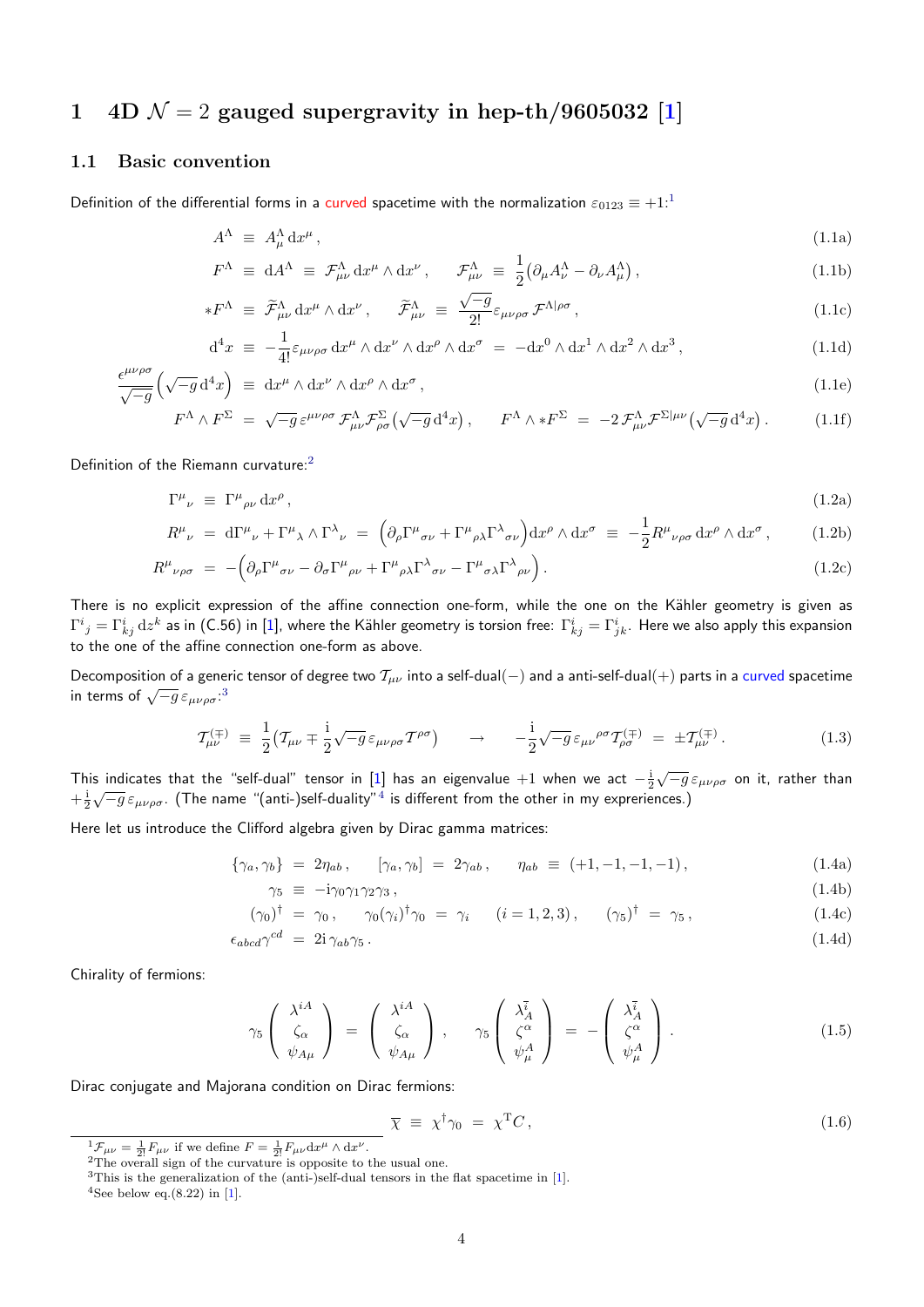with charge conjugation matrix:

$$
C^{2} = -1, \quad C^{T} = C^{-1} = -C, \quad (C\gamma^{a})^{T} = C\gamma^{a}, \quad (C\gamma^{ab})^{T} = C\gamma^{ab}.
$$
 (1.7)

Fierz identities with a lower or upper dot implying right or left chirality respectively:

$$
\chi_{\bullet}\overline{\xi}_{\bullet} = -\frac{1}{2}\overline{\xi}_{\bullet}\chi_{\bullet} + \frac{1}{8}\gamma_{ab}\overline{\xi}_{\bullet}\gamma^{ab}\chi_{\bullet}, \qquad (1.8a)
$$

$$
\chi_{\bullet}\overline{\xi}^{\bullet} = -\frac{1}{2}\gamma_a\overline{\xi}^{\bullet}\gamma^a\chi_{\bullet},\tag{1.8b}
$$

$$
\psi_A \overline{\psi}_B = \frac{1}{2} \overline{\psi}_B \psi_A - \frac{1}{8} \gamma_{ab} \overline{\psi}_B \gamma^{ab} \psi_A , \qquad (1.8c)
$$

$$
\psi_A \overline{\psi}^B = \frac{1}{2} \gamma_a \overline{\psi}^B \gamma^a \psi_A \,. \tag{1.8d}
$$

Hermiticity of bilinear forms of fermions:

$$
(\overline{\chi}_{\bullet}\xi_{\bullet})^{\dagger} = \overline{\xi}^{\bullet}\chi^{\bullet} = \overline{\chi}^{\bullet}\xi^{\bullet}, \qquad (1.9a)
$$

$$
(\overline{\chi}_{\bullet} \gamma^a \xi^{\bullet})^{\dagger} = \overline{\xi}_{\bullet} \gamma^a \chi^{\bullet} = -\overline{\chi}^{\bullet} \gamma^a \xi_{\bullet}, \qquad (1.9b)
$$

$$
(\overline{\chi}_{\bullet} \gamma^{ab} \xi_{\bullet})^{\dagger} = -\overline{\xi}^{\bullet} \gamma^{ab} \chi^{\bullet} = \overline{\chi}^{\bullet} \gamma^{ab} \xi^{\bullet} , \qquad (1.9c)
$$

$$
(\overline{\psi}_A \psi_B)^{\dagger} = -\overline{\psi}^B \psi^A = \overline{\psi}^A \psi^B,
$$
\n(1.9d)

$$
(\overline{\psi}^A \gamma^a \psi_B)^{\dagger} = -\overline{\psi}^B \gamma^a \psi_A = -\overline{\psi}_A \gamma^a \psi^B, \tag{1.9e}
$$

$$
(\overline{\psi}^A \gamma^{ab} \psi^B)^{\dagger} = \overline{\psi}_B \gamma^{ab} \psi_A = \overline{\psi}_A \gamma^{ab} \psi_B . \qquad (1.9f)
$$

*SU*(2) and *Sp*(2*m*) metrics:

$$
\epsilon^{AB}\epsilon_{BC} = -\delta^A_C, \qquad \epsilon^{AB} = -\epsilon^{BA}, \qquad (1.10a)
$$

$$
\mathbb{C}^{\alpha\beta}\mathbb{C}_{\beta\gamma} = -\gamma_{\gamma}^{\alpha}, \qquad \mathbb{C}^{\alpha\beta} = -\mathbb{C}^{\beta\alpha}, \qquad (1.10b)
$$

with any  $SU(2)$  vectors  $P_A$  and any  $Sp(2m)$  vectors  $P_\alpha$ :

$$
\epsilon_{AB}P^B = P_A, \quad \epsilon^{AB}P_B = -P^A, \tag{1.11a}
$$

$$
\mathbb{C}_{\alpha\beta}P^{\beta} = P_{\alpha}, \qquad \mathbb{C}^{\alpha\beta}P_{\beta} = -P^{\alpha}.
$$
\n(1.11b)

#### **1.2 Mass dimensions and gravitational coupling constant**

The complete Lagrangian in [1] carries many contracted terms by the following metrics and their inverse:  $g_{\mu\nu}$ ,  $g_{i\bar{j}}$ ,  $h_{uv}$ ,  $\epsilon_{AB}$ ,  $\mathbb{C}_{\alpha\beta}$ , and the period matrix  $\mathcal{N}_{\Lambda\Sigma}$ . For simplicity, we want to define that they are dimensionless

$$
[g_{\mu\nu}] = 0 = [g_{i\overline{j}}] = [h_{uv}] = [\epsilon_{AB}] = [\mathbb{C}_{\alpha\beta}] = [\mathcal{N}_{\Lambda\Sigma}]. \qquad (1.12a)
$$

Under this assumption, we ca[n](#page-33-0) fix the mass dimensions as follows:

$$
[zi] = [qu] = [AA\mu] = 1, \quad [\psi_{A\mu}] = [\lambdaiA] = [\zeta_{\alpha}] = \frac{3}{2}, \quad [\epsilon_A] = -\frac{1}{2}, \quad (1.12b)
$$

$$
[\mathcal{K}] = 2, \tag{1.12c}
$$

In four-dimensional spacetime, the gauge coupling constant g is dimensionless:  $[g] = 0$ . On the other hand, the gravitational coupling constant  $\kappa$  has mass dimension  $|\kappa| = -1$  with normalization (see (1.167) in [17])

$$
\mathcal{L}_{\text{EH}} \equiv -\frac{1}{2\kappa^2} R([1]). \tag{1.13}
$$

Let us introduce the dimensionful coupling constant into the action in [1] with fixing mass dimensions all the bosonic fields and the fermionic fields, including supersymmetry parameters  $\epsilon_A$ . However, it is a hard task to fix [no](#page-33-1)rmalization factors in front of the gravitational coupling constant in [1] via the equatio[ns](#page-33-0) of motion, the Bianchi identity, and the invariance of the system under the local supersymmetry. But it is so hard to fix all the coefficients via equations. So for a while I just introduce the symbol "*hκi*" which represents the existence of th[e g](#page-33-0)ravitational coupling constant up to coefficients. We refer to [17] in order to consider the insertion rule of  $\langle \kappa \rangle$  into the Lagrangian in [1], i.e., we set " $\langle \kappa \rangle = 1$ " if we want to go back from the later description  $(3.1)$  to  $[1]$ .

If we do not mind recovering the dimensionful coupling constant in an explicit way, we do not have to be anxious about such the nor[ma](#page-33-1)lization fixing. For a while (since Jan 16, 2011) we do not touch suc[h i](#page-33-0)nsertions into the Lagrangian.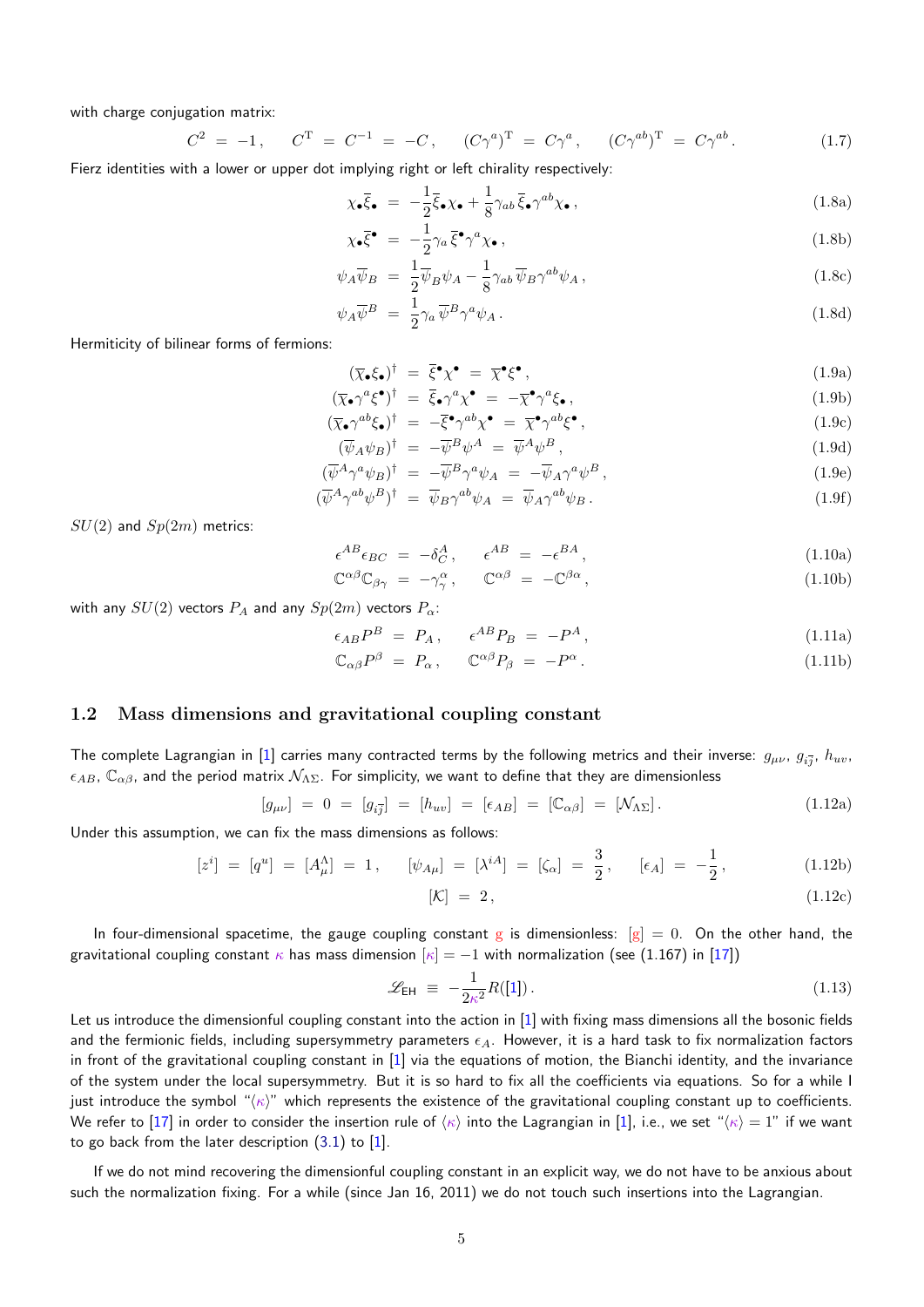### 1.3 Special Kähler geometry

<span id="page-5-0"></span>This part in  $[1]$  is completely consistent with the ones in  $[18]$ .

$$
\mathcal{K} = -\log\left(i\langle\Omega|\overline{\Omega}\rangle\right) = -\log\left\{i\left(\overline{X}^{\Lambda}F_{\Lambda} - X^{\Lambda}\overline{F}_{\Lambda}\right)\right\}, \quad z^{i} \equiv \frac{X^{i}}{X^{0}}, \tag{1.14a}
$$

$$
K = \frac{\mathrm{i}}{2\pi} g_{i\overline{j}} \, \mathrm{d}z^{i} \wedge \mathrm{d}\overline{z}^{\overline{j}} = \frac{\mathrm{i}}{2\pi} \partial\overline{\partial} \log\left(\mathrm{i} \langle \Omega | \overline{\Omega} \rangle\right), \qquad g_{i\overline{j}} = \partial_{i} \partial_{\overline{j}} \mathcal{K}(z, \overline{z}). \tag{1.14b}
$$

Let now  $\Phi(z,\overline{z})$  be a section of  $\mathcal{U}^p$ . The Kähler covariant derivative with the Kähler connection  $\mathcal Q$  is defined as

$$
\mathcal{Q} \equiv -\frac{i}{2} \left( \partial_i \mathcal{K} \, \mathrm{d} z^i - \partial_{\bar{i}} \mathcal{K} \, \mathrm{d} \bar{z}^{\bar{i}} \right), \tag{1.15a}
$$

$$
\nabla \Phi(z,\overline{z}) = (d + ip\mathcal{Q})\Phi, \quad \text{i.e.,} \quad \nabla_i \Phi = \left(\partial_i + \frac{p}{2}\partial_i \mathcal{K}\right)\Phi, \quad \nabla_{\overline{i}} \Phi = \left(\partial_{\overline{i}} - \frac{p}{2}\partial_{\overline{i}} \mathcal{K}\right)\Phi. \quad (1.15b)
$$

If we introduce  $\widetilde{\Phi} = e^{-p\mathcal{K}/2}\Phi$ , its Kähler covariant derivative becomes

$$
\nabla_i \widetilde{\Phi} = (\partial_i + p\partial_i \mathcal{K}) \widetilde{\Phi}, \qquad \nabla_{\widetilde{\tau}} \widetilde{\Phi} = \partial_{\widetilde{\tau}} \widetilde{\Phi}.
$$
\n(1.15c)

*X<sup>i</sup>*

Let us define a holomorphic section on a special Kähler geometry, which is nothing but the scalar field space of the vector multiplets (for detail computations, see chapter 3 in [18]):

$$
V = \left(\begin{array}{c} L^{\Lambda} \\ M_{\Sigma} \end{array}\right) \equiv e^{K/2} \Omega = e^{K/2} \left(\begin{array}{c} X^{\Lambda} \\ F_{\Sigma} \end{array}\right), \qquad 1 = \mathrm{i} \langle V | \overline{V} \rangle = \mathrm{i} \left(\overline{L}^{\Lambda} M_{\Lambda} - L^{\Lambda} \overline{M}_{\Lambda} \right), \tag{1.16a}
$$

$$
U_i \equiv \nabla_i V = \left(\partial_i + \frac{1}{2}\partial_i \mathcal{K}\right) V \equiv \left(\begin{array}{c} f_i^{\Lambda} \\ h_{\Sigma i} \end{array}\right), \quad \nabla_{\bar{i}} V = \left(\partial_{\bar{i}} - \frac{1}{2}\partial_{\bar{i}} \mathcal{K}\right) V = 0, \tag{1.16b}
$$

$$
\nabla_i U_j = i C_{ijk} g^{k\bar{\ell}} \overline{U}_{\bar{\ell}}, \qquad \nabla_{\bar{\imath}} U_j = g_{i\bar{j}} V, \qquad (1.16c)
$$

$$
\partial_{\bar{\ell}} C_{ijk} = \partial_{\ell} C_{\overline{ijk}} = 0, \qquad \nabla_{\left[\ell \right]} C_{i \left] j k} = \nabla_{\left[\overline{\ell} \right]} C_{\overline{i} \left] \overline{j k}} = 0, \tag{1.16d}
$$

$$
\nabla_m C_{ijk} = \left( \partial_m C_{ijk} + (\partial_m \mathcal{K}) C_{ijk} \right) - \Gamma^{\ell}_{mi} C_{\ell jk} - \Gamma^{\ell}_{mj} C_{i\ell k} - \Gamma^{\ell}_{mk} C_{ij\ell}.
$$
\n(1.16e)

Notice that if *F*<sup>Λ</sup> is given by a function *F*(*X*) at least locally, we can further describe as follows:

$$
F = \frac{1}{2} X^{\Lambda} F_{\Lambda}, \qquad F_{\Lambda} = \frac{\partial F}{\partial X^{\Lambda}} = X^{\Sigma} F_{\Sigma \Lambda}, \qquad C_{ijk} = e^{\mathcal{K}} (\partial_i X^{\Lambda}) (\partial_j X^{\Sigma}) (\partial_k X^{\Gamma}) \frac{\partial^3 F}{\partial X^{\Lambda} \partial X^{\Sigma} \partial X^{\Gamma}}.
$$
(1.17)

There exist many useful equations on the special Kähler geometry:

$$
\overline{\mathcal{N}}_{\Lambda\Sigma} \equiv \left(\begin{array}{c} \nabla_i F_{\Lambda} \\ \overline{F}_{\Lambda} \end{array}\right) \cdot \left(\begin{array}{c} \nabla_i X^{\Sigma} \\ \overline{X^{\Sigma}} \end{array}\right)^{-1} \quad \text{or} \quad \mathcal{N}_{\Lambda\Sigma} = \overline{F}_{\Lambda\Sigma} + 2i \frac{(\text{Im}F)_{\Lambda\Gamma} X^{\Gamma} (\text{Im}F)_{\Sigma\Delta} X^{\Delta}}{X^{\Pi} (\text{Im}F)_{\Pi\Xi} X^{\Xi}}, \quad (1.18a)
$$

$$
M_{\Lambda} = \mathcal{N}_{\Lambda \Sigma} L^{\Sigma}, \qquad h_{\Lambda i} = \overline{\mathcal{N}}_{\Lambda \Sigma} f_{i}^{\Sigma}, \qquad \langle V, U_{i} \rangle = \langle V, \overline{U}_{\overline{i}} \rangle = 0, \tag{1.18b}
$$
\n
$$
L_{\Lambda \overline{\Sigma}} \overline{\Sigma} = \frac{1}{\Lambda \overline{\Sigma}} \overline{\Sigma} = \frac{i \overline{i}}{\Lambda \overline{\Sigma}} \overline{\Sigma} = \frac{1}{\Lambda \overline{\Sigma}} \overline{\Sigma} = \frac{1}{\Lambda \overline{\Sigma}} \overline{\Sigma} \overline{\Sigma} = \frac{1}{\Lambda \overline{\Sigma}} \overline{\Sigma} = \frac{1}{\Lambda \overline{\Sigma}} \overline{\Sigma} = \frac{1}{\Lambda \overline{\Sigma}} \overline{\Sigma} = \frac{1}{\Lambda \overline{\Sigma}} \overline{\Sigma} = \frac{1}{\Lambda \overline{\Sigma}} \overline{\Sigma} = \frac{1}{\Lambda \overline{\Sigma}} \overline{\Sigma} = \frac{1}{\Lambda \overline{\Sigma}} \overline{\Sigma} = \frac{1}{\Lambda \overline{\Sigma}} \overline{\Sigma} = \frac{1}{\Lambda \overline{\Sigma}} \overline{\Sigma} = \frac{1}{\Lambda \overline{\Sigma}} \overline{\Sigma} = \frac{1}{\Lambda \overline{\Sigma}} \overline{\Sigma} = \frac{1}{\Lambda \overline{\Sigma}} \overline{\Sigma} = \frac{1}{\Lambda \overline{\Sigma}} \overline{\Sigma} = \frac{1}{\Lambda \overline{\Sigma}} \overline{\Sigma} = \frac{1}{\Lambda \overline{\Sigma}} \overline{\Sigma} = \frac{1}{\Lambda \overline{\Sigma}} \overline{\Sigma} = \frac{1}{\Lambda \overline{\Sigma}} \overline{\Sigma} = \frac{1}{\Lambda \overline{\Sigma}} \overline{\Sigma} = \frac{1}{\Lambda \overline{\Sigma}} \overline{\Sigma} = \frac{1}{\Lambda \overline{\Sigma}} \overline{\Sigma} = \frac{1}{\Lambda \overline{\Sigma}} \overline{\Sigma} = \frac{1}{\Lambda \overline{\Sigma}} \overline{\Sigma} = \frac{1}{\Lambda \overline{\Sigma}} \overline{\Sigma} = \frac{1}{\Lambda \overline{\Sigma}} \overline{\Sigma} = \frac{1}{\Lambda \overline{\Sigma}} \overline{\Sigma} = \frac{1}{\Lambda \overline{\Sigma}} \overline{\Sigma} = \frac{1}{\Lambda \overline{\Sigma}} \overline{\Sigma} = \frac{1}{
$$

$$
(\text{Im}\mathcal{N})_{\Lambda\Sigma}L^{\Lambda}\overline{L}^{\Sigma} = -\frac{1}{2}, \qquad U^{\Lambda\Sigma} \equiv g^{i\overline{j}}f_i^{\Lambda}\overline{f_j^{\Sigma}} = -\frac{1}{2}[(\text{Im}\mathcal{N})^{-1}]^{\Lambda\Sigma} - \overline{L}^{\Lambda}L^{\Sigma}, \tag{1.18c}
$$

$$
g_{i\overline{j}} = -i \langle U_i | \overline{U}_{\overline{j}} \rangle = -2(\text{Im}\mathcal{N})_{\Lambda\Sigma} f_i^{\Lambda} \overline{f}_{\overline{j}}^{\Sigma} , \qquad (1.18d)
$$

$$
C_{ijk} = \langle \nabla_i U_j | U_k \rangle = f_i^{\Lambda} \partial_j \overline{\mathcal{N}}_{\Lambda \Sigma} f_k^{\Sigma} = (\mathcal{N} - \overline{\mathcal{N}})_{\Lambda \Sigma} f_i^{\Lambda} \partial_j f_k^{\Sigma} . \tag{1.18e}
$$

The momentum map  $\mathcal{P}^0_\Lambda$  under the gauging with variation  $z^i\to z^i+\epsilon^\Lambda k^i_\Lambda(z)$  is defined as

$$
i\mathcal{P}_{\Lambda}^{0} \equiv k_{\Lambda}^{i}\partial_{i}\mathcal{K} = -k_{\Lambda}^{\bar{i}}\partial_{\bar{i}}\mathcal{K}, \qquad (1.19)
$$

where  $k^i_\Lambda(z)$  is a Killing vector of the gauged (sub)group of the isometry group on the special Kähler geometry. In terms of the holomorphic sections of the special Kähler geometry, we can describe it as

$$
\mathcal{P}_{\Lambda}^{0} = e^{\mathcal{K}} \Big( F_{\Delta} f^{\Delta}{}_{\Lambda \Sigma} \overline{X}^{\Sigma} + \overline{F}_{\Delta} f^{\Delta}{}_{\Lambda \Sigma} X^{\Sigma} \Big) , \qquad (1.20)
$$

which implies  $\mathcal{P}^0_\Lambda$  vanishes if the gauge symmetry from the isometry group is abelian.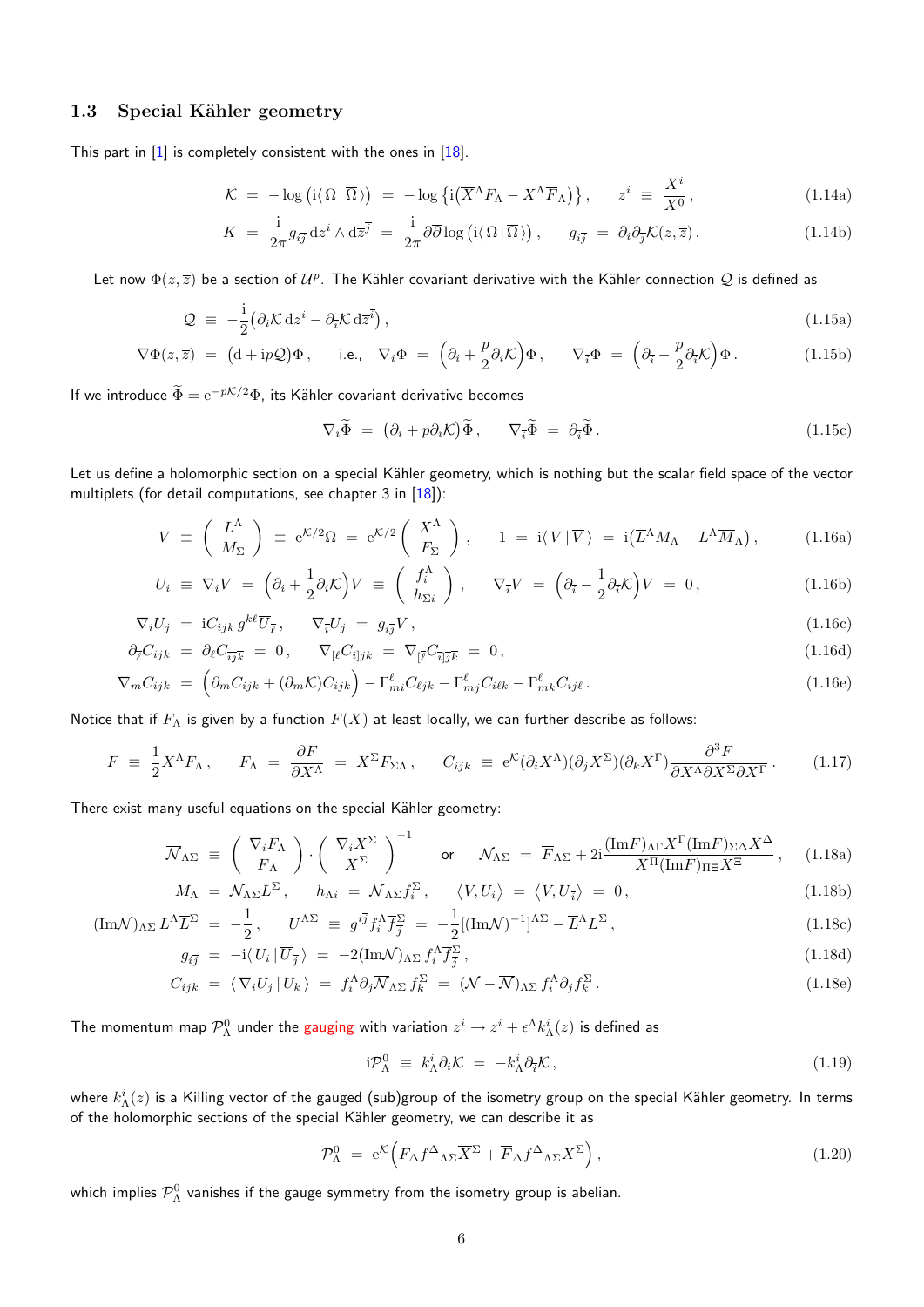### **1.4 Quaternionic geometry**

<span id="page-6-0"></span>Hypergeometry (both quaternionic and hyper-Kähler) is a 4m-dimensional real manifold endowed with the metric

$$
ds^{2} = h_{uv}(q) dq^{u} \otimes dq^{v}, \qquad h_{uv} = \epsilon_{AB} C_{\alpha\beta} \mathcal{U}_{u}^{\alpha A} \mathcal{U}_{v}^{\beta B}, \qquad (1.21a)
$$

$$
u, v = 1, ..., 4m, \qquad A, B = 1, 2, \qquad \alpha, \beta = 1, 2, ..., 2m,
$$
\n(1.21b)

where  $\mathcal{U}^{\alpha A}_u$  is a vielbein on the hypergeometry. Before gauging the system, we introduce the vielbein one-form:

<span id="page-6-2"></span><span id="page-6-1"></span>
$$
\mathcal{U}^{\alpha A} \equiv \mathcal{U}_u^{\alpha A}(q) \, \mathrm{d}q^u \,. \tag{1.21c}
$$

There exist various equations on the vielbein one-forms:

$$
\mathcal{U}_{\alpha A} \equiv (\mathcal{U}^{\alpha A})^* = \epsilon_{AB} \mathbb{C}_{\alpha \beta} \mathcal{U}^{\beta B}, \qquad \text{(relity condition)} \qquad (1.22a)
$$

$$
\mathcal{U}_{\alpha A}^{u} \mathcal{U}_{v}^{\alpha A} = \delta_{v}^{u}, \qquad \text{(inverse vielbein)} \tag{1.22b}
$$
\n
$$
h_{v} \epsilon^{AB} = (\mathcal{U}^{\alpha A} \mathcal{U}^{\beta B} + \mathcal{U}^{\alpha A} \mathcal{U}^{\beta B}) \mathcal{L}_{v} \tag{1.23c}
$$

$$
h_{uv} \epsilon^{AB} = \left( \mathcal{U}_u^{\alpha A} \mathcal{U}_v^{\beta B} + \mathcal{U}_v^{\alpha A} \mathcal{U}_u^{\beta B} \right) \mathbb{C}_{\alpha \beta}, \tag{1.21} \tag{1.22}
$$

$$
\frac{1}{m}h_{uv}\mathbb{C}^{\alpha\beta} = \left(\mathcal{U}_u^{\alpha A}\mathcal{U}_v^{\beta B} + \mathcal{U}_v^{\alpha A}\mathcal{U}_u^{\beta B}\right)\epsilon_{AB},\tag{1.21}(\text{1.21})
$$

$$
\nabla \mathcal{U}^{\alpha A} \equiv d\mathcal{U}^{\alpha A} + \frac{i}{2} \omega^x (\epsilon \sigma_x \epsilon^{-1})^A{}_B \wedge \mathcal{U}^{\alpha B} + \Delta^{\alpha \beta} \wedge \mathcal{U}^{\gamma A} \mathbb{C}_{\beta \gamma} = 0, \quad \text{(covariantly closed)} \tag{1.22e}
$$

where  $(\sigma^x)_A{}^B=(\sigma_x)_A{}^B$  are the standard Pauli matrices described as

$$
(\sigma^x)_A{}^B = \begin{pmatrix} 0 & 1 \\ 1 & 0 \end{pmatrix}, \quad (\sigma^y)_A{}^B = \begin{pmatrix} 0 & -i \\ i & 0 \end{pmatrix}, \quad (\sigma^z)_A{}^B = \begin{pmatrix} 1 & 0 \\ 0 & -1 \end{pmatrix}, \quad (1.23a)
$$

$$
(\epsilon \sigma_x \epsilon^{-1})^A{}_B = \epsilon^{AC} (\sigma_x)_C{}^D (\epsilon^{-1})_{DB} = -\epsilon^{AC} (\sigma_x)_C{}^D \epsilon_{BD}, \qquad (1.23b)
$$

Quaternionic algebra: three complex structures  $J^x$ ,  $J^y$  and  $J^z$ , and their hyper-Kähler forms:

$$
J^x J^y = -\delta^{xy} \mathbb{1} + \epsilon^{xyz} J^z , \qquad (1.24a)
$$

$$
K^x \equiv K^x_{uv} \, \mathrm{d}q^u \wedge \mathrm{d}q^v, \qquad K^x_{uv} \ = \ h_{uw}(J^x)^w{}_v, \qquad \nabla K^x \ \equiv \ \mathrm{d}K^x + \epsilon^{xyz}\omega^y \wedge K^z \ \equiv \ 0. \tag{1.24b}
$$

The curvature of the  $SU(2)$ -bundle of the connection  $\omega^x$  is defined by  $K^x$  with a certain constant  $\lambda$ :

$$
\Omega^x \equiv d\omega^x + \frac{1}{2} \epsilon^{xyz} \omega^y \wedge \omega^z = \lambda K^x , \qquad \Omega^x \equiv \Omega^x_{uv} dq^u \wedge dq^v . \tag{1.25}
$$

The constant  $\lambda$  appears in the kinetic term of the scalar fields of the hypermultiplets (with  $\lambda = -1$ ) [1]:

$$
\mathscr{L}_{kin}^{\text{hyper}} = -\lambda g^{\mu\nu} h_{uv} \, \partial_{\mu} q^u \partial_{\nu} q^v = +h_{uv} \, \partial_{\mu} q^u \partial^{\mu} q^v. \tag{1.26}
$$

Identities among the hyper-Kähler metric, the curvature of the  $SU(2)$ -bundle, and the constant  $\lambda$  derived from the quaternionic algebra (1.24):

$$
h^{st}K_{us}^xK_{tv}^y = -\delta^{xy}h_{uv} + \epsilon^{xyz}K_{uv}^z, \qquad h^{st}\Omega_{us}^x\Omega_{tv}^y = -\lambda^2\delta^{xy}h_{uv} + \lambda\epsilon^{xyz}\Omega_{uv}^z. \tag{1.27}
$$

The curvature of the  $Sp(2m)$ -bundle of the connection  $\Delta^{\alpha\beta}$  is

$$
\mathbb{R}^{\alpha\beta} \equiv d\Delta^{\alpha\beta} + \Delta^{\alpha\gamma} \wedge \Delta^{\delta\beta} \mathbb{C}_{\gamma\beta} \equiv \mathbb{R}^{\alpha\beta}_{uv} dq^u \wedge dq^v. \tag{1.28}
$$

The triholomorphic momentum map  $\mathcal{P}^x_\Lambda$  under the gauging with variation  $q^u\to q^u+\epsilon^\Lambda k^u_\Lambda(q)$  is defined via the hyper-Kähler two-forms in the following way:

$$
\iota_{\Lambda} K^{x} = 2K_{uv}^{x} k_{\Lambda}^{u} dq^{v} \equiv -\nabla \mathcal{P}_{\Lambda}^{x} = -\left(d\mathcal{P}_{\Lambda}^{x} + \epsilon^{xyz}\omega^{y}\mathcal{P}_{\Lambda}^{z}\right), \qquad (1.29a)
$$

$$
\nabla_v \mathcal{P}_{\Lambda}^x = \partial_v \mathcal{P}_{\Lambda}^x + \epsilon^{xyz} \omega_v^y \mathcal{P}_{\Lambda}^z = -\frac{2}{\lambda} \Omega_{uv}^x k_{\Lambda}^u,
$$
\n(1.29b)

where  $\iota_\Lambda$  is the interior product [16] in terms of the Killing vector  $\vec k_\Lambda=k_\Lambda^u\frac{\partial}{\partial q^u}.$  In terms of the triholomorphic Poisson bracket  $\{P_\Lambda, P_\Sigma\}^x \equiv 2K^x(\Lambda, \Sigma) - \lambda \epsilon^{xyz} P_\Lambda^y P_\Sigma^z = f^\Delta{}_{\Lambda\Sigma} P_\Delta^x$  [1], we can see<sup>5</sup>

<span id="page-6-4"></span>
$$
K_{uv}^x k_{\Lambda}^u k_{\Sigma}^v - \frac{\lambda}{2} \epsilon^{xyz} \mathcal{P}_{\Lambda}^y \mathcal{P}_{\Sigma}^z = \frac{1}{2} f^{\Delta} \Lambda_{\Sigma} \mathcal{P}_{\Delta}^x.
$$
 (1.30)

<span id="page-6-3"></span><sup>&</sup>lt;sup>5</sup>The definition  $K^x(\Lambda, \Sigma)$  $K^x(\Lambda, \Sigma)$  $K^x(\Lambda, \Sigma)$  in [1] seems to be  $K^x_{uv} k^u_\Lambda k^v_\Sigma$ , i.e.,  $\iota_\Lambda \iota_\Sigma K^x \equiv 2K^x(\Lambda, \Sigma)$ . [N](#page-6-3)ote that the eq.(A.8) of [21] brings a wrong sign in front of  $\Omega_{uv}^x$ .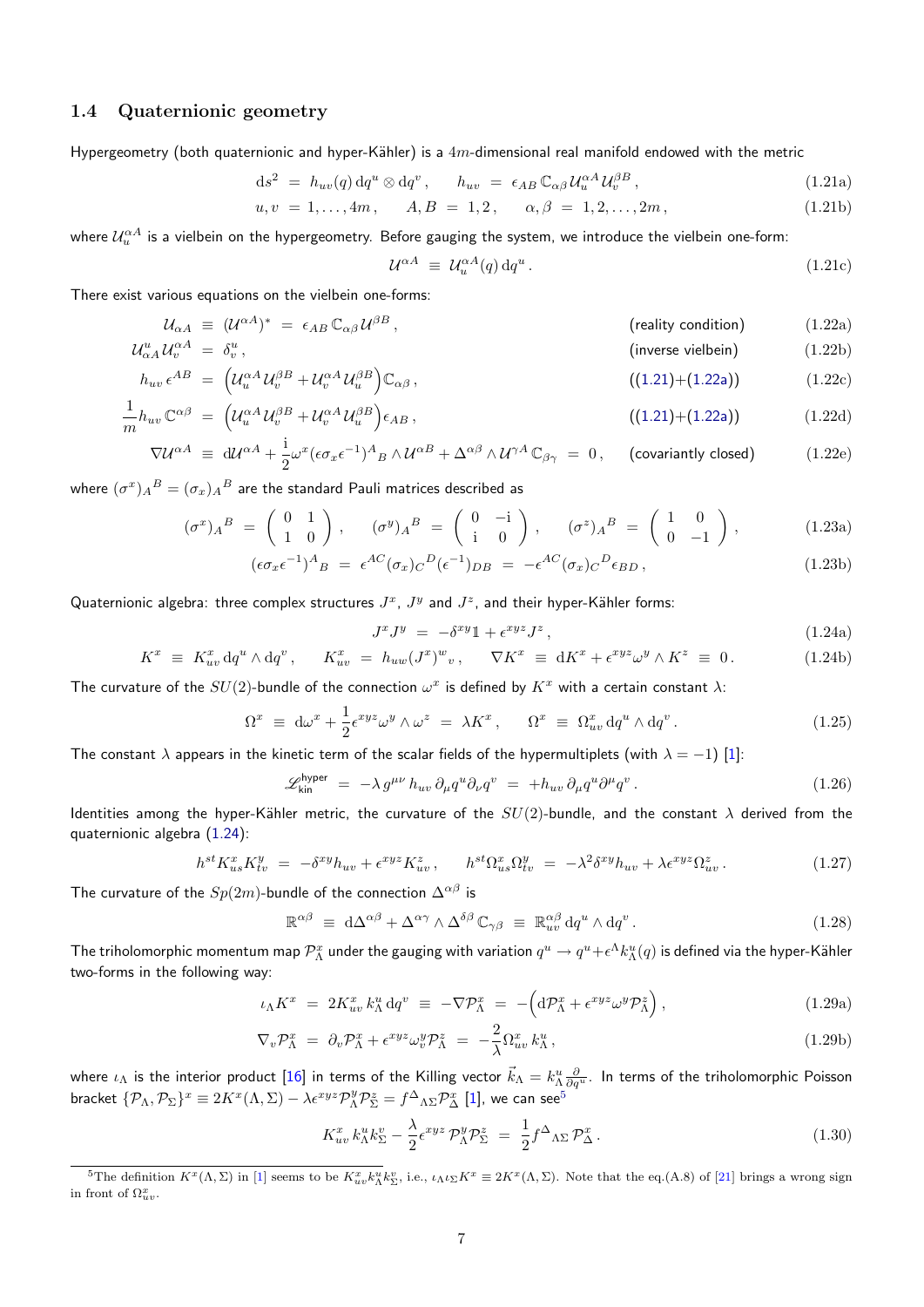## **2 Computation rules in [1]**

#### **2.1 Expansion of two-forms**

*µνρσ*

<span id="page-7-1"></span><span id="page-7-0"></span>In the literature [1], because of the definitio[n o](#page-33-0)f the gauge field strength  $F^\Lambda=\mathcal{F}^\Lambda_{\mu\nu}\,\mathrm{d} x^\mu\wedge\mathrm{d} x^\nu$ , I guess that all the (real) two-forms are expanded as  $\mathcal{T} \equiv \mathcal{T}_{\mu\nu} \, \mathrm{d} x^\mu \wedge \mathrm{d} x^\nu$ , i.e., as in the following ways:

<span id="page-7-5"></span>

|  | $F^{\Lambda} \equiv \mathcal{F}^{\Lambda}_{\mu\nu} dx^{\mu} \wedge dx^{\nu}$ ,           | $\ast F^{\Lambda} \ \equiv \ \widetilde{\mathcal{F}}^{\Lambda}_{\mu\nu} \, \mathrm{d} x^{\mu} \wedge \mathrm{d} x^{\nu} \, ,$ | (gauge field strength),                                       | (2.1a) |
|--|------------------------------------------------------------------------------------------|-------------------------------------------------------------------------------------------------------------------------------|---------------------------------------------------------------|--------|
|  | $\widehat{F}^{\Lambda} \equiv \widehat{F}^{\Lambda}_{\mu\nu} dx^{\mu} \wedge dx^{\nu}$ , |                                                                                                                               | (supercovariantized $F^{\Lambda}$ ),                          | (2.1b) |
|  | $T^{\pm} \equiv T^{\pm}_{\mu\nu} dx^{\mu} \wedge dx^{\nu}$ ,                             | $U^{\pm} \equiv U^{\pm}_{\mu\nu} dx^{\mu} \wedge dx^{\nu}$ ,                                                                  | (two-forms in $\delta \psi_{A\mu}$ ),                         | (2.1c) |
|  | $G^{i-} \equiv G_{\mu\nu}^{i-} \, dx^{\mu} \wedge dx^{\nu} \,,$                          | $G^{\overline{i}+} \equiv G^{\overline{i}+}_{\mu\nu} dx^{\mu} \wedge dx^{\nu} ,$                                              | (two-forms in $\delta \lambda^{iA}$ , $\delta \lambda_A^i$ ), | (2.1d) |
|  | $K^x \equiv K_{uv}^x dq^u \wedge dq^v$ ,                                                 |                                                                                                                               | (hyper-Kähler form),                                          | (2.1e) |
|  | $\Omega^x \equiv \Omega^x_{uv} dq^u \wedge dq^v$ ,                                       | $\Omega^x\;=\;\lambda K^x\,,$                                                                                                 | (curvature of $SU(2)$ -bundle),                               | (2.1f) |
|  | $\mathbb{R}^{\alpha\beta} \equiv \mathbb{R}^{\alpha\beta}_{uv} dq^u \wedge dq^v$ ,       |                                                                                                                               | (curvature of $Sp(2m)$ -bundle).                              | (2.1g) |

The spacetime curvature two-form (1.2) is the only one exception.

### **2.2** Two totally antisymmetric symbols  $\varepsilon_{\mu\nu\rho\sigma}$  and  $\epsilon_{\mu\nu\rho\sigma}$  in [1]

<span id="page-7-2"></span>The literature [1] often confuses us with the usage of two totally antisymmetric symbols  $\varepsilon_{\mu\nu\rho\sigma}$  and  $\epsilon_{\mu\nu\rho\sigma}$  if we follow appendix A.4, which is strictly defined in  $[16]$ . Indeed, the former only appeared in the definition of the Hodge dual of a tensor of degree two and in the integration volume form in the flat spacetime, whil[e](#page-33-0) the latter appeared in the definition of the discussion of the Lagrangian density in a curved spacetime. We cannot use *εµνρσ* in a curved spacetime unless we attach the weig[ht](#page-33-0)  $\sqrt{-g}$ .

Now let us check a discrepancy if the form (2.2) in [1] were still applicable in a curved spacetime: First, from the defintion of the Hodge dual in (2.2) of [1], we assume that  $\varepsilon_{\mu\nu\rho\sigma}^{[1]}$  involves  $\sqrt{-g}$  and the symbol  $\varepsilon_{\mu\nu\rho\sigma}^{IK}$  in appendix A.4 such as $^6$ :

$$
F = \mathcal{F}_{\mu\nu} dx^{\mu} \wedge dx^{\nu}, \qquad *F = \widetilde{\mathcal{F}}_{\mu\nu} dx^{\mu} \wedge dx^{\nu}, \qquad \widetilde{\mathcal{F}}_{\mu\nu} = \frac{1}{2} \varepsilon_{\mu\nu\rho\sigma}^{[1]} \mathcal{F}^{\rho\sigma} = \frac{\sqrt{-g}}{2} \varepsilon_{\mu\nu\rho\sigma}^{TK} \mathcal{F}^{\rho\sigma}, \tag{2.2a}
$$

$$
\therefore \qquad \varepsilon_{\mu\nu\rho\sigma}^{[1]} = \sqrt{-g} \, \varepsilon_{\mu\nu\rho\sigma}^{\mathsf{TK}}, \qquad \left( \varepsilon_{0123}^{\mathsf{TK}} \equiv 1 \right). \tag{2.2b}
$$

Now we compare the following two representations from (2.3) and (B.6) in [\[1](#page-33-0)] under a relation  $\epsilon_{[1]}^{\mu\nu\rho\sigma}\equiv\alpha_1\epsilon_{[1]}^{\mu\nu\rho\sigma}$ μνρσ.<br>[<mark>1</mark>]

<span id="page-7-3"></span>
$$
d^4x = -\frac{1}{4!} \varepsilon^{[1]}_{\mu\nu\rho\sigma} dx^{\mu} \wedge dx^{\nu} \wedge dx^{\rho} \wedge dx^{\sigma}, \qquad (2.3a)
$$

$$
\mathrm{d}x^{\mu} \wedge \mathrm{d}x^{\nu} \wedge \mathrm{d}x^{\rho} \wedge \mathrm{d}x^{\sigma} = \frac{\epsilon_{[1]}^{\mu\nu\rho\sigma}}{\sqrt{-g}} \left( \sqrt{-g} \, \mathrm{d}^4x \right) = \frac{\alpha_1 \epsilon_{[1]}^{\mu\nu\rho\sigma}}{\sqrt{-g}} \left( \sqrt{-g} \, \mathrm{d}^4x \right). \tag{2.3b}
$$

Multiplying  $\varepsilon^{[1]}_{\mu\nu\rho\sigma}$  to the second line and applying the first line to it, we can determine the constant  $\alpha_1$ :

$$
\varepsilon_{\mu\nu\rho\sigma}^{[1]} dx^{\mu} \wedge dx^{\nu} \wedge dx^{\rho} \wedge dx^{\sigma} = -4! d^{4}x , \qquad (2.4a)
$$

$$
\varepsilon_{\mu\nu\rho\sigma}^{[1]} \frac{\alpha_1 \varepsilon_{[1]}^{\mu\nu\rho\sigma}}{\sqrt{-g}} \left(\sqrt{-g} \, \mathrm{d}^4 x\right) \; = \; \alpha_1 \varepsilon_{\mu\nu\rho\sigma}^{[1]} \varepsilon_{[1]}^{\mu\nu\rho\sigma} \, \mathrm{d}^4 x \; = \; \alpha_1 (\sqrt{-g})^2 \varepsilon_{\mu\nu\rho\sigma}^{\text{TK}} \varepsilon_{\text{TK}}^{\mu\nu\rho\sigma} \, \mathrm{d}^4 x \; = \; -4! \alpha_1 \, \mathrm{d}^4 x \,, \tag{2.4b}
$$

<span id="page-7-4"></span>
$$
\therefore \quad \alpha_1 = 1, \quad \text{i.e.,} \quad \varepsilon_{\mu\nu\rho\sigma}^{[1]} = \epsilon_{\mu\nu\rho\sigma}^{[1]}.
$$
 (2.4c)

In append[ix](#page-33-0) D of [\[1](#page-33-0)] the normalization is [giv](#page-33-0)en as  $\epsilon_{0123}^{[1]}=1$ , which is inconsistent with (2.2b) via (2.4c) unless the spacetime is flat:

$$
1 \equiv \epsilon_{0123}^{[1]} = \epsilon_{0123}^{[1]} = \sqrt{-g} \epsilon_{0123}^{\mathsf{TK}} = \sqrt{-g} \,. \tag{2.5}
$$

T[h](#page-33-0)en we conclude that  $(2.2)$  of  $[1]$  is only applicable in the flat spacetime. This is the reason [why I](#page-7-3) emph[asized](#page-7-4) the explicit forms in a generic curved spacetime as in section 1.1.

<sup>&</sup>lt;sup>6</sup>In [th](#page-33-0)is subsection I explicitly recall  $\varepsilon_{\mu\nu\rho\sigma}^{TK}$  as the epsilon [te](#page-33-0)nsor in appendix A.4, while the one in [1] is given as  $\varepsilon_{\mu\nu\rho\sigma}^{[1]}$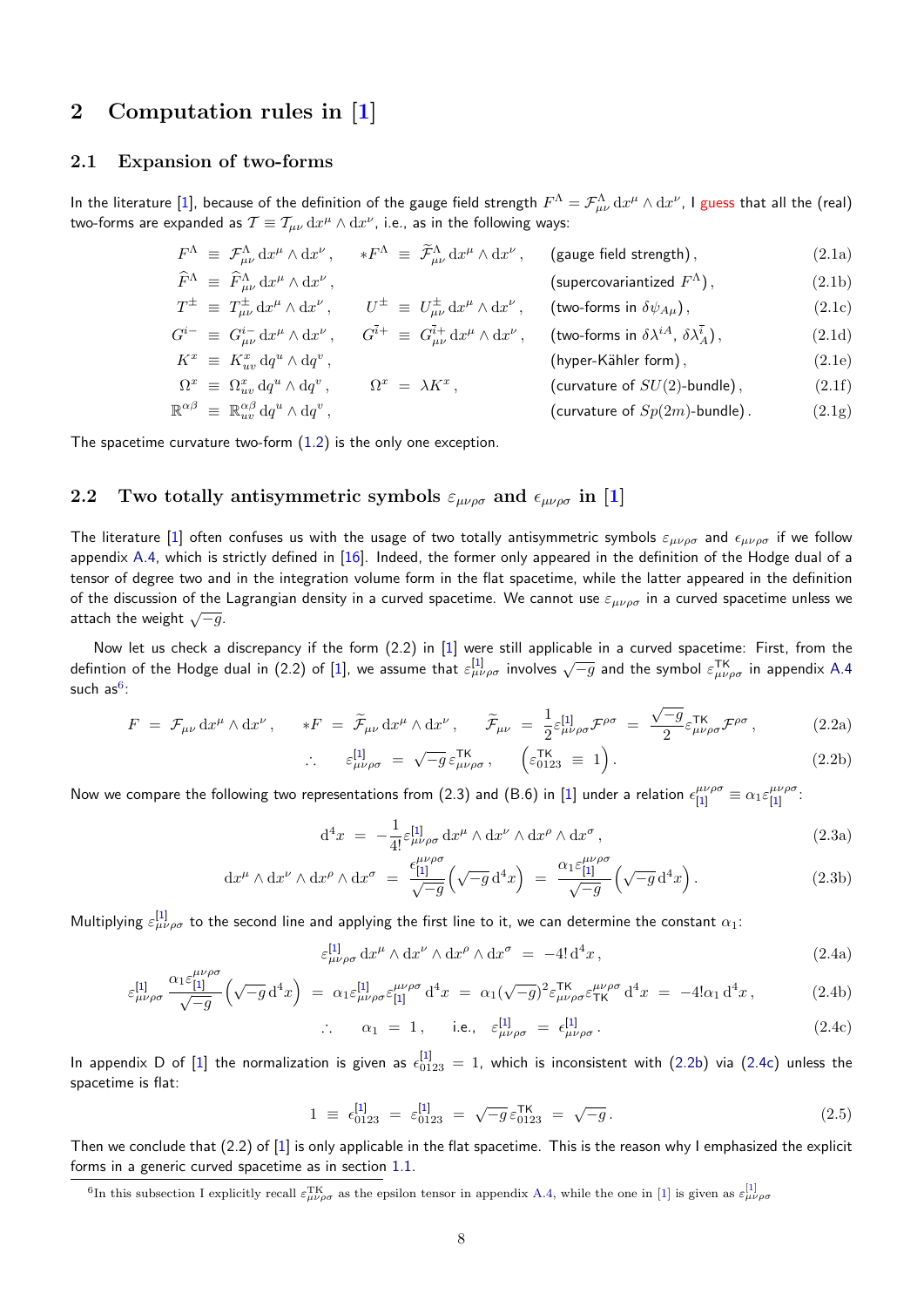### **2.3 "Four-form" and wedge products in a curved spacetime**

<span id="page-8-0"></span>Following [1], we used the definition of the orientation of the "four-form"  $d^4x$  in a curved spacetime as<sup>7</sup>

$$
d^4x \equiv -\frac{1}{4!} \varepsilon_{\mu\nu\rho\sigma} dx^{\mu} \wedge dx^{\nu} \wedge dx^{\rho} \wedge dx^{\sigma} = -dx^0 \wedge dx^1 \wedge dx^2 \wedge dx^3.
$$
 (2.6)

Let us co[mp](#page-33-0)ute a wedge product of a two-form  $F_2$  and itself, and a product of  $F_2$  and its Hodge dual:

$$
F \equiv \mathcal{F}_{\mu\nu} \, dx^{\mu} \wedge dx^{\nu} \,, \quad *F \equiv \tilde{\mathcal{F}}_{\mu\nu} \, dx^{\mu} \wedge dx^{\nu} \,, \quad \tilde{\mathcal{F}}_{\mu\nu} \equiv \frac{\sqrt{-g}}{2!} \varepsilon_{\mu\nu\rho\sigma} \mathcal{F}^{\rho\sigma} \,, \tag{2.7a}
$$

$$
F \wedge F = \mathcal{F}_{\mu\nu} \mathcal{F}_{\rho\sigma} \, dx^{\mu} \wedge dx^{\nu} \wedge dx^{\rho} \wedge dx^{\sigma}, \qquad (2.7b)
$$

$$
F \wedge *F = \mathcal{F}_{\mu\nu}\widetilde{\mathcal{F}}_{\rho\sigma} dx^{\mu} \wedge dx^{\nu} \wedge dx^{\rho} \wedge dx^{\sigma} = \frac{\sqrt{-g}}{2!} \mathcal{F}_{\mu\nu}\mathcal{F}^{\lambda\gamma} \varepsilon_{\rho\sigma\lambda\gamma} dx^{\mu} \wedge dx^{\nu} \wedge dx^{\rho} \wedge dx^{\sigma}.
$$
 (2.7c)

Now let us rewrite  $dx^{\mu} \wedge dx^{\nu} \wedge dx^{\rho} \wedge dx^{\sigma}$  in terms of  $d^4x$ :

$$
dx^{\mu} \wedge dx^{\nu} \wedge dx^{\rho} \wedge dx^{\sigma} \equiv \alpha_2 \, \varepsilon^{\mu\nu\rho\sigma} d^4 x \,, \tag{2.8}
$$

where *α*<sup>2</sup> is a constant which can be fixed by multiplying *εµνρσ* to the above equation. By definition, the left-hand-side is

$$
\varepsilon_{\mu\nu\rho\sigma} dx^{\mu} \wedge dx^{\nu} \wedge dx^{\rho} \wedge dx^{\sigma} = -4! d^{4}x. \qquad (2.9a)
$$

On the other hand the right-hand-side is

$$
\alpha_2 \,\varepsilon_{\mu\nu\rho\sigma} \varepsilon^{\mu\nu\rho\sigma} \,d^4x = \frac{4!}{g} \alpha \,d^4x \,, \tag{2.9b}
$$

Comparing these two equations, we fix the constant  $\alpha_2 = -g$  and

$$
dx^{\mu} \wedge dx^{\nu} \wedge dx^{\rho} \wedge dx^{\sigma} = -g \varepsilon^{\mu\nu\rho\sigma} d^{4}x \equiv \frac{\epsilon^{\mu\nu\rho\sigma}}{\sqrt{-g}} \left( \sqrt{-g} d^{4}x \right). \tag{2.9c}
$$

Because of this computation we also find the relation between  $e^{\mu\nu\rho\sigma}$  in (3.1) and  $\varepsilon^{\mu\nu\rho\sigma}$  from the following definition:

$$
dx^{\mu} \wedge dx^{\nu} \wedge dx^{\rho} \wedge dx^{\sigma} \equiv \frac{\epsilon^{\mu\nu\rho\sigma}}{\sqrt{-g}} \left( \sqrt{-g} d^{4} x \right) = -g \epsilon^{\mu\nu\rho\sigma} d^{4} x, \qquad (2.10a)
$$

$$
\therefore \quad \epsilon^{\mu\nu\rho\sigma} = -g \,\epsilon^{\mu\nu\rho\sigma} \,, \quad \epsilon^{0123} = -g \,\epsilon^{0123} = -1 \,. \tag{2.10b}
$$

Here let us newly define  $\epsilon_{\mu\nu\rho\sigma}$  which does not appear in [1]:

$$
\epsilon_{\mu\nu\rho\sigma} \equiv g_{\mu\alpha} g_{\nu\beta} g_{\rho\gamma} g_{\sigma\delta} \,\epsilon^{\alpha\beta\gamma\delta} = g \,\epsilon^{\mu\nu\rho\sigma} = g(-g) \,\epsilon^{\mu\nu\rho\sigma} = -g \,\epsilon_{\mu\nu\rho\sigma} \,,\tag{2.11a}
$$

$$
\epsilon_{0123} = -g. \tag{2.11b}
$$

Applying this result to the wedge products  $F \wedge F$  and  $F \wedge *F$ , we obtain

$$
F \wedge F = \mathcal{F}_{\mu\nu} \mathcal{F}_{\rho\sigma} \, dx^{\mu} \wedge dx^{\nu} \wedge dx^{\rho} \wedge dx^{\sigma} = \mathcal{F}_{\mu\nu} \mathcal{F}_{\rho\sigma} \frac{\epsilon^{\mu\nu\rho\sigma}}{\sqrt{-g}} \Big( \sqrt{-g} \, d^4 x \Big) = \mathcal{F}_{\mu\nu} \mathcal{F}_{\rho\sigma} \sqrt{-g} \, \epsilon^{\mu\nu\rho\sigma} \Big( \sqrt{-g} \, d^4 x \Big)
$$
  
=  $2 \mathcal{F}_{\mu\nu} \widetilde{\mathcal{F}}^{\mu\nu} \Big( \sqrt{-g} \, d^4 x \Big)$ , (2.12a)

$$
F \wedge *F = \frac{(-g)^{3/2}}{2!} \mathcal{F}_{\mu\nu} \mathcal{F}^{\lambda\gamma} \varepsilon_{\rho\sigma\lambda\gamma} \varepsilon^{\mu\nu\rho\sigma} d^4x = \frac{(-g)^{3/2}}{2!} \mathcal{F}_{\mu\nu} \mathcal{F}^{\lambda\gamma} \Big\{ \frac{2!}{g} \big( \delta^{\mu}_{\lambda} \delta^{\nu}_{\gamma} - \delta^{\nu}_{\lambda} \delta^{\mu}_{\gamma} \big) \Big\} d^4x
$$
  
=  $-2\mathcal{F}_{\mu\nu} \mathcal{F}^{\mu\nu} \big( \sqrt{-g} d^4x \big).$  (2.12b)

In the last computation we used the following identities:

$$
\varepsilon_{\mu\nu\rho\sigma}\varepsilon^{\mu\nu\rho\sigma} = \frac{4!}{g}, \qquad \varepsilon_{\mu\nu\rho\sigma}\varepsilon^{\alpha\nu\rho\sigma} = \frac{3!}{g}\delta^{\alpha}_{\mu}, \qquad \varepsilon_{\mu\nu\rho\sigma}\varepsilon^{\alpha\beta\rho\sigma} = \frac{2!}{g}\left(\delta^{\alpha}_{\mu}\delta^{\beta}_{\nu} - \delta^{\beta}_{\mu}\delta^{\alpha}_{\nu}\right). \tag{2.13}
$$

Since  $\epsilon^{\mu\nu\rho\sigma}$  is a number, the expression  $\epsilon^{\mu\nu\rho\sigma} \mathcal{F}_{\mu\nu} \mathcal{F}_{\rho\sigma} = 8(\mathcal{F}_{01}\mathcal{F}_{23} + \mathcal{F}_{02}\mathcal{F}_{31} + \mathcal{F}_{03}\mathcal{F}_{12})$  does not depend on the metric at all. Then we can regard the wedge product  $F \wedge F = 2\mathcal{F}_{\mu\nu}\widetilde{\mathcal{F}}^{\mu\nu}(\sqrt{-g}\,d^4x)$  as a topological term.

<sup>&</sup>lt;sup>7</sup>As we discussed in appendix A.4, I defined the (natural) volume form as (vol.)  $\equiv \sqrt{-g} \, dx^0 \wedge dx^1 \wedge dx^2 \wedge dx^3$ .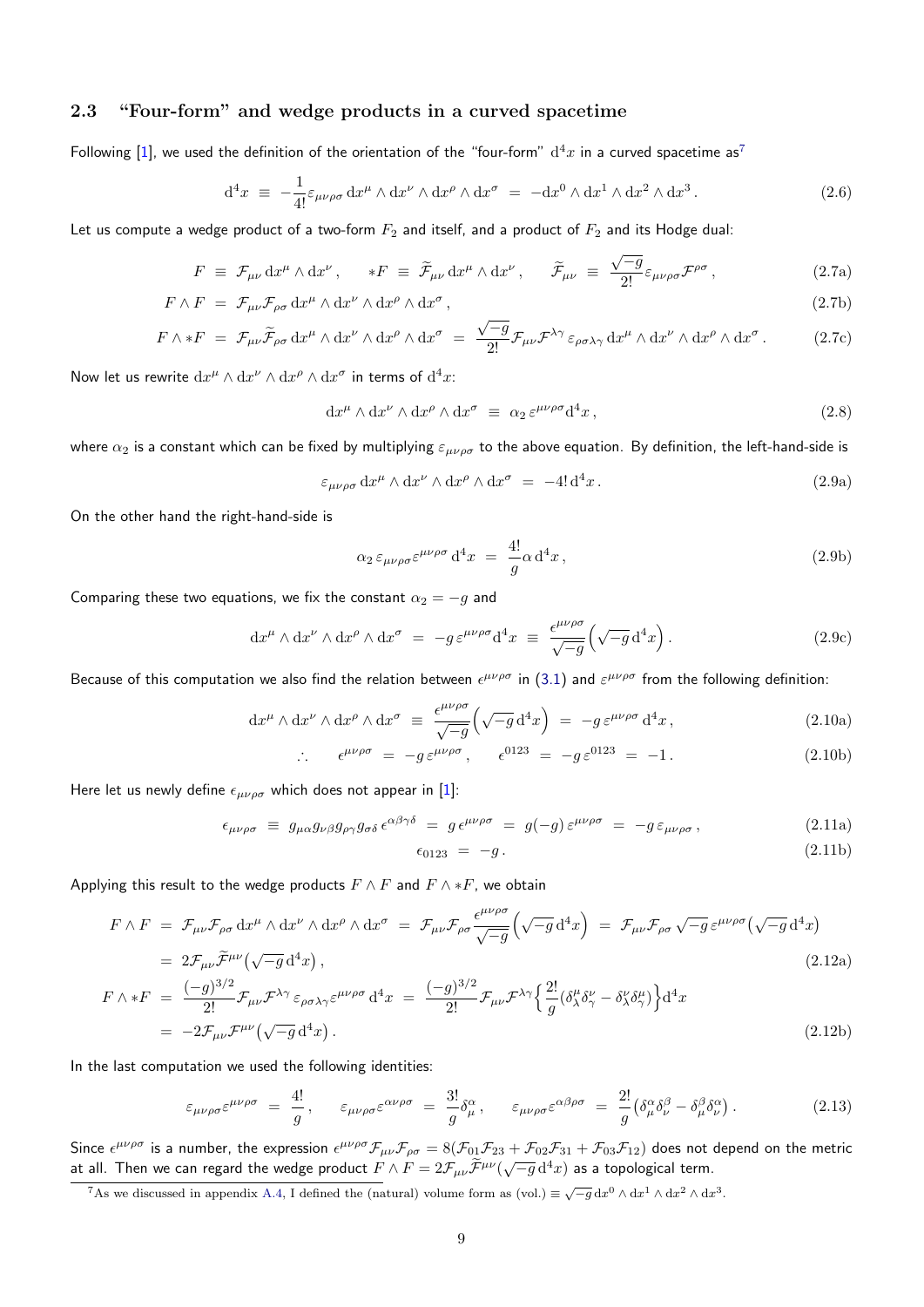### **2.4 Kinetic term and topological of gauge fields**

Here let us again write down the Hodge dual, the (anti-)self-dual forms and the contractions of the epsilon tensors:

$$
*F^{\Lambda} \equiv \widetilde{\mathcal{F}}^{\Lambda}_{\mu\nu} dx^{\mu} \wedge dx^{\nu}, \quad \widetilde{\mathcal{F}}^{\Lambda}_{\mu\nu} \equiv \frac{\sqrt{-g}}{2} \varepsilon_{\mu\nu\rho\sigma} \mathcal{F}^{\Lambda\rho\sigma}, \qquad (2.14a)
$$

$$
\mathcal{T}^{(\mp)}_{\mu\nu} \equiv \frac{1}{2} \Big( \mathcal{T}_{\mu\nu} \mp \frac{i}{2} \sqrt{-g} \, \varepsilon_{\mu\nu\rho\sigma} \mathcal{T}^{\rho\sigma} \Big) \qquad \rightarrow \qquad -\frac{i}{2} \sqrt{-g} \, \varepsilon_{\mu\nu}{}^{\rho\sigma} \mathcal{T}^{(\mp)}_{\rho\sigma} \; = \; \pm \mathcal{T}^{(\mp)}_{\mu\nu} \,, \tag{2.14b}
$$

<span id="page-9-3"></span>
$$
\varepsilon_{\mu\nu\rho\sigma} \,\varepsilon^{\mu\nu\rho\sigma} \; = \; \frac{4!}{g} \,, \qquad \varepsilon_{\mu\nu\rho\sigma} \,\varepsilon^{\mu\nu\lambda\gamma} \; = \; \frac{2!}{g} \Big( \delta^{\lambda}_{\rho} \delta^{\gamma}_{\sigma} - \delta^{\gamma}_{\rho} \delta^{\lambda}_{\sigma} \Big) \,. \tag{2.14c}
$$

Then the kinetic term and the topological term of the gauge fields in [1] is described as the following forms:

$$
\mathcal{L}^{\text{gauge}}_{\text{kin}} \equiv i \left( \overline{\mathcal{N}}_{\Lambda \Sigma} \mathcal{F}^{\Lambda}_{\mu\nu} \mathcal{F}^{\Sigma-|\mu\nu} - \mathcal{N}_{\Lambda \Sigma} \mathcal{F}^{\Lambda+}_{\mu\nu} \mathcal{F}^{\Sigma+|\mu\nu} \right),
$$
\n
$$
i \overline{\mathcal{N}}_{\Lambda \Sigma} \mathcal{F}^{\Lambda-}_{\mu\nu} \mathcal{F}^{\Sigma-|\mu\nu} = \frac{i}{4} \overline{\mathcal{N}}_{\Lambda \Sigma} \Big( \mathcal{F}^{\Lambda}_{\mu\nu} - \frac{i}{2} \sqrt{-g} \, \varepsilon_{\mu\nu\rho\sigma} \mathcal{F}^{\Lambda\rho\sigma} \Big) \Big( \mathcal{F}^{\Sigma\mu\nu} - \frac{i}{2} \sqrt{-g} \, \varepsilon^{\mu\nu\lambda\gamma} \mathcal{F}^{\Sigma}_{\lambda\gamma} \Big)
$$
\n
$$
= \frac{i}{4} \overline{\mathcal{N}}_{\Lambda \Sigma} \Big( \mathcal{F}^{\Lambda}_{\mu\nu} \mathcal{F}^{\Sigma\mu\nu} - i \sqrt{-g} \, \varepsilon_{\mu\nu\rho\sigma} \mathcal{F}^{\Lambda\mu\nu} \mathcal{F}^{\Sigma\rho\sigma} + \frac{g}{4} \varepsilon_{\mu\nu\rho\sigma} \varepsilon^{\mu\nu\lambda\gamma} \mathcal{F}^{\Lambda\rho\sigma} \mathcal{F}^{\Sigma\lambda\gamma} \Big)
$$
\n
$$
= \frac{i}{2} \overline{\mathcal{N}}_{\Lambda \Sigma} \Big( \mathcal{F}^{\Lambda}_{\mu\nu} \mathcal{F}^{\Sigma\mu\nu} - \frac{i}{2} \sqrt{-g} \, \varepsilon_{\mu\nu\rho\sigma} \mathcal{F}^{\Lambda\mu\nu} \mathcal{F}^{\Lambda\rho\sigma} \Big), \qquad (2.15b)
$$
\n
$$
-i \mathcal{N}_{\Lambda \Sigma} \mathcal{F}^{\Lambda+}_{\mu\nu} \mathcal{F}^{\Sigma+|\mu\nu} = -\frac{i}{4} \mathcal{N}_{\Lambda \Sigma} \Big( \mathcal{F}^{\Lambda}_{\mu\nu} \mathcal{F}^{\Sigma\mu\nu} + i \sqrt{-g} \, \varepsilon_{\mu\nu\rho\sigma
$$

Note that we used the symmetry of the period matrix  $\mathcal{N}_{\Lambda\Sigma}=\mathcal{N}_{\Sigma\Lambda}$  and the definition  $\widetilde{\mathcal{F}}_{\mu\nu}=\frac{\sqrt{-g}}{2!}\varepsilon_{\mu\nu\rho\sigma}\mathcal{F}^{\rho\sigma}$ .

#### **2.5 Magnetic dual of the gauge field strength**

<span id="page-9-0"></span>It is worth introducing the following definition: $8$ 

<span id="page-9-4"></span><span id="page-9-2"></span>
$$
\mathcal{G}^{\pm}_{\Lambda\mu\nu} = \frac{1}{2} \Big( \mathcal{G}_{\Lambda\mu\nu} \pm \frac{i}{2} \sqrt{-g} \,\varepsilon_{\mu\nu\rho\sigma} \mathcal{G}^{\rho\sigma}_{\Lambda} \Big) \equiv \pm \frac{i}{2} \frac{\delta \mathcal{L}}{\delta \mathcal{F}^{\Lambda\pm|\mu\nu}} \,, \tag{2.16a}
$$

$$
\mathcal{G}_{\Lambda\mu\nu} = \mathcal{G}_{\Lambda\mu\nu}^+ + \mathcal{G}_{\Lambda\mu\nu}^- \equiv \frac{1}{2} \frac{\delta \mathcal{L}}{\delta \tilde{\mathcal{F}}^{\Lambda\mu\nu}}, \qquad \tilde{\mathcal{G}}_{\Lambda\mu\nu} = \frac{1}{i} (\mathcal{G}_{\Lambda\mu\nu}^+ - \mathcal{G}_{\Lambda\mu\nu}^-) \equiv \frac{1}{2} \frac{\delta \mathcal{L}}{\delta \mathcal{F}^{\Lambda\mu\nu}}.
$$
 (2.16b)

The  ${\cal G}^\pm_{\Lambda\mu\nu}$  is the magnetic dual of the gauge field strength, a generalization of the Hodge dual of the gauge field strength  ${\cal F}_{\mu\nu}^{\Lambda}$ . This form is more applicable when the topological term and charged matter fields are coupled to the system. Indeed if the magnetic sources are present, the naive Hodge dual is not able to follow physical degrees. If there are no matter fields, the Lagrangian is only  $\mathscr{L}^\text{gauge}_{\text{kin}}$ , which gives explicit expressions of  $\mathcal{G}^\pm_{\Lambda\mu\nu}$  (or the set of  $\mathcal{G}_{\Lambda\mu\nu}$  and  $\widetilde{\mathcal{G}}_{\Lambda\mu\nu})$  in such a way as

$$
\mathcal{G}^{+}_{\Lambda\mu\nu} = \frac{\mathrm{i}}{2} \frac{\delta \mathcal{L}_{\text{kin}}^{\text{gauge}}}{\delta \mathcal{F}^{\Lambda+|\mu\nu}} = \mathcal{N}_{\Lambda\Sigma} \mathcal{F}^{\Sigma+}_{\mu\nu}, \qquad \mathcal{G}^{-}_{\Lambda\mu\nu} = -\frac{\mathrm{i}}{2} \frac{\delta \mathcal{L}_{\text{kin}}^{\text{gauge}}}{\delta \mathcal{F}^{\Lambda-|\mu\nu}} = \overline{\mathcal{N}}_{\Lambda\Sigma} \mathcal{F}^{\Sigma-}_{\mu\nu}, \tag{2.17a}
$$

<span id="page-9-5"></span>
$$
\mathcal{G}_{\Lambda\mu\nu} = \mathcal{N}_{\Lambda\Sigma}\mathcal{F}_{\mu\nu}^{\Sigma+} + \overline{\mathcal{N}}_{\Lambda\Sigma}\mathcal{F}_{\mu\nu}^{\Sigma-} = \frac{1}{2}\mathcal{N}_{\Lambda\Sigma}\Big(\mathcal{F}_{\mu\nu}^{\Sigma} + i\widetilde{\mathcal{F}}_{\mu\nu}^{\Sigma}\Big) + \frac{1}{2}\overline{\mathcal{N}}_{\Lambda\Sigma}\Big(\mathcal{F}_{\mu\nu}^{\Sigma} - i\widetilde{\mathcal{F}}_{\mu\nu}^{\Sigma}\Big)
$$
\n
$$
= (\text{Re}\mathcal{N})_{\Lambda\Sigma}\mathcal{F}_{\mu\nu}^{\Sigma} - (\text{Im}\mathcal{N})_{\Lambda\Sigma}\widetilde{\mathcal{F}}_{\mu\nu}^{\Sigma},
$$
\n
$$
\widetilde{\mathcal{G}}_{\Lambda\mu\nu} = \frac{1}{2}\Big(\mathcal{N}_{\Lambda\Sigma}\mathcal{F}^{\Sigma+} - \overline{\mathcal{N}}_{\Lambda\Sigma}\mathcal{F}^{\Sigma-}\Big) = \frac{1}{2}\mathcal{N}_{\Lambda\Sigma}\Big(\mathcal{F}^{\Sigma} + i\widetilde{\mathcal{F}}^{\Sigma}\Big) - \frac{1}{2}\overline{\mathcal{N}}_{\Lambda\Sigma}\Big(\mathcal{F}^{\Sigma} - i\widetilde{\mathcal{F}}^{\Sigma}\Big) \tag{2.17b}
$$

$$
\widetilde{\mathcal{G}}_{\Lambda\mu\nu} = \frac{1}{i} \left( \mathcal{N}_{\Lambda\Sigma} \mathcal{F}_{\mu\nu}^{\Sigma +} - \overline{\mathcal{N}}_{\Lambda\Sigma} \mathcal{F}_{\mu\nu}^{\Sigma -} \right) = \frac{1}{2i} \mathcal{N}_{\Lambda\Sigma} \left( \mathcal{F}_{\mu\nu}^{\Sigma} + i \widetilde{\mathcal{F}}_{\mu\nu}^{\Sigma} \right) - \frac{1}{2i} \overline{\mathcal{N}}_{\Lambda\Sigma} \left( \mathcal{F}_{\mu\nu}^{\Sigma} - i \widetilde{\mathcal{F}}_{\mu\nu}^{\Sigma} \right)
$$
\n
$$
= (\text{Im}\mathcal{N})_{\Lambda\Sigma} \mathcal{F}_{\mu\nu}^{\Sigma} + (\text{Re}\mathcal{N})_{\Lambda\Sigma} \widetilde{\mathcal{F}}_{\mu\nu}^{\Sigma}.
$$
\n(2.17c)

<span id="page-9-1"></span><sup>8</sup>The definition  $\widetilde{\mathcal{G}}_{\mu\nu}^{\Lambda} \equiv \frac{1}{2} \frac{\partial \mathcal{L}}{\partial \mathcal{F}_{\mu\nu}^{\Lambda}}$  in (2.12) of [1] should be corrected to  $\widetilde{\mathcal{G}}_{\Lambda\mu\nu} \equiv \frac{1}{2} \frac{\partial \mathcal{L}}{\partial \mathcal{F}^{\Lambda\mu\nu}}$ .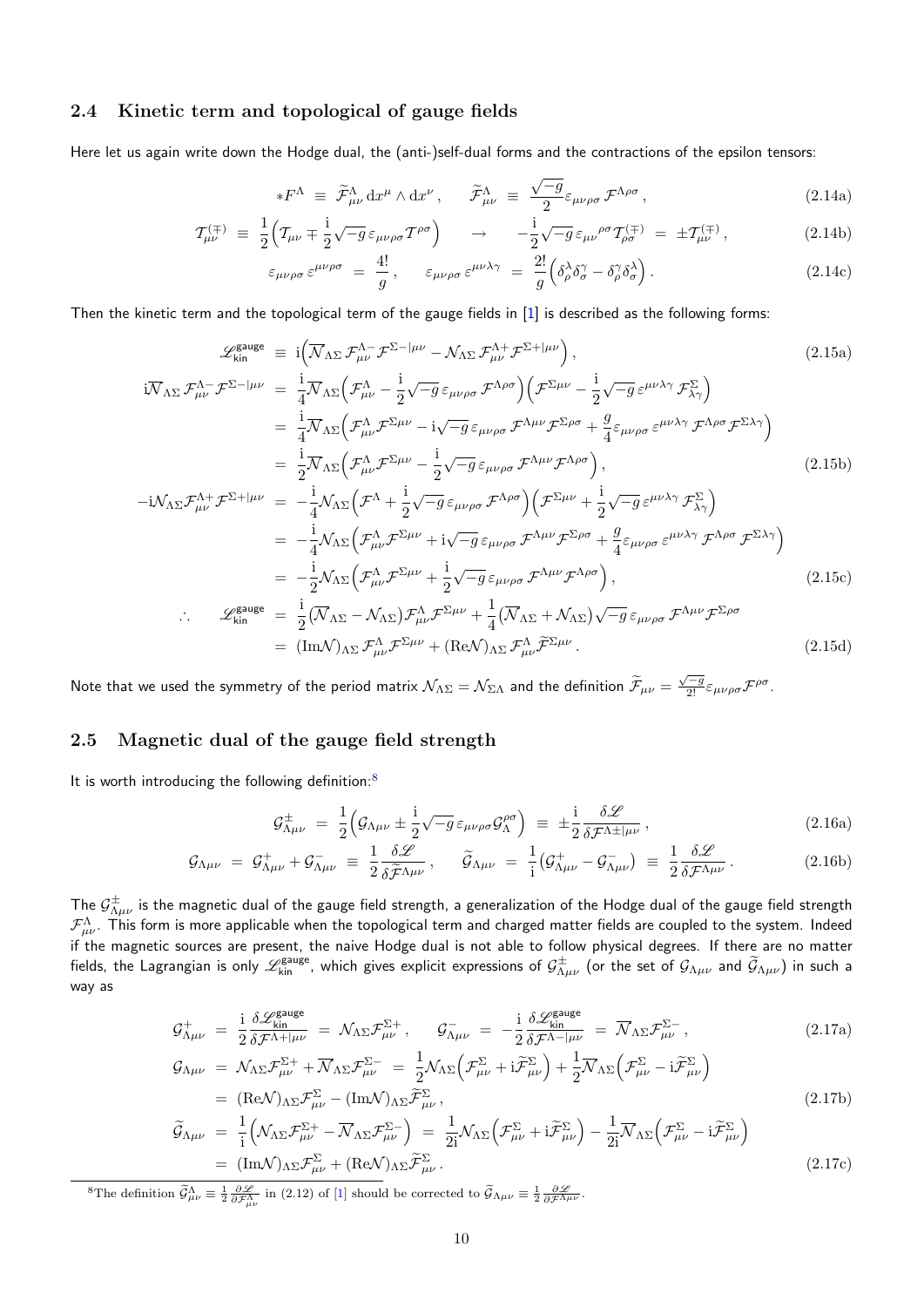Let us check the relation between the two expressions  $G_{\Lambda\mu\nu}$  and  $\tilde{G}_{\Lambda\mu\nu}$  in terms of the (anti-)self-duality (1.3):

$$
\frac{\sqrt{-g}}{2} \varepsilon_{\mu\nu\rho\sigma} \mathcal{G}_{\Lambda}^{\rho\sigma} = \frac{\sqrt{-g}}{2} \varepsilon_{\mu\nu\rho\sigma} \left( \mathcal{G}_{\Lambda}^{+\rho\sigma} + \mathcal{G}_{\Lambda}^{-\rho\sigma} \right) = \frac{1}{i} \left( \mathcal{G}_{\Lambda\mu\nu}^{+} - \mathcal{G}_{\Lambda\mu\nu}^{-} \right) = \widetilde{\mathcal{G}}_{\Lambda\mu\nu} , \qquad (2.18a)
$$

$$
\frac{\sqrt{-g}}{2} \varepsilon_{\mu\nu\rho\sigma} \widetilde{\mathcal{G}}_{\Lambda}^{\rho\sigma} = \frac{\sqrt{-g}}{2i} \varepsilon_{\mu\nu\rho\sigma} \left( \mathcal{G}_{\Lambda}^{+\rho\sigma} - \mathcal{G}_{\Lambda}^{-\rho\sigma} \right) = -\left( \mathcal{G}_{\Lambda\mu\nu}^{+} + \mathcal{G}_{\Lambda\mu\nu}^{-} \right) = -\mathcal{G}_{\Lambda\mu\nu} \,. \tag{2.18b}
$$

Notice that, by definition in terms of *εµνρσ*, the Hodge dual is anti-projective. The above equation realizes the antiprojection of the Hodge dual. In a particular case as in (2.17), we can see more an explicit relation:

$$
\frac{\sqrt{-g}}{2} \varepsilon_{\mu\nu\rho\sigma} \mathcal{G}_{\Lambda}^{\rho\sigma} = \frac{\sqrt{-g}}{2} \varepsilon_{\mu\nu\rho\sigma} \Big[ (\text{Re}\mathcal{N})_{\Lambda\Sigma} \mathcal{F}_{\mu\nu}^{\Sigma} - (\text{Im}\mathcal{N})_{\Lambda\Sigma} \tilde{\mathcal{F}}_{\mu\nu}^{\Sigma} \Big] = (\text{Re}\mathcal{N})_{\Lambda\Sigma} \tilde{\mathcal{F}}_{\mu\nu}^{\Sigma} + (\text{Im}\mathcal{N})_{\Lambda\Sigma} \mathcal{F}_{\mu\nu}^{\Sigma}
$$
\n
$$
= \tilde{\mathcal{G}}_{\Lambda\mu\nu},
$$
\n
$$
\frac{\sqrt{-g}}{2} \varepsilon_{\mu\nu\rho\sigma} \tilde{\mathcal{G}}_{\Lambda}^{\rho\sigma} = \frac{\sqrt{-g}}{2} \varepsilon_{\mu\nu\rho\sigma} \Big[ (\text{Im}\mathcal{N})_{\Lambda\Sigma} \mathcal{F}_{\mu\nu}^{\Sigma} + (\text{Re}\mathcal{N})_{\Lambda\Sigma} \tilde{\mathcal{F}}_{\mu\nu}^{\Sigma} \Big] = (\text{Im}\mathcal{N})_{\Lambda\Sigma} \tilde{\mathcal{F}}_{\mu\nu}^{\Sigma} - (\text{Re}\mathcal{N})_{\Lambda\Sigma} \mathcal{F}_{\mu\nu}^{\Sigma} \Big] \tag{2.19a}
$$

$$
\varepsilon_{\mu\nu\rho\sigma}\widetilde{\mathcal{G}}_{\Lambda}^{\rho\sigma} = \frac{\sqrt{-g}}{2}\varepsilon_{\mu\nu\rho\sigma}\Big[ (\text{Im}\mathcal{N})_{\Lambda\Sigma}\mathcal{F}_{\mu\nu}^{\Sigma} + (\text{Re}\mathcal{N})_{\Lambda\Sigma}\widetilde{\mathcal{F}}_{\mu\nu}^{\Sigma}\Big] = (\text{Im}\mathcal{N})_{\Lambda\Sigma}\widetilde{\mathcal{F}}_{\mu\nu}^{\Sigma} - (\text{Re}\mathcal{N})_{\Lambda\Sigma}\mathcal{F}_{\mu\nu}^{\Sigma}
$$
\n
$$
= -\mathcal{G}_{\Lambda\mu\nu}.
$$
\n(2.19b)

We have to notice that  $\mathcal{F}^\Lambda_{\mu\nu}$  is not independent of  $\widetilde{\mathcal{F}}^\Lambda_{\mu\nu}$ , while  $\mathcal{F}^{\Lambda\pm}_{\mu\nu}$  is independent of  $\mathcal{F}^{\Lambda\mp}_{\mu\nu}$ :

$$
\widetilde{\mathcal{F}}^{\Lambda}_{\mu\nu} = \frac{\sqrt{-g}}{2} \varepsilon_{\mu\nu\rho\sigma} \mathcal{F}^{\Lambda\rho\sigma}, \qquad \frac{\sqrt{-g}}{2} \varepsilon_{\mu\nu\rho\sigma} \widetilde{\mathcal{F}}^{\Lambda\rho\sigma} = \frac{-g}{4} \varepsilon_{\mu\nu\rho\sigma} \varepsilon^{\rho\sigma\lambda\gamma} \mathcal{F}^{\Lambda}_{\lambda\gamma} = -\mathcal{F}^{\Lambda}_{\mu\nu}, \tag{2.20a}
$$
\n
$$
\widetilde{\mathcal{F}}^{\Lambda} \widetilde{\mathcal{F}}^{\Sigma\mu\nu} = \frac{-g}{2} \varepsilon_{\mu\nu\lambda\gamma} \mathcal{F}^{\Lambda\rho\sigma} \mathcal{F}^{\Sigma} = -\mathcal{F}^{\Lambda} \mathcal{F}^{\Sigma\mu\nu} \tag{2.20b}
$$

<span id="page-10-1"></span>
$$
\widetilde{\mathcal{F}}^{\Lambda}_{\mu\nu}\widetilde{\mathcal{F}}^{\Sigma\mu\nu} = \frac{-g}{4}\varepsilon_{\mu\nu\rho\sigma}\varepsilon^{\mu\nu\lambda\gamma}\mathcal{F}^{\Lambda\rho\sigma}\mathcal{F}^{\Sigma}_{\lambda\gamma} = -\mathcal{F}^{\Lambda}_{\mu\nu}\mathcal{F}^{\Sigma\mu\nu}.
$$
\n(2.20b)

By using (2.17) and (2.20), let us confirm the definition (2.16b):

$$
\mathcal{L}_{kin}^{gauge} = (Im\mathcal{N})_{\Lambda\Sigma} \mathcal{F}_{\mu\nu}^{\Lambda} \mathcal{F}^{\Sigma\mu\nu} + (Re\mathcal{N})_{\Lambda\Sigma} \mathcal{F}_{\mu\nu}^{\Lambda} \widetilde{\mathcal{F}}^{\Sigma\mu\nu}
$$
\n
$$
= (Im\mathcal{N})_{\Lambda\Sigma} \mathcal{F}_{\mu\nu}^{\Lambda} \mathcal{F}^{\Sigma\mu\nu} + (Re\mathcal{N})_{\Lambda\Sigma} \frac{\sqrt{-g}}{2} \varepsilon_{\mu\nu\rho\sigma} \mathcal{F}^{\Lambda\mu\nu} \mathcal{F}^{\Sigma\rho\sigma}
$$
\n
$$
= -(Im\mathcal{N})_{\Lambda\Sigma} \widetilde{\mathcal{F}}_{\mu\nu}^{\Lambda} \widetilde{\mathcal{F}}^{\Sigma\mu\nu} - (Re\mathcal{N})_{\Lambda\Sigma} \frac{\sqrt{-g}}{2} \varepsilon_{\mu\nu\rho\sigma} \widetilde{\mathcal{F}}^{\Lambda\mu\nu} \widetilde{\mathcal{F}}^{\Sigma\rho\sigma}, \tag{2.21a}
$$
\n
$$
\delta \mathcal{L}_{kin}^{gauge} = 2(Im\mathcal{N})_{\Lambda\Sigma} \mathcal{F}_{\mu\nu}^{\Sigma} + (Re\mathcal{N})_{\Lambda\Sigma} \mathcal{F}_{\mu\nu}^{\Sigma\rho\sigma} \mathcal{F}^{\Lambda\mu\nu} \widetilde{\mathcal{F}}^{\Sigma\rho\sigma}, \tag{2.21b}
$$

$$
\therefore \frac{\delta \mathcal{L}_{kin}^{\text{gauge}}}{\delta \mathcal{F}^{\Lambda \mu \nu}} = 2(\text{Im}\mathcal{N})_{\Lambda \Sigma} \mathcal{F}_{\mu\nu}^{\Sigma} + (\text{Re}\mathcal{N})_{\Lambda \Sigma} \sqrt{-g} \,\varepsilon_{\mu\nu\rho\sigma} \mathcal{F}^{\Sigma \rho\sigma} = 2(\text{Im}\mathcal{N})_{\Lambda \Sigma} \mathcal{F}_{\mu\nu}^{\Sigma} + 2(\text{Re}\mathcal{N})_{\Lambda \Sigma} \widetilde{\mathcal{F}}_{\rho\sigma}^{\Sigma}
$$
\n
$$
= 2\widetilde{\mathcal{G}}_{\Lambda \mu\nu}, \qquad (2.21b)
$$
\n
$$
\frac{\delta \mathcal{L}_{kin}^{\text{gauge}}}{\delta \widetilde{\mathcal{F}}^{\Lambda \mu\nu}} = -2(\text{Im}\mathcal{N})_{\Lambda \Sigma} \widetilde{\mathcal{F}}_{\mu\nu}^{\Sigma} - (\text{Re}\mathcal{N})_{\Lambda \Sigma} \sqrt{-g} \,\varepsilon_{\mu\nu\rho\sigma} \widetilde{\mathcal{F}}^{\Sigma \rho\sigma} = -2(\text{Im}\mathcal{N})_{\Lambda \Sigma} \widetilde{\mathcal{F}}_{\mu\nu}^{\Sigma} + (\text{Re}\mathcal{N})_{\Lambda \Sigma} \mathcal{F}_{\mu\nu}^{\Sigma} \tag{2.21b}
$$

$$
= 2\mathcal{G}_{\Lambda\mu\nu} \,.
$$

#### **2.6 Chiral spinors**

<span id="page-10-0"></span>A spinor with lower (or upper) dot is defined as a right (or left) chiral spinor, which can be described in terms of the chirality operator *γa*:

$$
\chi_{\bullet} \equiv \frac{1 - \gamma_5}{2} \chi, \qquad \chi^{\bullet} \equiv \frac{1 + \gamma_5}{2} \chi. \tag{2.22}
$$

In order for non-trivial identities on fermions, we have to regard a Dirac conjugates with lower (or upper) dot symbol as:

$$
\overline{\chi}_{\bullet} \equiv (\overline{\chi})_{\bullet} = \overline{\chi} \frac{1 - \gamma_5}{2} = (\overline{\chi^{\bullet})}, \quad \text{i.e., } \overline{\chi}_{\bullet} \neq (\overline{\chi_{\bullet}}), \tag{2.23a}
$$

$$
\overline{\chi}^{\bullet} \equiv (\overline{\chi})^{\bullet} = \overline{\chi} \frac{1 + \gamma_5}{2} = \overline{(\chi_{\bullet})}, \quad \text{i.e., } \overline{\chi}^{\bullet} \neq \overline{(\chi^{\bullet})}. \tag{2.23b}
$$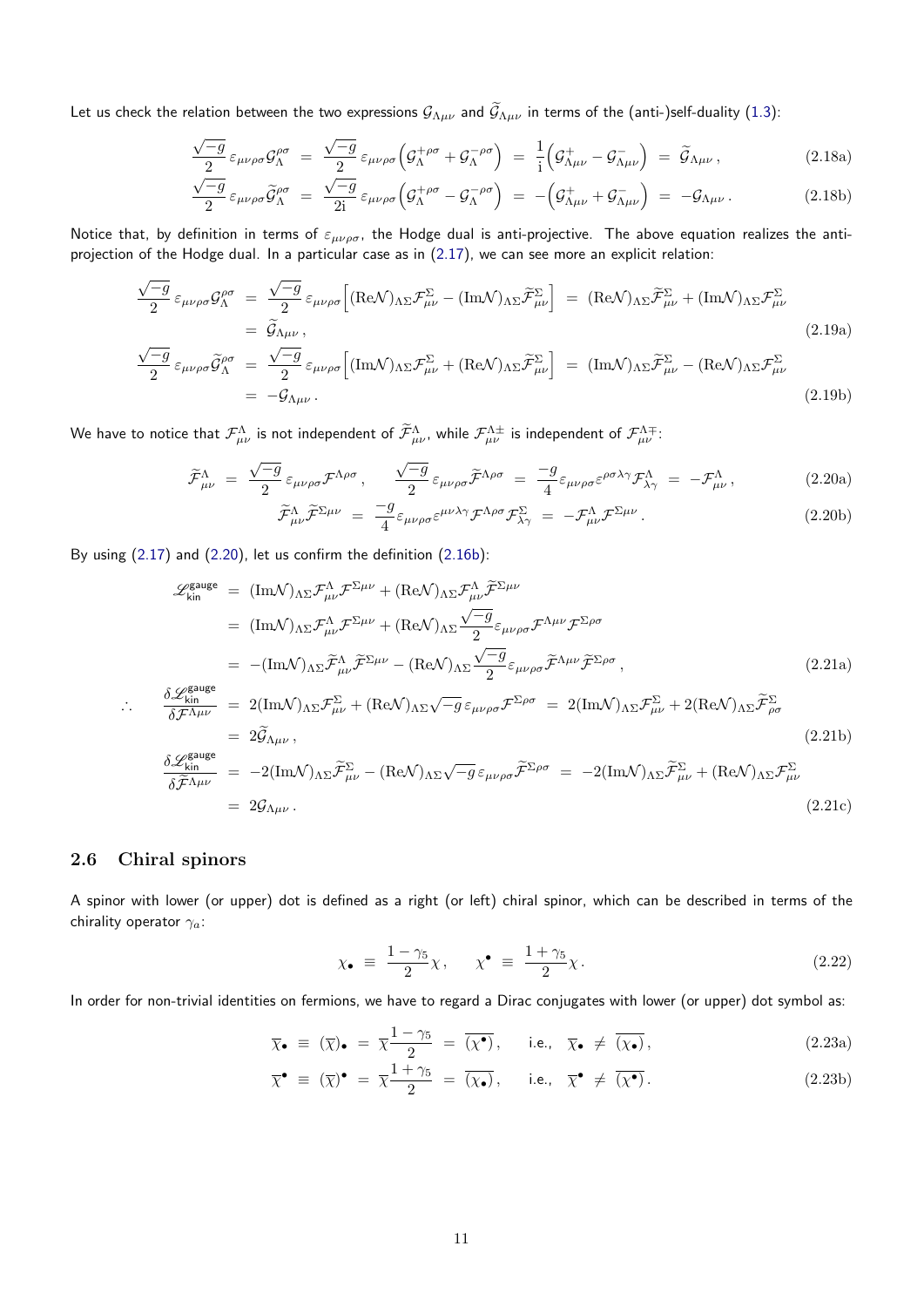# <span id="page-11-0"></span>**3 Complete Lagrangian and variations**

### <span id="page-11-1"></span>**3.1 Lagrangian**

The complete Lagrangian including quartic fermionic interactions is

<span id="page-11-2"></span>
$$
S = \int d^4x \sqrt{-g} \left\{ \left( \mathcal{L}_{\text{kin}}^{\text{inv}} + \mathcal{L}_{\text{Pauli}} \right) + \left( \mathcal{L}_{4\text{f}}^{\text{inv}} + \mathcal{L}_{4\text{f}}^{\text{non-inv}} \right) + \left( \mathcal{L}_{\text{mass}} - V(z, \overline{z}, q) \right) \right\}.
$$
 (3.1a)

Each part is explicitly exhibited as follows:

$$
\mathcal{L}_{kin}^{inv} = -\frac{1}{2}R + g_{i\overline{j}}\nabla_{\mu}z^{i}\nabla^{\mu}\overline{z}^{\overline{j}} + h_{uv}\nabla_{\mu}q^{u}\nabla^{\mu}q^{\nu} + i(\overline{\mathcal{N}}_{\Lambda\Sigma}\mathcal{F}_{\mu\nu}^{\Lambda-}\mathcal{F}^{\Sigma-|\mu\nu} - \mathcal{N}_{\Lambda\Sigma}\mathcal{F}_{\mu\nu}^{\Lambda+}\mathcal{F}^{\Sigma+|\mu\nu})
$$
  
\n
$$
- \frac{i}{2}g_{i\overline{j}}(\overline{\lambda}^{iA}\gamma^{\mu}\nabla_{\mu}\lambda^{\overline{j}} + \overline{\lambda}_{A}^{\overline{j}}\gamma^{\mu}\nabla_{\mu}\lambda^{iA}) - i(\overline{\zeta}^{\alpha}\gamma^{\mu}\nabla_{\mu}\zeta_{\alpha} + \overline{\zeta}_{\alpha}\gamma^{\mu}\nabla_{\mu}\zeta^{\alpha}) + \frac{\epsilon^{\mu\nu\lambda\sigma}}{\sqrt{-g}}(\overline{\psi}_{\mu}^{A}\gamma_{\sigma}\rho_{A\nu\lambda} - \overline{\psi}_{A\mu}\gamma_{\sigma}\rho_{\nu\lambda}^{A})
$$
  
\n
$$
+ \left\{ \left[ -g_{i\overline{j}}\nabla_{\mu}\overline{z}^{\overline{j}}(\overline{\psi}_{A}^{\mu}\lambda^{iA} - \overline{\lambda}^{iA}\gamma^{\mu\nu}\psi_{A\mu}) - 2\mathcal{U}_{u}^{\alpha A}\nabla_{\mu}q^{u}(\overline{\psi}_{A}^{\mu}\zeta_{\alpha} - \overline{\zeta}_{\alpha}\gamma^{\mu\nu}\psi_{A\mu}) \right] + (\text{h.c.}) \right\},
$$
 (3.1b)

$$
\mathcal{L}_{\text{Pauli}} = \mathcal{F}_{\mu\nu}^{\Lambda-}(\text{Im}\mathcal{N})_{\Lambda\Sigma} \Big[ 4L^{\Sigma} (\overline{\psi}^{A\mu} \psi^{B\nu}) \epsilon_{AB} - 4i \overline{f}_{\overline{i}}^{\Sigma} (\overline{\lambda}_{A}^{\overline{i}} \gamma^{\nu} \psi_{B}^{\mu}) \epsilon^{AB} + \frac{1}{2} \nabla_{i} f_{j}^{\Sigma} (\overline{\lambda}^{iA} \gamma^{\mu\nu} \lambda^{jB}) \epsilon_{AB} - L^{\Sigma} (\overline{\zeta}_{\alpha} \gamma^{\mu\nu} \zeta_{\beta}) \mathbb{C}^{\alpha\beta} \Big] + (\text{h.c.}), \tag{3.1c}
$$

$$
\mathcal{L}_{4f}^{\text{inv}} = \frac{i}{2} \frac{\epsilon^{\mu\nu\lambda\sigma}}{\sqrt{-g}} \Big\{ g_{i\overline{j}} (\overline{\lambda}^{iA} \gamma_{\sigma} \lambda_{B}^{\overline{j}}) - 2\delta_{B}^{A} (\overline{\zeta}^{\alpha} \gamma_{\sigma} \zeta_{\alpha}) \Big\} (\overline{\psi}_{A\mu} \gamma_{\lambda} \psi_{\nu}^{B}) + \Big\{ \epsilon_{AB} \mathbb{C}_{\alpha\beta} (\overline{\psi}_{\mu}^{A} \zeta^{\alpha}) (\overline{\psi}^{B\mu} \zeta^{\beta}) + (\text{h.c.}) \Big\} \n+ 2g_{i\overline{j}} (\overline{\lambda}^{iA} \gamma_{\mu} \psi_{\nu}^{B}) (\overline{\lambda}_{A}^{\overline{j}} \gamma^{\mu} \psi_{B}^{B}) + g_{i\overline{j}} (\overline{\psi}_{\mu}^{A} \lambda_{A}^{\overline{j}}) (\overline{\psi}_{B}^{\mu} \lambda^{iB}) + 2 (\overline{\psi}_{\mu}^{A} \zeta^{\alpha}) (\overline{\psi}_{A}^{A} \zeta_{\alpha}) - 2 (\overline{\psi}_{\mu}^{A} \psi_{\nu}^{B}) (\overline{\psi}_{A}^{\mu} \psi_{B}^{B}) \n- \frac{1}{6} \Big\{ C_{ijk} (\overline{\lambda}^{iA} \gamma^{\mu} \psi_{\mu}^{B}) (\overline{\lambda}^{jC} \lambda^{kD}) \epsilon_{AC} \epsilon_{BD} + (\text{h.c.}) \Big\} \n+ \frac{1}{4} \Big( R_{i\overline{j}\ell\overline{k}} + g_{i\overline{k}} g_{\ell\overline{j}} - \frac{3}{2} g_{i\overline{j}} g_{\ell\overline{k}} \Big) (\overline{\lambda}^{iA} \lambda^{\ell B}) (\overline{\lambda}_{A}^{\overline{j}} \lambda_{B}^{\overline{k}}) - \Big\{ \frac{i}{12} \nabla_{m} C_{jk\ell} (\overline{\lambda}^{jA} \lambda^{mB}) (\overline{\lambda}^{kC} \lambda^{\ell D}) \epsilon_{AC} \epsilon_{BD} + (\text{h.c.}) \Big\} \n+ \frac{1}{4} g_{i\overline{j}} (\overline{\zeta}^{\alpha} \gamma_{\mu} \zeta_{\alpha}) (\overline{\lambda}^{iA} \gamma^{\mu} \
$$

$$
\mathcal{L}_{4f}^{\text{non-inv}} = (\text{Im}\mathcal{N})_{\Lambda\Sigma} \Big\{ L^{\Lambda} L^{\Sigma} (\overline{\psi}_{\mu}^{A} \psi_{\nu}^{B})^{(-)} \epsilon_{AB} \Big[ 2(\overline{\psi}^{C\mu} \psi^{D\nu})^{(-)} \epsilon_{CD} - (\overline{\zeta}_{\alpha} \gamma^{\mu\nu} \zeta_{\beta}) \mathbb{C}^{\alpha\beta} \Big] - iL^{\Lambda} \overline{f}_{\overline{i}}^{\Sigma} (\overline{\lambda}_{A}^{\overline{i}} \gamma^{\nu} \psi_{B}^{\mu})^{(-)} \Big[ 8(\overline{\psi}_{\mu}^{A} \psi_{\nu}^{B})^{(-)} - (\overline{\zeta}_{\alpha} \gamma_{\mu\nu} \zeta_{\beta}) \epsilon^{AB} \mathbb{C}^{\alpha\beta} \Big] + \frac{i}{2} L^{\Lambda} \overline{f}_{\overline{\ell}}^{\Sigma} g^{k\overline{\ell}} C_{ijk} (\overline{\psi}_{\mu}^{A} \psi_{\nu}^{B})^{(-)} (\overline{\lambda}^{iC} \gamma^{\mu\nu} \lambda^{jD}) \epsilon_{AB} \epsilon_{CD} - \overline{f}_{\overline{i}}^{\Lambda} \overline{f}_{\overline{j}}^{\Sigma} (\overline{\lambda}_{A}^{\overline{i}} \gamma^{\nu} \psi_{B}^{\mu})^{(-)} \Big[ 2(\overline{\lambda}_{C}^{\overline{j}} \gamma_{\nu} \psi_{D\mu})^{(-)} \epsilon^{AB} \epsilon^{CD} - g^{k\overline{j}} C_{k\ell m} (\overline{\lambda}^{\ell A} \gamma_{\mu\nu} \lambda^{mB}) \Big] - \frac{1}{32} C_{ijk} C_{\ell m n} g^{k\overline{r}} g^{n\overline{s}} \overline{f}_{\overline{r}}^{\Lambda} \overline{f}_{\overline{s}}^{\Sigma} (\overline{\lambda}^{iA} \gamma_{\mu\nu} \lambda^{jB}) (\overline{\lambda}^{mC} \gamma^{\mu\nu} \lambda^{\ell B}) \epsilon_{AB} \epsilon_{CD} - \frac{1}{32} L^{\Lambda} (\overline{\zeta}_{\alpha} \gamma_{\mu\nu} \zeta_{\beta}) \mathbb{C}^{\alpha\beta} \Big[ \nabla_{i} f_{\overline{j}}^{\Sigma} (\overline{\lambda}^{iA} \gamma^{\mu\nu} \lambda^{jB
$$

$$
\mathcal{L}_{\text{mass}} = g \Big\{ 2S_{AB} (\overline{\psi}_{\mu}^{A} \gamma^{\mu\nu} \psi_{\nu}^{B}) + i g_{i\overline{j}} W^{iAB} (\overline{\lambda}_{A}^{\overline{j}} \gamma_{\mu} \psi_{B}^{\mu}) + 2i N_{\alpha}^{A} (\overline{\zeta}^{\alpha} \gamma_{\mu} \psi_{A}^{\mu}) + \mathcal{M}^{\alpha\beta} (\overline{\zeta}_{\alpha} \zeta_{\beta}) + \mathcal{M}^{\alpha}{}_{iB} (\overline{\zeta}_{\alpha} \lambda^{iB}) + \mathcal{M}_{iA|\ell B} (\overline{\lambda}^{iA} \lambda^{\ell B}) \Big\} + (\text{h.c.}),
$$
\n(3.1f)

$$
V(z,\overline{z},q) = g^2 \left\{ \left( g_{i\overline{j}} k^i_{\Lambda} k^{\overline{j}}_{\Sigma} + 4h_{uv} k^u_{\Lambda} k^v_{\Sigma} \right) \overline{L}^{\Lambda} L^{\Sigma} + \left( g^{i\overline{j}} f^{\Lambda}_i \overline{f}^{\Sigma}_{\overline{j}} - 3\overline{L}^{\Lambda} L^{\Sigma} \right) \mathcal{P}^x_{\Lambda} \mathcal{P}^x_{\Sigma} \right\},
$$
\n(3.1g)

where  $( ...)^{(-)}$  denotes the "self-dual" part of the tensors or of the fermion bilinears. Notice that we use  $\frac{e^{\mu\nu\rho\sigma}}{\sqrt{-g}}$  rather than  $\varepsilon^{\mu\nu\rho\sigma}$  in front of  $(\overline\psi^A_\mu\gamma_\sigma\rho_{A\nu\lambda}-\overline\psi_{A\mu}\gamma_\sigma\rho^A_{\nu\lambda})$  in  $\mathscr{L}^\text{inv}_\text{kin}$  such that the kinetic term behaves as a Lagrangian "density"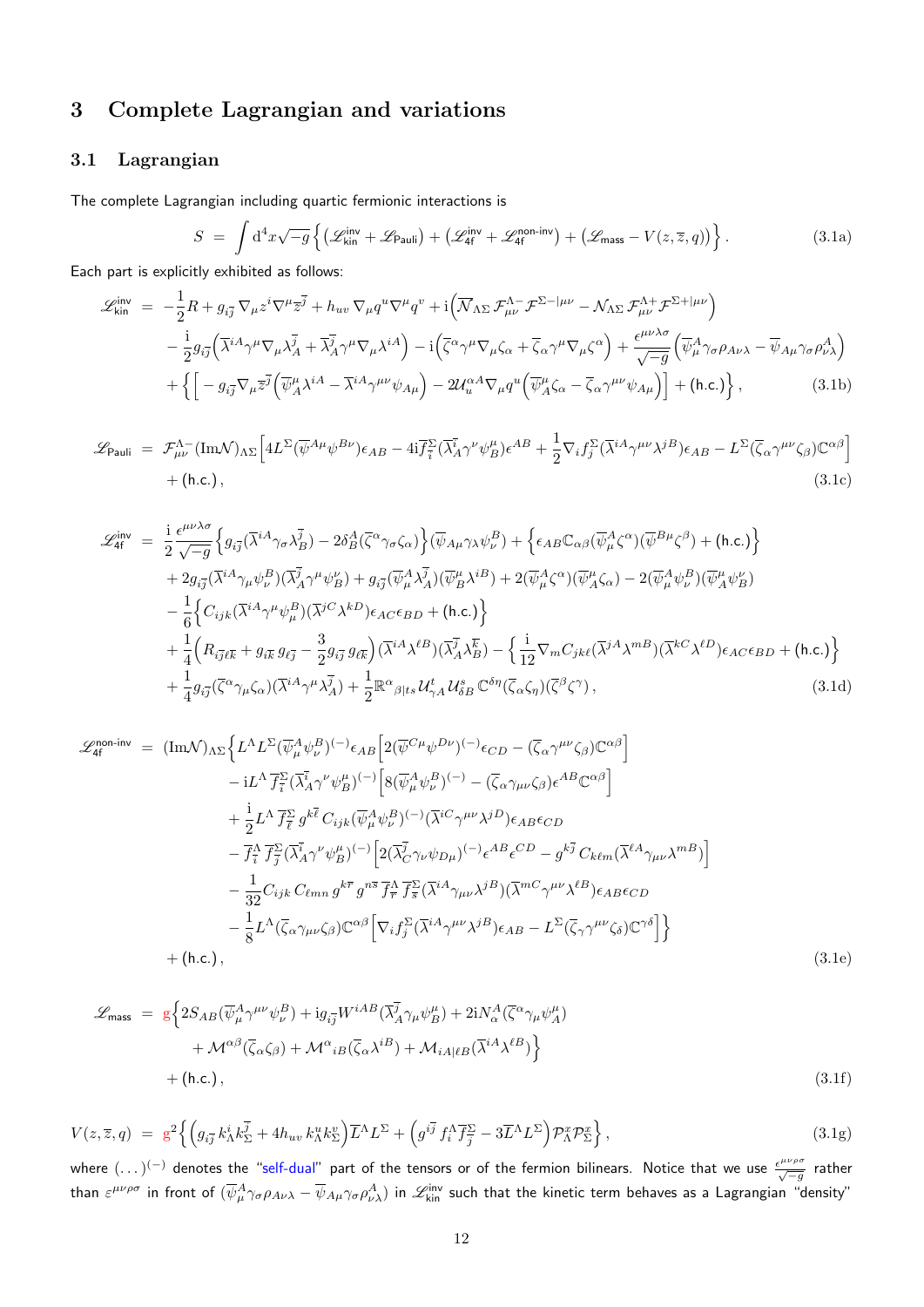following from (1.1e). Similar terms also appear in  $\mathscr{L}^\mathsf{inv}_{\mathsf{4f}}$ . The relation between  $\varepsilon^{\mu\nu\rho\sigma}$  and  $\epsilon^{\mu\nu\rho\sigma}$  is defined in (2.10). The contraction rules are similar to the one in the Chern-Simons term.

We should notice that the contraction of indices of the special Kähler geometry in the fourth line of  $\mathscr{L}^\text{non-inv}_{4\text{f}}$  in  $[1]$ should be corre[cted](#page-3-5) to this note. $9$ 

#### **3.2 Local supersymmetry variations**

<span id="page-12-0"></span>Local supersymmetry variations of the bosonic fields:

$$
\delta V^a_\mu = -i(\overline{\psi}_{A\mu}\gamma^a \epsilon^A) - i(\overline{\psi}^A_\mu \gamma^a \epsilon_A), \qquad (3.2a)
$$

$$
\delta A^{\Lambda}_{\mu} = 2 \overline{L}^{\Lambda} (\overline{\psi}_{A\mu} \epsilon_B) \epsilon^{AB} + 2 L^{\Lambda} (\overline{\psi}^A_{\mu} \epsilon^B) \epsilon_{AB} + \left\{ i f_i^{\Lambda} (\overline{\lambda}^{iA} \gamma_{\mu} \epsilon^B) \epsilon_{AB} + i \overline{f}^{\Lambda}_{\bar{i}} (\overline{\lambda}^{\bar{i}}_{A} \gamma_{\mu} \epsilon_{B}) \epsilon^{AB} \right\},
$$
(3.2b)

$$
\delta z^{i} = \overline{\lambda}^{iA} \epsilon_{A} , \qquad (3.2c)
$$
  

$$
\delta \overline{z}^{\overline{i}} = \overline{\lambda}_{A}^{\overline{i}} \epsilon^{A} , \qquad (3.2d)
$$

$$
\delta q^u = \mathcal{U}_{\alpha A}^u \left\{ (\overline{\zeta}^{\alpha} \epsilon^A) + \mathbb{C}^{\alpha \beta} \epsilon^{AB} (\overline{\zeta}_{\beta} \epsilon_B) \right\}.
$$
\n(3.2e)

Local supersymmetry variations of the fermionic fields: $10$ 

$$
\delta\psi_{A\mu} = \mathcal{D}_{\mu}\epsilon_{A} - \frac{1}{4}\Big\{\partial_{i}\mathcal{K}(\overline{\lambda}^{i}{}^{B}\epsilon_{B}) - \partial_{\overline{i}}\mathcal{K}(\overline{\lambda}_{B}^{\overline{i}}\epsilon^{B})\Big\}\psi_{A\mu} - \omega_{vA}{}^{B}\mathcal{U}_{\alpha C}^{v}\Big\{\epsilon^{CD}\mathbb{C}^{\alpha\beta}(\overline{\zeta}_{\beta}\epsilon_{D}) + (\overline{\zeta}^{\alpha}\epsilon^{C})\Big\}\psi_{B\mu} + \Big\{(A^{\nu})_{A}{}^{B}\eta_{\mu\nu} + (A^{\prime\nu})_{A}{}^{B}\gamma_{\mu\nu}\Big\}\epsilon_{B} + \Big\{\mathrm{i}g\,S_{AB}\eta_{\mu\nu} + \epsilon_{AB}(T_{\mu\nu}^{-} + U_{\mu\nu}^{+})\Big\}\gamma^{\nu}\epsilon^{B},
$$
\n(3.3a)

$$
\delta\lambda^{iA} = \frac{1}{4} \Big\{ \partial_j \mathcal{K}(\overline{\lambda}^{jB} \epsilon_B) - \partial_{\overline{j}} \mathcal{K}(\overline{\lambda}_{B}^{\overline{j}} \epsilon^B) \Big\} \lambda^{iA} - \omega_v{}^A{}_B \mathcal{U}_{\alpha C}^v \Big\{ \epsilon^{CD} \mathbb{C}^{\alpha\beta} (\overline{\zeta}_{\beta} \epsilon_D) + (\overline{\zeta}^{\alpha} \epsilon^C) \Big\} \lambda^{iB} - \Gamma^{i}_{jk} (\overline{\lambda}^{kB} \epsilon_B) \lambda^{jA} + i \Big\{ \nabla_{\mu} z^i - (\overline{\lambda}^{iA} \psi_{A\mu}) \Big\} \gamma^{\mu} \epsilon^A + G^{i}_{\mu\nu} \gamma^{\mu\nu} \epsilon_B \epsilon^{AB} + D^{iAB} \epsilon_B ,
$$
\n(3.3b)

$$
\delta\zeta_{\alpha} = -\Delta_{v\alpha}{}^{\beta} \mathcal{U}_{\gamma A}^{v} \Big\{ \epsilon^{AB} \mathbb{C}^{\gamma\delta} (\overline{\zeta}_{\delta} \epsilon_{B}) + (\overline{\zeta}{}^{\gamma} \epsilon^{A}) \Big\} \zeta_{\beta} + \frac{1}{4} \Big\{ \partial_{i} \mathcal{K} (\overline{\lambda}{}^{i}{}^{B} \epsilon_{B}) - \partial_{\overline{i}} \mathcal{K} (\overline{\lambda}{}^{i}{}_{B} \epsilon^{B}) \Big\} \zeta_{\alpha} \n+ i \Big\{ \mathcal{U}_{u}^{\beta B} \nabla_{\mu} q^{u} - \epsilon^{BC} \mathbb{C}^{\beta\gamma} (\overline{\zeta}_{\gamma} \psi_{C\mu}) - (\overline{\zeta}{}^{\beta} \psi_{\mu}^{B}) \Big\} \gamma^{\mu} \epsilon^{A} \epsilon_{AB} \mathbb{C}_{\alpha\beta} + g N_{\alpha}^{A} \epsilon_{A}.
$$
\n(3.3c)

Supergravity values of the auxiliary fields:

$$
(A^{\mu})_{A}{}^{B} = -\frac{\mathrm{i}}{4}g_{\overline{k}\ell}\left\{(\overline{\lambda}_{A}^{\overline{k}}\gamma^{\mu}\lambda^{\ell B}) - \delta_{A}^{B}(\overline{\lambda}_{C}^{\overline{k}}\gamma^{\mu}\lambda^{\ell C})\right\},\tag{3.4a}
$$

$$
(A^{\prime \mu})_A{}^B = \frac{\mathrm{i}}{4} g_{\overline{k}\ell} \left\{ (\overline{\lambda}_A^{\overline{k}} \gamma^\mu \lambda^{\ell B}) - \frac{1}{2} \delta_A^B (\overline{\lambda}_C^{\overline{k}} \gamma^\mu \lambda^{\ell C}) \right\} - \frac{\mathrm{i}}{4} \delta_A^B (\overline{\zeta}_\alpha \gamma^\mu \zeta^\alpha) , \tag{3.4b}
$$

$$
T^{-}_{\mu\nu} = 2i(\text{Im}\mathcal{N})_{\Lambda\Sigma}L^{\Sigma}\left\{\widehat{F}^{\Lambda-}_{\mu\nu} + \frac{1}{8}\nabla_{i}f_{j}^{\Lambda}(\overline{\lambda}^{iA}\gamma_{\mu\nu}\lambda^{jB})\epsilon_{AB} - \frac{1}{4}\mathbb{C}^{\alpha\beta}(\overline{\zeta}_{\alpha}\gamma_{\mu\nu}\zeta_{\beta})L^{\Lambda}\right\},\tag{3.4c}
$$

$$
T^{+}_{\mu\nu} = 2i(\text{Im}\mathcal{N})_{\Lambda\Sigma}\overline{L}^{\Sigma}\left\{\widehat{F}^{\Lambda+}_{\mu\nu} + \frac{1}{8}\nabla_{\overline{i}}\overline{f}^{\Lambda}_{\overline{j}}(\overline{\lambda}_{A}^{\overline{i}}\gamma_{\mu\nu}\lambda_{B}^{\overline{j}})\epsilon^{AB} - \frac{1}{4}\mathbb{C}_{\alpha\beta}(\overline{\zeta}^{\alpha}\gamma_{\mu\nu}\zeta^{\beta})\overline{L}^{\Lambda}\right\},
$$
\n(3.4d)

$$
U^{-}_{\mu\nu} = -\frac{1}{4} \mathbb{C}^{\alpha\beta} (\bar{\zeta}_{\alpha} \gamma_{\mu\nu} \zeta_{\beta}), \tag{3.4e}
$$

$$
U^{+}_{\mu\nu} = -\frac{i}{4} \mathbb{C}_{\alpha\beta} (\overline{\zeta}^{\alpha} \gamma_{\mu\nu} \zeta^{\beta}), \tag{3.4f}
$$

$$
G_{\mu\nu}^{i-} = -g^{i\overline{j}}\overline{f}_{\overline{j}}^{\Gamma}(\text{Im}\mathcal{N})_{\Gamma\Lambda}\left\{\widehat{F}_{\mu\nu}^{\Lambda-} + \frac{1}{8}\nabla_{k}f_{\ell}^{\Lambda}(\overline{\lambda}^{kA}\gamma_{\mu\nu}\lambda^{\ell B})\epsilon_{AB} - \frac{1}{4}\mathbb{C}^{\alpha\beta}(\overline{\zeta}_{\alpha}\gamma_{\mu\nu}\zeta_{\beta})L^{\Lambda}\right\},\tag{3.4g}
$$

$$
G_{\mu\nu}^{\bar{i}+} = -g^{\bar{i}j} f_j^{\Gamma} (\text{Im}\mathcal{N})_{\Gamma\Lambda} \left\{ \widehat{F}_{\mu\nu}^{\Lambda+} + \frac{1}{8} \nabla_{\overline{k}} \overline{f}_{\overline{\ell}}^{\Lambda} (\overline{\lambda}_{A}^{\overline{k}} \gamma_{\mu\nu} \lambda_{B}^{\overline{\ell}}) \epsilon^{AB} - \frac{1}{4} \mathbb{C}_{\alpha\beta} (\overline{\zeta}^{\alpha} \gamma_{\mu\nu} \zeta^{\beta}) \overline{L}^{\Lambda} \right\},\tag{3.4h}
$$

$$
D^{iAB} = \frac{1}{2} g^{i\overline{j}} C_{\overline{j}\overline{k}\overline{\ell}} (\overline{\lambda}_{C}^{\overline{k}} \lambda_{D}^{\overline{\ell}}) \epsilon^{AC} \epsilon^{BD} + W^{iAB}, \qquad (3.4)
$$

$$
\widehat{F}^{\Lambda}_{\mu\nu} = \mathcal{F}^{\Lambda}_{\mu\nu} + L^{\Lambda} (\overline{\psi}^A_{\mu} \psi^B_{\nu}) \epsilon_{AB} + \overline{L}^{\Lambda} (\overline{\psi}_{A\mu} \psi_{B\nu}) \epsilon^{AB} - i f_i^{\Lambda} (\overline{\lambda}^{iA} \gamma_{\lbrack\nu} \psi^B_{\mu}) \epsilon_{AB} - i \overline{f}^{\Lambda}_{\overline{i}} (\overline{\lambda}^{\overline{i}}_{A} \gamma_{\lbrack\mu} \psi_{B\nu)}) \epsilon^{AB}.
$$
 (3.4)

Fermionic mass matrices in the local supersymmetry variarions:

$$
S_{AB} = \frac{\mathrm{i}}{2} (\sigma_x)_A{}^C \epsilon_{BC} \mathcal{P}_\Lambda^x L^\Lambda \,, \tag{3.5a}
$$

<sup>&</sup>lt;sup>9</sup> have already got a comment from D'Auria on Jan 12, 2011.

<span id="page-12-1"></span><sup>&</sup>lt;sup>10</sup>The symbol "*K*" (the Kähler two-form in [1]) in  $\delta\psi_{A\mu}$  etc. has been corrected to "*K*" which implies the Kähler potential.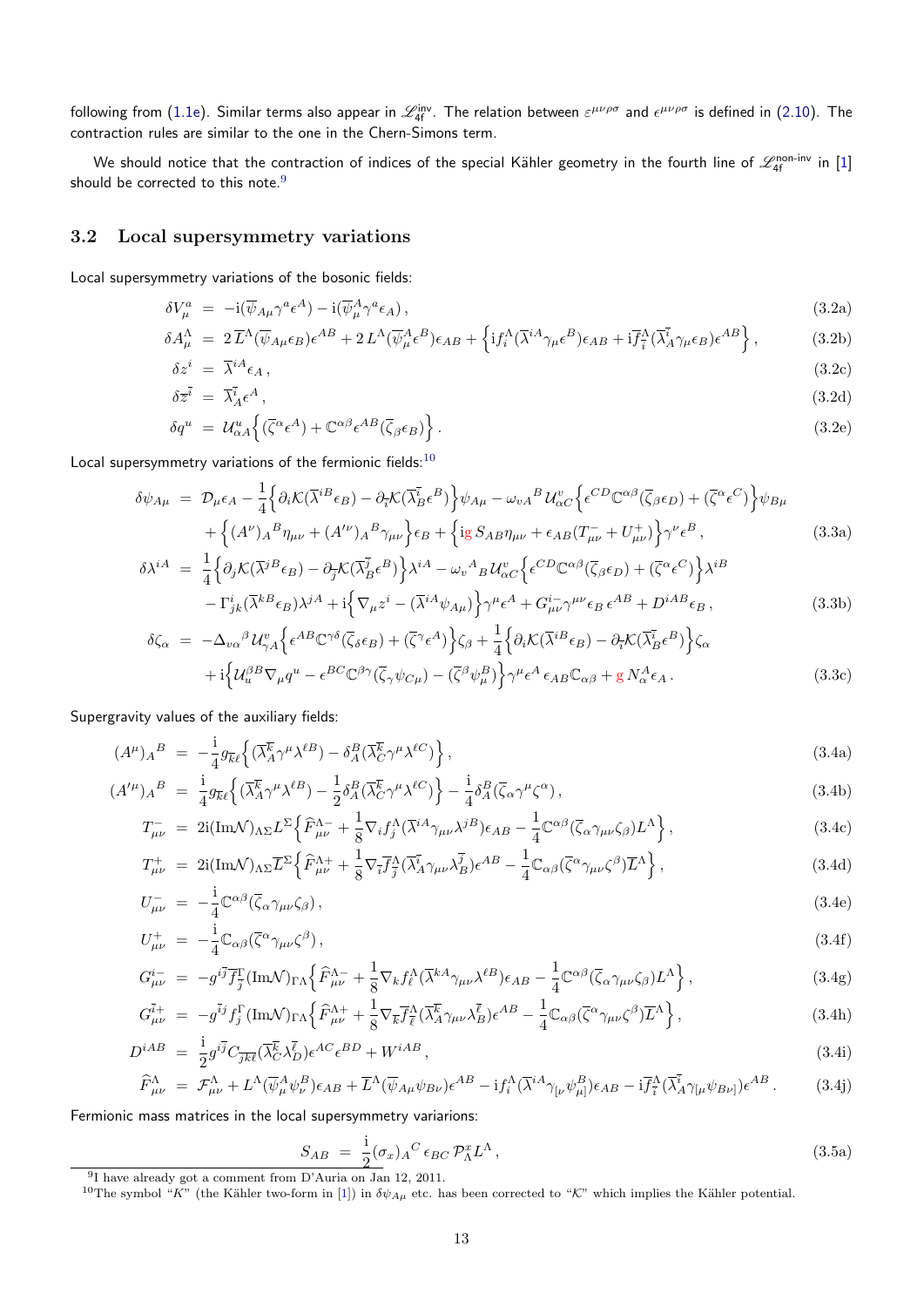$$
W^{iAB} = \epsilon^{AB} k^i_{\Lambda} \overline{L}^{\Lambda} + i(\sigma_x)_C{}^B \epsilon^{CA} \mathcal{P}^x_{\Lambda} g^{i\overline{j}} \overline{f}^{\Lambda}_{\overline{j}} , \qquad (3.5b)
$$

$$
N^A_\alpha = 2\mathcal{U}^A_{\alpha u} k^u_\Lambda \overline{L}^\Lambda, \qquad (3.5c)
$$

$$
\mathcal{M}^{\alpha\beta} = -\mathcal{U}_u^{\alpha A} \mathcal{U}_v^{\beta B} \epsilon_{AB} \nabla^{[u} k_{\Lambda}^{v]} L^{\Lambda}, \qquad (3.5d)
$$

$$
\mathcal{M}^{\alpha}{}_{i}{}_{B} = -4\,\mathcal{U}^{\alpha}{}_{B}{}_{u}{}_{k}{}^{\mu}{}_{\Lambda}{}_{i}{}^{\Lambda}\,,\tag{3.5e}
$$

$$
\mathcal{M}_{iA|\ell B} = \frac{1}{3} \Big\{ \epsilon_{AB} \, g_{i\overline{j}} \, k_{\Lambda}^{\overline{j}} \, f_{\ell}^{\Lambda} + \mathrm{i} (\sigma_x \epsilon^{-1})_{AB} \, \mathcal{P}_{\Lambda}^x \, \nabla_{\ell} f_i^{\Lambda} \Big\} \,. \tag{3.5f}
$$

#### **3.3 Covariant derivatives**

The covariant derivatives in the vector multiplets under the gauging: $11$ 

$$
\nabla z^i = dz^i + g A^{\Lambda} k^i_{\Lambda}(z) , \qquad (3.6a)
$$

$$
\nabla \overline{z}^{\overline{i}} = d\overline{z}^{\overline{i}} + g A^{\Lambda} k_{\Lambda}^{\overline{i}}(\overline{z}), \qquad (3.6b)
$$

$$
\nabla \lambda^{iA} \equiv \mathrm{d}\lambda^{iA} - \frac{1}{4} \gamma_{ab} \,\omega^{ab} \,\lambda^{iA} - \frac{i}{2} \hat{\mathcal{Q}} \,\lambda^{iA} + \hat{\Gamma}^i{}_j \,\lambda^{jA} + \hat{\omega}^A{}_B \,\lambda^{iB} \,,\tag{3.6c}
$$

$$
\nabla \lambda \bar{i}_A \equiv \mathrm{d} \lambda \bar{i}_A - \frac{1}{4} \gamma_{ab} \,\omega^{ab} \,\lambda \bar{i}_A + \frac{\mathrm{i}}{2} \hat{\mathcal{Q}} \,\lambda \bar{i}_A + \widehat{\Gamma} \bar{i}_\bar{j} \,\lambda \bar{j}_A + \widehat{\omega}_A{}^B \,\lambda \bar{i}_B \,,\tag{3.6d}
$$

$$
F^{\Lambda} \equiv dA^{\Lambda} + \frac{1}{2} g f^{\Lambda}{}_{\Sigma \Gamma} A^{\Sigma} \wedge A^{\Gamma} + \overline{L}^{\Lambda} (\overline{\psi}_{A} \wedge \psi_{B}) \epsilon^{AB} + L^{\Lambda} (\overline{\psi}^{A} \wedge \psi^{B}) \epsilon_{AB} . \tag{3.6e}
$$

The covariant derivatives in the hypermultiplets:

$$
\mathcal{U}^{A\alpha} = \mathcal{U}_u^{A\alpha} \nabla q^u \equiv \mathcal{U}_u^{A\alpha} \Big( \mathrm{d}q^u + \mathrm{g} A^{\Lambda} k_{\Lambda}^u(q) \Big), \tag{3.7a}
$$

$$
\nabla \zeta_{\alpha} = d\zeta_{\alpha} - \frac{1}{4} \gamma_{ab} \,\omega^{ab} \,\zeta_{\alpha} - \frac{i}{2} \hat{\mathcal{Q}} \,\zeta_{\alpha} + \hat{\Delta}_{\alpha}{}^{\beta} \,\zeta_{\beta} \,, \tag{3.7b}
$$

$$
\nabla \zeta^{\alpha} = d\zeta^{\alpha} - \frac{1}{4} \gamma_{ab} \,\omega^{ab} \,\zeta^{\alpha} + \frac{i}{2} \hat{\mathcal{Q}} \,\zeta^{\alpha} + \hat{\Delta}^{\alpha}{}_{\beta} \,\zeta^{\beta} \,, \tag{3.7c}
$$

$$
\widehat{\Delta}_{\alpha}{}^{\beta} \equiv \widehat{\Delta}^{\gamma\beta} \mathbb{C}_{\gamma\alpha} , \quad \widehat{\Delta}^{\alpha}{}_{\beta} \equiv \mathbb{C}_{\beta\gamma} \widehat{\Delta}^{\alpha\gamma} . \tag{3.7d}
$$

The covariant derivative  $\mathcal{D}_\mu\epsilon_A$  in the local supersymmetry variation  $\delta\psi_{A\mu}$  is not clearly defined in [1]. It probably contains not only the spin connection  $\omega^{ab}$  but also the (gauged) connections  $\hat{Q}$  and  $\hat{\omega}_A{}^B$ . A hint appears in (3.67) in [17] and  $(0.46)$  in [10]. The evaluative connection is given in (3.2.3) in [19].12 (9.46) in  $[19]$ . The explicit expression is given in (3.2.3) in  $[18]$ :<sup>12</sup>

$$
\mathcal{D}_{\mu}\epsilon_{A} \equiv \partial_{\mu}\epsilon_{A} - \frac{1}{4}\gamma_{ab}\,\omega^{ab}\,\epsilon_{A} - \frac{i}{2}\hat{\mathcal{Q}}\,\epsilon_{A} + \hat{\omega}_{A}{}^{B}\,\epsilon_{B} \,. \tag{3.8}
$$

Notice th[at t](#page-33-3)he minus sign in fr[on](#page-33-2)t of the gauged connection  $\widehat{Q}$  should be determined by the chirality of  $\epsilon_A$  because of the following four facts:

- (1) The chirality of  $\epsilon_A$  corresponds to the ones of  $\psi_{A\mu}$ ,  $\lambda^{iA}$  and  $\zeta_{\alpha}$ : (1.5).
- (2) The chirality is related to the  $U(1)_R$  symmetry combined with the Kähler transformation.
- (3) This symmetry is carried by the connection of the *U*(1)-bundle: (1.15).
- (4) Their covariant derivatives carry the connection of the  $U(1)$ -bundle  $-\frac{i}{2}\hat{Q}$ : (3.6) and (3.7).

Let us exhibit the gauged connections in the above covariant derivatives:

$$
\widehat{\Gamma}^i{}_j = \Gamma^i{}_j + g A^\Lambda \partial_j k^i_\Lambda \,, \qquad \qquad \Gamma^i{}_j = \Gamma^i_{kj} \, \mathrm{d} z^k \,, \tag{3.9a}
$$

$$
\widehat{Q} = Q + g A^{\Lambda} \mathcal{P}_{\Lambda}^{0}, \qquad Q = Q_{i} dz^{i}, \qquad (3.9b)
$$

$$
\widehat{\omega}^x = \omega^x + g A^{\Lambda} \mathcal{P}_{\Lambda}^x, \qquad \omega^x = \omega_u^x \, dq^u, \qquad (3.9c)
$$

$$
\widehat{\Delta}^{\alpha\beta} = \Delta^{\alpha\beta} + g A^{\Lambda} \partial_{u} k_{\Lambda}^{v} U^{u|\alpha A} U_{v|A}^{\beta}, \quad \Delta^{\alpha\beta} = \Delta^{\alpha\beta}_{u} dq^{u}.
$$
\n(3.9d)

<sup>&</sup>lt;sup>11</sup>The symbols  $\wedge$  in the fifth term in  $\nabla \lambda^{iA}$  and in  $\nabla \lambda^{\tilde{i}}$  described in [1] are not necessary.<br><sup>12</sup>I would like to thank Ulrich Theis for a helpful comment (2011 1/13).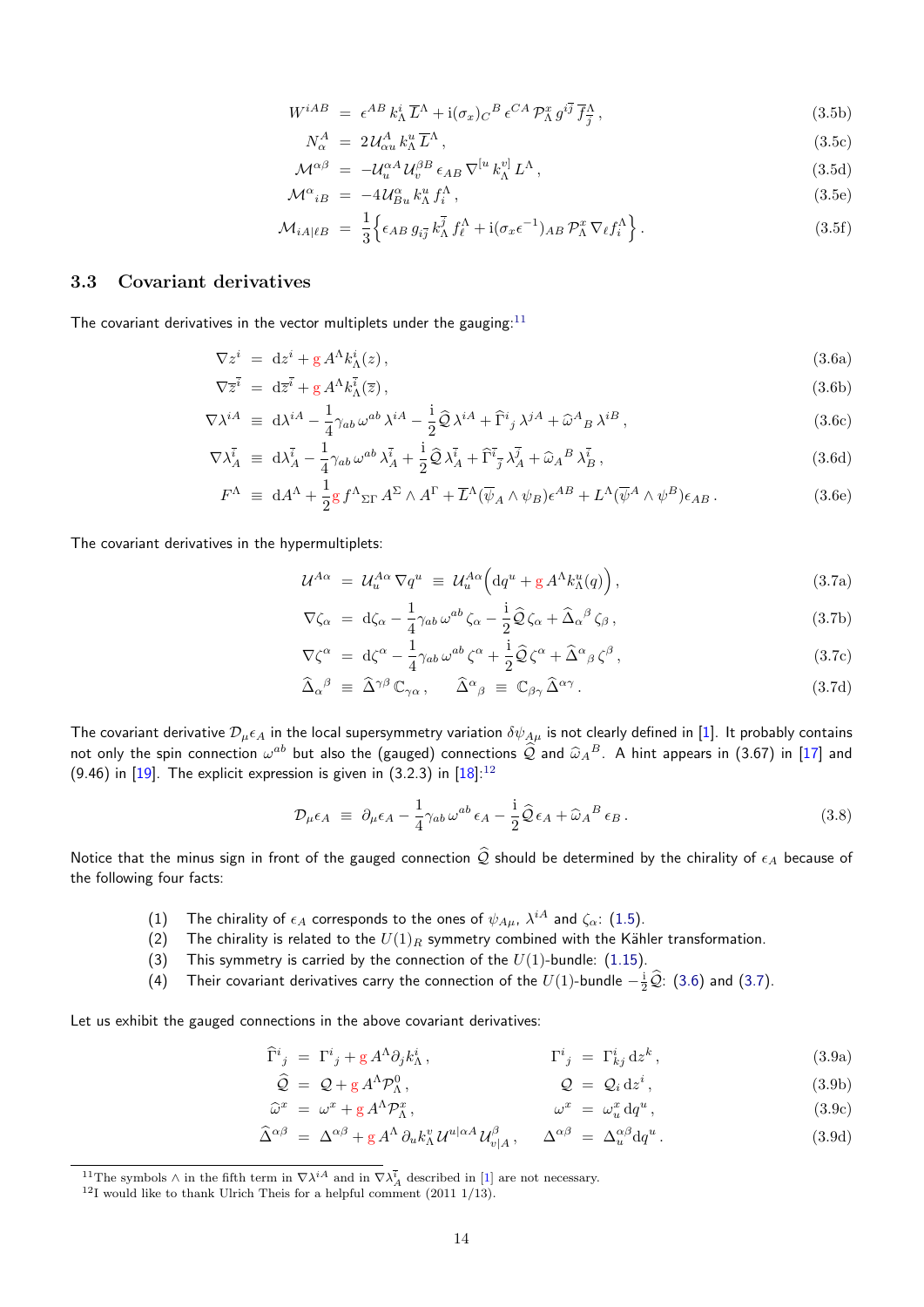### **3.4 Gauged curvatures**

<span id="page-14-0"></span>The supercovariant derivatives and the gauged curvatures in the gravitational sector: $^{13}$ 

$$
T^{a} \equiv \mathcal{D}V^{a} - i\overline{\psi}_{A} \wedge \gamma^{a}\psi^{A} = \left( \mathrm{d}V^{a} - \omega^{a}{}_{b} \wedge V^{b} \right) - i\overline{\psi}_{A} \wedge \gamma^{a}\psi^{A}, \qquad (3.10a)
$$

$$
\rho_A \equiv d\psi_A - \frac{1}{4} \gamma_{ab} \,\omega^{ab} \wedge \psi_A + \frac{i}{2} \hat{\mathcal{Q}} \wedge \psi_A + \hat{\omega}_A{}^B \wedge \psi_B \equiv \nabla \psi_A, \tag{3.10b}
$$

$$
\rho^A \equiv \mathrm{d}\psi^A - \frac{1}{4}\gamma_{ab}\,\omega^{ab}\wedge\psi^A - \frac{\mathrm{i}}{2}\hat{\mathcal{Q}}\wedge\psi^A + \hat{\omega}^A{}_B\wedge\psi^B \equiv \nabla\psi^A\,,\tag{3.10c}
$$

$$
R^{a}{}_{b} \equiv \mathrm{d}\omega^{a}{}_{b} - \omega^{a}{}_{c} \wedge \omega^{c}{}_{b}, \tag{3.10d}
$$

$$
\omega_A{}^B = \frac{1}{2} \omega^x (\sigma_x)_A{}^B, \qquad \omega^A{}_B = \epsilon^{AC} \epsilon_{DB} \omega_C{}^D.
$$
\n(3.10e)

The gauged curvatures in the vector multiplets and hypermultiplets:

$$
\widehat{R}^i_{\ j} \ = \ R^i_{\ j\bar{\ell}k} \nabla \overline{z}^{\bar{\ell}} \wedge \nabla z^k + g \, F^\Lambda \partial_j k^i_\Lambda \,, \tag{3.11a}
$$

$$
\widehat{K} = K_{i\overline{j}} \nabla z^i \wedge \nabla \overline{z}^{\overline{j}} + g F^{\Lambda} \mathcal{P}_{\Lambda}^0, \qquad (3.11b)
$$

$$
\widehat{\Omega}^x = \Omega^x_{uv} \nabla q^u \wedge \nabla q^v + g F^\Lambda \mathcal{P}^x_{\Lambda}, \tag{3.11c}
$$

$$
\widehat{\mathbb{R}}^{\alpha\beta} = \mathbb{R}^{\alpha\beta}_{uv} \nabla q^u \wedge \nabla q^v + g A^{\Lambda} \partial_u k^v_{\Lambda} \mathcal{U}^{u|\alpha A} \mathcal{U}^{\beta}_{v|A}, \qquad (3.11d)
$$

where the originral curvatures are defined as follows:

$$
R^i_{\,\bar{j}\bar{k}k} \; = \; \partial_{\bar{\ell}} \Gamma^i_{jk} \,, \tag{3.12a}
$$

$$
K = K_{i\overline{j}} dz^i \wedge d\overline{z}^{\overline{j}} = \frac{i}{2\pi} \mathcal{K}_{i\overline{j}} dz^i \wedge d\overline{z}^{\overline{j}}, \qquad \mathcal{K}_{i\overline{j}} = g_{i\overline{j}} = \partial_i \partial_{\overline{j}} \mathcal{K}, \qquad (3.12b)
$$

$$
\Omega^x = d\omega^x + \frac{1}{2} \epsilon^{xyz} \omega^y \wedge \omega^z = \Omega^x_{uv} dq^u \wedge dq^v , \qquad (3.12c)
$$

$$
\mathbb{R}^{\alpha\beta} = d\Delta^{\alpha\beta} + \Delta^{\alpha\gamma} \wedge \Delta^{\delta\beta} \mathbb{C}_{\gamma\delta} = \mathbb{R}^{\alpha\beta}_{uv} dq^u \wedge dq^v.
$$
 (3.12d)

#### **3.5 Comments: towards a symplectic covariant formulation**

<span id="page-14-1"></span>The Lagrangians  $\mathscr{L}_{\mathsf{Pauli}}$  (3.1c) and  $\mathscr{L}_{\mathsf{4f}}^{\mathsf{non-inv}}$  are not invariant under the symplectic rotations because they only involve  $L^\Lambda$ (and its Kähler covariant derivative  $f^\Lambda_i=\nabla_iL^\Lambda$ ), i.e., the half degrees of the symplectic vector  $V=(L^\Lambda,M_\Sigma).$  In order to construct the symplectic invariant Lagrangian, i.e., the electric-magnetic covariant Lagrangian, one has to introduce additional terms depending on  $M_{\Sigma}$  (and its Kähler covariant derivative  $h_{\Sigma i} = \nabla_i M_{\Sigma}$ ).

Actually, the literature [9] discussed an extension of an  $\mathcal{N}=2$  gauged supergravity coupled to tensor multiplets in order to include these variables. This is an well-established extension of the standard (electrically) gauged supergravity [1] because [9] introduced the "magnetic" part  $\omega_I^x m^{I\Lambda}M_\Lambda(\equiv {\cal P}^{x\Lambda}M_\Lambda)$  coupled to the tensor fields in eqs.(2.13)-(2.15) there. In particular cases, the electric Killing prepotential is given by the electric charges as  $\mathcal{P}^x_\Lambda=\omega^x_Ie^I_\Lambda$ , while the newly  $i$ ntroduced magnetic Killin[g p](#page-33-4)repotentials are (implicitly) given by  $\mathcal{P}^{x\Lambda}=\omega_I^x m^{I\Lambda}$ . Indeed these magnetic part of the Killing prepotentials explicitly appear in papers on (non)geometric flux compactifications (see (4.1) in [20], (A.2)-(A.5) i[n](#page-33-0) [21], etc[.](#page-33-4)). This is one of the important step to complete the symplectically covariant formalism of  $\mathcal{N}=2$  gauged supergravity.

<span id="page-14-2"></span><sup>&</sup>lt;sup>13</sup>The explicit form of  $\mathcal{D}V^a$  can be seen by comparing between (A.1) in [1] and (B.1) in [9].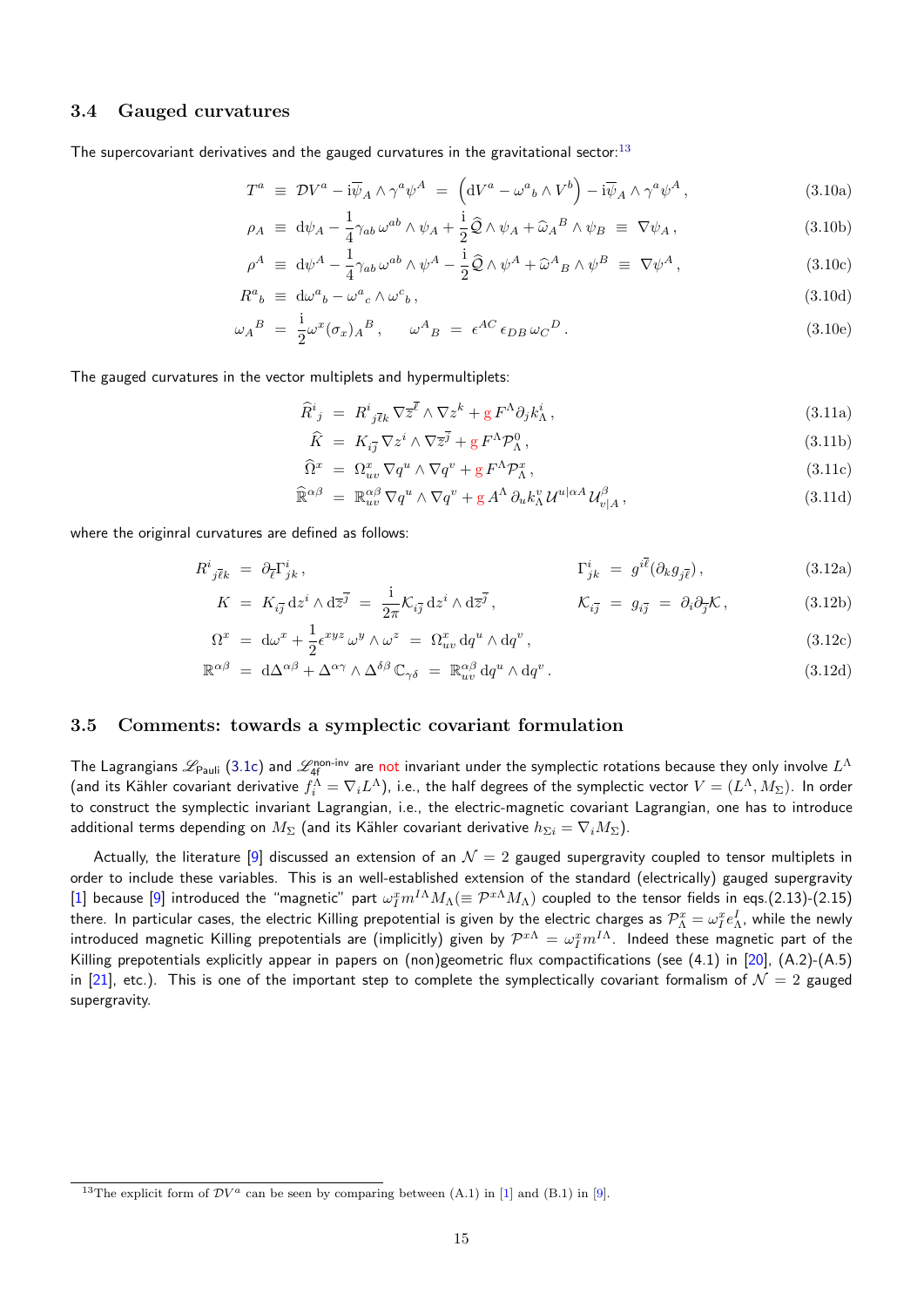### **4 Fixing the conversion rule**

#### **4.1 (Anti-)self-dual tensor**

<span id="page-15-0"></span>The sign of the operator *−* i 2  $\sqrt{-g}\,\varepsilon_{\mu\nu\rho\sigma}$  which acts on an (anti-)self-dual tensor (1.3) is flipped to  $+\frac{{\rm i}}{2}$ *√ −g εµνρσ*:

<span id="page-15-1"></span>
$$
(\mathcal{T}^{(\pm)}_{\mu\nu})^{\text{new}} \equiv \frac{1}{2} \Big( \mathcal{T}_{\mu\nu} \pm \frac{i}{2} \sqrt{-g} \, \varepsilon_{\mu\nu\rho\sigma} \mathcal{T}^{\rho\sigma} \Big) = \mathcal{T}^{(\pm)}_{\mu\nu} \qquad \text{with} \qquad + \frac{i}{2} \sqrt{-g} \, \varepsilon_{\mu\nu}^{\ \rho\sigma} (\mathcal{T}^{(\pm)}_{\rho\sigma})^{\text{new}} = \pm (\mathcal{T}^{(\pm)}_{\mu\nu})^{\text{new}}. \tag{4.1}
$$

Then we change the name of  $\mathcal{T}^{(-)}_{\mu\nu}$  from a "sel[f-du](#page-3-6)al" tensor in [1] to an "anti-self-dual" tensor in later sections. We also refer to  $\mathcal{T}^{(+)}_{\mu\nu}$  as a self-dual tensor from an "anti-self-dual" tensor in [1]. This indicates that we simply change the names but mathematical expressions of  $\mathcal{T}^{(\pm)}_{\mu\nu}$  are unchanged.

### **4.2 Gamma matrix and signature of the spacet[im](#page-33-0)e metric**

<span id="page-15-2"></span>A simple way to flip the signature via the Clifford algebra (1.4a) is changing such as

$$
\gamma_a \equiv -i(\gamma_a)^{\text{new}} \quad \left(\gamma_a \neq +i(\gamma_a)^{\text{new}}\right) \tag{4.2}
$$

in  $(1.4)$  if we consider the Dirac conjugate compared to  $[17]$  (or compared to my convention in appendix A.3). Then the signature is natually flipped to

$$
2\eta_{ab} = \{\gamma_a, \gamma_b\} = \{-i(\gamma_a)^{\text{new}}, -i(\gamma_b)^{\text{new}}\} = -\{(\gamma_a)^{\text{new}}, (\gamma_b)^{\text{new}}\} \equiv -2(\eta_{ab})^{\text{new}}, \tag{4.3a}
$$

$$
(\eta_{ab})^{\text{new}} \equiv -\eta_{ab} = (-, +, +, +), \tag{4.3b}
$$

<span id="page-15-3"></span>
$$
\gamma^a = \eta^{ab}\gamma_b = (-\eta^{ab})^{\text{new}} \{-i(\gamma_b)^{\text{new}}\} = i(\gamma^a)^{\text{new}}.
$$
\n(4.3c)

If we change the signature,  $\overline{\chi}$  should be attached "i" and  $\gamma_0$  should be changed to  $\gamma^0$ . But if we follow the above re-definition (4.2), it is automatically done:

$$
\overline{\chi} = \chi^{\dagger} \gamma_0 = \chi^{\dagger} \{-i(\gamma_0)^{\text{new}}\} = \chi^{\dagger} \{-i(\gamma^0)^{\text{new}} (\eta_{00})^{\text{new}}\} = i\chi^{\dagger} (\gamma^0)^{\text{new}}
$$
\n
$$
= \overline{\chi}^{\text{new}}.
$$
\n(4.4)

This is nothing but the Dirac conjugate defined as in  $[17]$  and as in appendix A.3. This implies that we do directly use the descriptions of all fermionic terms from the original ones in [1] without changing any factors.

Caused by this sign-flipping, the signs of terms carrying odd number of spacetime metric in the Lagrangian, the variations, and all other equations are also flipped, whil[st t](#page-33-1)he sign of terms con[taini](#page-29-2)ng even number of the metrics is kept invariant. Not[ic](#page-33-0)e that we have to be careful if the gamma matrices such as  $\gamma^\mu=g^{\mu\nu}\gamma_\nu$  are contracted; i.e., we have to avoid inconsistently redundant multi-flippings:

$$
\det(g_{\mu\nu}) = (-1)^4 \det(g_{\mu\nu})^{\text{new}} = (\det g_{\mu\nu})^{\text{new}}, \qquad (4.5a)
$$

$$
\mathcal{A}_{\mu}\mathcal{B}^{\mu} = g^{\mu\nu}\mathcal{A}_{\mu}\mathcal{B}_{\nu} = (-g^{\mu\nu})^{\text{new}}\mathcal{A}_{\mu}\mathcal{B}_{\nu} = -(\mathcal{A}_{\mu}\mathcal{B}^{\mu})^{\text{new}},\tag{4.5b}
$$

$$
\mathcal{T}_{\mu\nu}\mathcal{T}^{\mu\nu} = g^{\mu\rho}g^{\nu\sigma}\mathcal{T}_{\mu\nu}\mathcal{T}_{\rho\sigma} = (-g^{\mu\rho})^{\text{new}}(-g^{\nu\sigma})^{\text{new}}\mathcal{T}_{\mu\nu}\mathcal{T}_{\rho\sigma} = (\mathcal{T}_{\mu\nu}\mathcal{T}^{\mu\nu})^{\text{new}},\tag{4.5c}
$$

$$
i\gamma_{\mu}\mathcal{A}^{\mu} = i g^{\mu\rho}\gamma_{\mu}\mathcal{A}_{\rho} = i(-g^{\mu\rho})^{\text{new}}\{-i(\gamma_{\mu})^{\text{new}}\}\mathcal{A}_{\rho} = -(\gamma_{\mu}\mathcal{A}^{\mu})^{\text{new}},\tag{4.5d}
$$

$$
i\gamma^{\mu}\mathcal{A}_{\mu} = i g^{\mu\nu}\gamma_{\nu}\mathcal{A}_{\mu} = i(-g^{\mu\nu})^{\text{new}}\{-i(\gamma_{\nu})^{\text{new}}\}\mathcal{A}_{\mu} = -(\gamma^{\mu}\mathcal{A}_{\mu})^{\text{new}} = -(\gamma_{\mu}\mathcal{A}^{\mu})^{\text{new}},\tag{4.5e}
$$

$$
\gamma_{\mu}\gamma^{\mu} = g^{\mu\nu}\gamma_{\mu}\gamma_{\nu} = (-g^{\mu\nu})^{\text{new}}\{-i(\gamma_{\mu})^{\text{new}}\}\{-i(\gamma_{\nu})^{\text{new}}\} = (\gamma_{\mu}\gamma^{\mu})^{\text{new}},\tag{4.5f}
$$

$$
\mathcal{T}_{\mu\nu}\gamma^{\mu\nu} = (-g^{\mu\rho})^{\text{new}}(-g^{\nu\sigma})^{\text{new}}\mathcal{T}_{\mu\nu}(-i)^2(\gamma_{\rho\sigma})^{\text{new}} = -(\mathcal{T}_{\mu\nu}\gamma^{\mu\nu})^{\text{new}},\tag{4.5g}
$$

$$
T^{\mu\nu}\gamma_{\mu\nu} = (-g^{\mu\rho})^{\text{new}}(-g^{\nu\sigma})^{\text{new}}T_{\rho\sigma}(-i)^2(\gamma_{\mu\nu})^{\text{new}} = -(T^{\mu\nu}\gamma_{\mu\nu})^{\text{new}} = -(T_{\mu\nu}\gamma^{\mu\nu})^{\text{new}}.
$$
 (4.5h)

The keypoint is that we have to rewrite the contractions of the indices in terms of the spacetime metric, which is also flipped. In particular, we have to be careful for  $\gamma_\mu A^\mu = \gamma^\mu {\cal A}_\mu = g^{\mu\nu} \gamma_\mu {\cal A}_\nu.$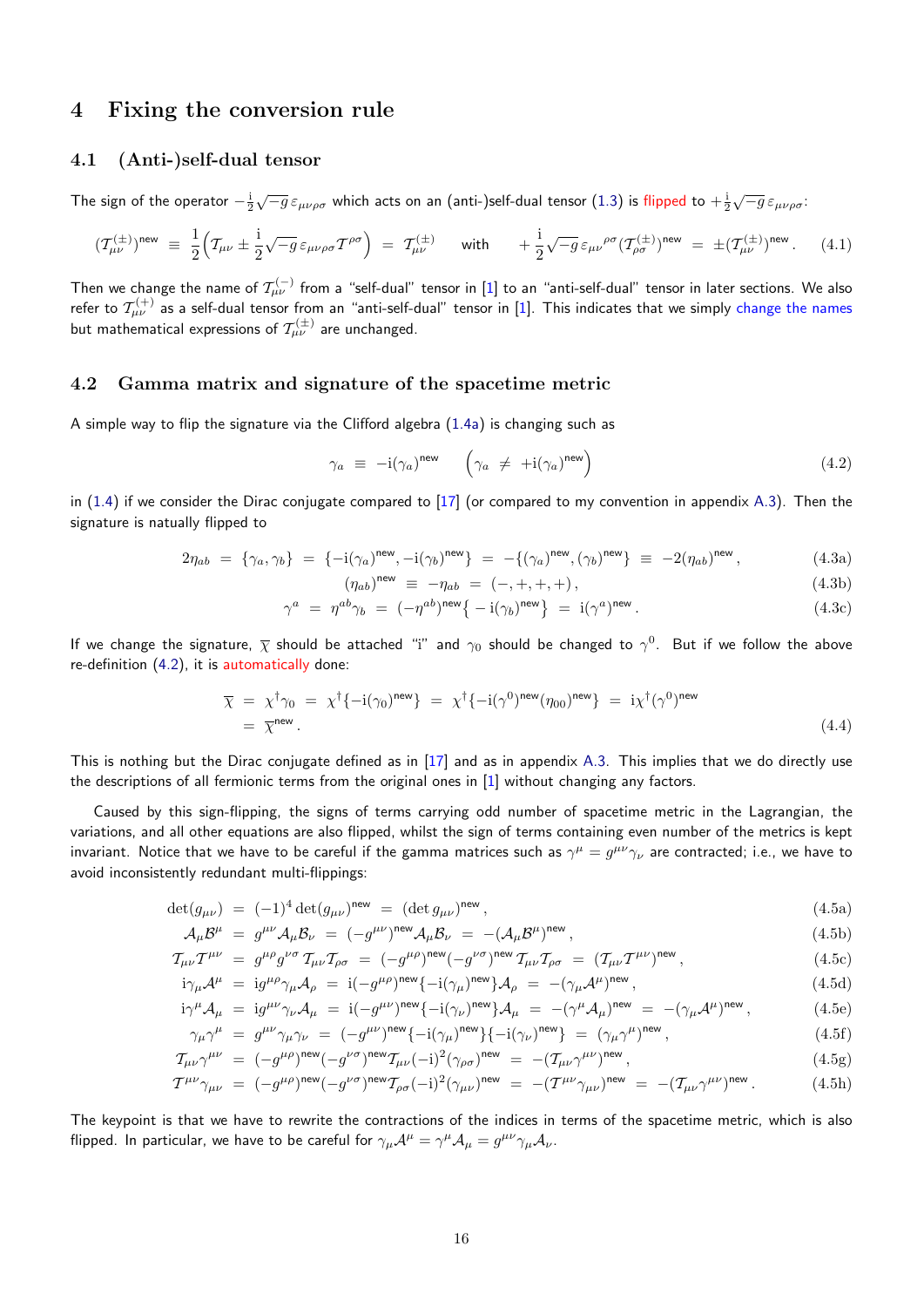#### **4.3 Natural four-form**

<span id="page-16-0"></span>The orientation of  ${\rm d}^4x=-{\rm d}x^0\wedge{\rm d}x^1\wedge{\rm d}x^2\wedge{\rm d}x^3$  in a spacetime in [1] is different from my experiences. Here let us flip the overall sign to  $({\rm d}^4x)^{\rm new}=+\rm{d} x^0\wedge \rm{d} x^1\wedge \rm{d} x^2\wedge \rm{d} x^3$  as in appendix A.4. Because of this sign flipping and the property of  $\varepsilon_{\mu\nu\rho\sigma}$  (A.13), the symbol  $\epsilon^{\mu\nu\rho\sigma}$  in (1.1e) might be or might not be re-defined. Let us check it:

$$
(\mathrm{d}^4 x)^{\text{new}} = \frac{1}{4!} \varepsilon_{\mu\nu\rho\sigma} \, \mathrm{d} x^{\mu} \wedge \mathrm{d} x^{\nu} \wedge \mathrm{d} x^{\sigma} \wedge \mathrm{d} x^{\sigma} = + \mathrm{d} x^0 \wedge \mathrm{d} x^1 \wedge \mathrm{d} x^2 \wedge \mathrm{d} x^3 , \tag{4.6a}
$$

$$
dx^{\mu} \wedge dx^{\nu} \wedge dx^{\rho} \wedge dx^{\sigma} \equiv \alpha_3 \, \varepsilon^{\mu\nu\rho\sigma} (d^4x)^{\text{new}} \equiv -\frac{(\epsilon^{\mu\nu\rho\sigma})^{\text{new}}}{(\sqrt{-g})^{\text{new}}} \Big\{ \sqrt{-g} \, d^4x \Big\}^{\text{new}}.
$$
 (4.6b)

Multiplying *εµνρσ*, we compute the left-hand-side and the middle-side in the second line respectively:

$$
(\mathsf{LHS}) = 4! \, (\mathrm{d}^4 x)^{\mathsf{new}}, \qquad (\mathsf{MS}) = \frac{4! \alpha_3}{g^{\mathsf{new}}} \, (\mathrm{d}^4 x)^{\mathsf{new}} \qquad \rightarrow \qquad \alpha_3 = g^{\mathsf{new}}. \tag{4.6c}
$$

Noticing  $g^{new} = \det(g_{\mu\nu})^{new} = g$ , we find that the  $(\epsilon^{\mu\nu\rho\sigma})^{new}$  is nothing but the original  $\epsilon^{\mu\nu\rho\sigma}$ .

$$
(\epsilon^{\mu\nu\rho\sigma})^{\text{new}} = -g \,\varepsilon^{\mu\nu\rho\sigma} = \epsilon^{\mu\nu\rho\sigma}, \qquad (\epsilon^{0123})^{\text{new}} = \epsilon^{0123} = -g \,\varepsilon^{0123} = -1. \tag{4.7a}
$$

In the same analogy of the epsilon tensor, we also define  $(\epsilon_{\mu\nu\rho\sigma})^{\text{new}} = \epsilon_{\mu\nu\rho\sigma}$ :

$$
(\epsilon_{\mu\nu\rho\sigma})^{\text{new}} \equiv (g_{\mu\alpha}g_{\nu\beta}g_{\rho\gamma}g_{\sigma\delta}\epsilon^{\mu\nu\rho\sigma})^{\text{new}} = g_{\mu\alpha}g_{\nu\beta}g_{\rho\gamma}g_{\sigma\delta}\epsilon^{\mu\nu\rho\sigma} = g(-g)\epsilon^{\mu\nu\rho\sigma} = (-g)\epsilon_{\mu\nu\rho\sigma} = \epsilon_{\mu\nu\rho\sigma}, \quad (4.7b)
$$
  

$$
(\epsilon_{0123})^{\text{new}} = \epsilon_{0123} = -g. \quad (4.7c)
$$

Applying (4.6) to the wedge products, we obtain the followings:

$$
F \wedge F = \mathcal{F}_{\mu\nu} \mathcal{F}_{\rho\sigma} dx^{\mu} \wedge dx^{\nu} \wedge dx^{\rho} \wedge dx^{\sigma} = -\left\{ \mathcal{F}_{\mu\nu} \mathcal{F}_{\rho\sigma} \frac{\epsilon^{\mu\nu\rho\sigma}}{\sqrt{-g}} \left( \sqrt{-g} d^{4} x \right) \right\}^{\text{new}}
$$
  
\n
$$
= -\sqrt{-g} \epsilon^{\mu\nu\rho\sigma} \mathcal{F}_{\mu\nu} \mathcal{F}_{\rho\sigma} \left\{ \sqrt{-g} \left( d^{4} x \right)^{\text{new}} \right\}
$$
  
\n
$$
= -2 \mathcal{F}_{\mu\nu} \widetilde{\mathcal{F}}^{\mu\nu} \left\{ \sqrt{-g} \left( d^{4} x \right)^{\text{new}} \right\},
$$
  
\n
$$
F \wedge *F = \mathcal{F}_{\mu\nu} \widetilde{\mathcal{F}}_{\rho\sigma} dx^{\mu} \wedge dx^{\nu} \wedge dx^{\rho} \wedge dx^{\sigma} = \frac{g \sqrt{-g}}{2!} \mathcal{F}_{\mu\nu} \mathcal{F}^{\lambda\gamma} \varepsilon_{\rho\sigma\lambda\gamma} dx^{\mu} \wedge dx^{\nu} \wedge dx^{\rho} \wedge dx^{\sigma}
$$
  
\n(4.8a)

$$
= \frac{g\sqrt{-g}}{2!} \mathcal{F}_{\mu\nu} \mathcal{F}^{\lambda\gamma} \varepsilon_{\rho\sigma\lambda\gamma} \varepsilon^{\mu\nu\rho\sigma} (\mathrm{d}^4 x)^{\text{new}} = \frac{g\sqrt{-g}}{2!} \mathcal{F}_{\mu\nu} \mathcal{F}^{\lambda\gamma} \Big\{ \frac{2!}{g} \big( \delta^{\mu}_{\lambda} \delta^{\nu}_{\gamma} - \delta^{\nu}_{\lambda} \delta^{\mu}_{\gamma} \big) \Big\} (\mathrm{d}^4 x)^{\text{new}}
$$
  
=  $2 \mathcal{F}_{\mu\nu} \mathcal{F}^{\mu\nu} \Big\{ \sqrt{-g} \, (\mathrm{d}^4 x)^{\text{new}} \Big\}.$  (4.8b)

It would be useful to introduce a new symbol  $\not\!_{\mu\nu\rho\sigma}$ , which is related to  $\varepsilon_{\mu\nu\rho\sigma}$  and  $\epsilon_{\mu\nu\rho\sigma}$  as follows:

$$
\phi_{\mu\nu\rho\sigma} \equiv \sqrt{-g} \,\varepsilon_{\mu\nu\rho\sigma} = \frac{\epsilon_{\mu\nu\rho\sigma}}{\sqrt{-g}}, \qquad \phi_{0123} = \sqrt{-g}, \tag{4.9a}
$$

$$
\mathcal{J}^{\mu\nu\rho\sigma} \equiv \sqrt{-g} \,\varepsilon^{\mu\nu\rho\sigma} = \frac{\epsilon^{\mu\nu\rho\sigma}}{\sqrt{-g}} \,, \qquad \mathcal{J}^{0123} = -\frac{1}{\sqrt{-g}} \,, \tag{4.9b}
$$

$$
\phi_{\mu\nu\rho\sigma}\phi^{\mu\nu\rho\sigma} = -4! \qquad \phi_{\mu\nu\rho\sigma}\phi^{\alpha\nu\rho\sigma} = -3!\,\delta^{\alpha}_{\mu}\,, \qquad \phi_{\mu\nu\rho\sigma}\phi^{\alpha\beta\rho\sigma} = -2!\left(\delta^{\alpha}_{\mu}\delta^{\beta}_{\nu} - \delta^{\beta}_{\mu}\delta^{\alpha}_{\nu}\right). \tag{4.9c}
$$

#### **4.4 Affine connection, spin connection, and curvature**

<span id="page-16-1"></span>Following the redefinition (4.3), let us consider the spin connection one-form  $\omega^a{}_b$  in [1] under the following sign flipping

$$
\omega^{a}{}_{b} \equiv -(\omega^{a}{}_{b})^{\text{new}} \qquad \rightarrow \qquad \omega^{ab} = \eta^{bc} \omega^{a}{}_{c} = (-\eta^{bc})^{\text{new}} (-\omega^{a}{}_{c})^{\text{new}} = +(\omega^{ab})^{\text{new}}. \tag{4.10}
$$

Combining (4.2) and (4.10[\), w](#page-15-3)e can see the followings:

<span id="page-16-2"></span>
$$
-\omega^{a}{}_{b}\wedge V^{b} = -(-\omega^{a}{}_{b})^{\text{new}}\wedge V^{b} = +(\omega^{a}{}_{b})^{\text{new}}\wedge V^{b},\tag{4.11a}
$$

$$
-\frac{1}{4}\gamma_{ab}\,\omega^{ab} = -\frac{1}{4}\left\{(-i)^2(\gamma_{ab})^{\text{new}}\right\} + \omega^{ab})^{\text{new}} = +\frac{1}{4}(\gamma_{ab})^{\text{new}}(\omega^{ab})^{\text{new}}.
$$
\n(4.11b)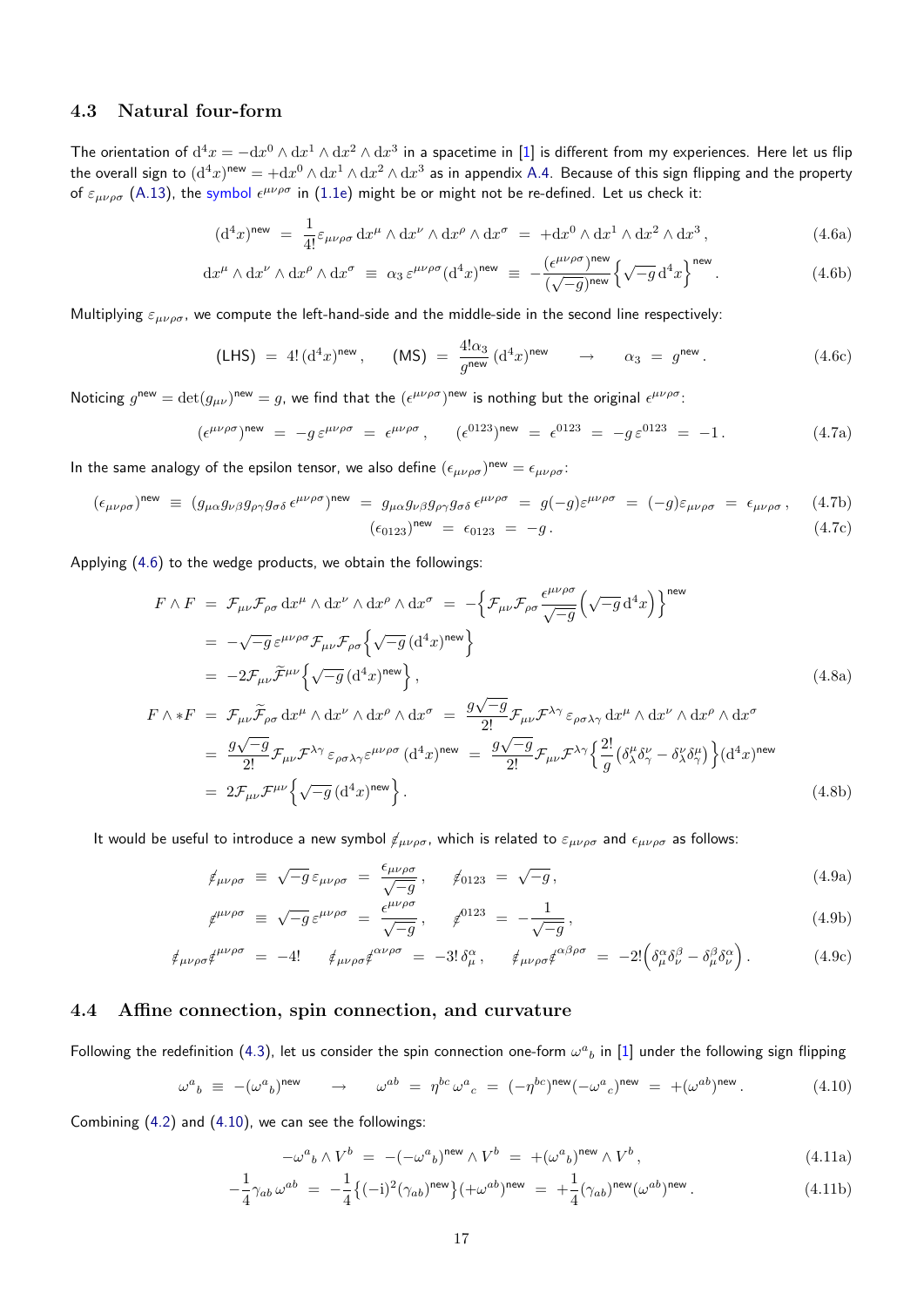Refered to  $[16, 17]$  and other works of literature and using the re-definitions  $(4.3)$  and  $(4.10)$ , we re-define the curvature two-form  $R^a{}_b = \mathrm{d}\omega^a{}_b - \omega^a{}_c \wedge \omega^c{}_b$  in (3.10d) in the following way:

$$
R^{a}{}_{b} = d\omega^{a}{}_{b} - \omega^{a}{}_{c} \wedge \omega^{c}{}_{b} = d(-\omega^{a}{}_{b})^{\text{new}} - (-\omega^{a}{}_{c})^{\text{new}} \wedge (-\omega^{c}{}_{b})^{\text{new}} = -\left(d(\omega^{a}{}_{b})^{\text{new}} + (\omega^{a}{}_{c})^{\text{new}} \wedge (\omega^{c}{}_{b})^{\text{new}}\right)
$$
  
\n
$$
\equiv -(R^{a}{}_{b})^{\text{new}},
$$
  
\n
$$
R^{ab} = d\omega^{ab} - \omega^{a}{}_{c} \wedge \omega^{cb} = d(\omega^{ab})^{\text{new}} - (-\omega^{a}{}_{c})^{\text{new}} \wedge (\omega^{cb})^{\text{new}} = \left(d(\omega^{ab})^{\text{new}} + (\omega^{a}{}_{c})^{\text{new}} \wedge (\omega^{cb})^{\text{new}}\right)
$$
  
\n
$$
= +(R^{ab})^{\text{new}} = (\eta^{bc})^{\text{new}} (R^{a}{}_{c})^{\text{new}}.
$$
  
\n(4.12b)

We impose that the scalar curvature of the spin connection  $(R(\omega))^{new}$  must correspond to the scalar curvature of the affine connection  $(R(\Gamma))^{new}$  in the converted system [16]:

$$
(R(\omega))^{\text{new}} = (R^{ab}{}_{\mu\nu})^{\text{new}} V_a^{\mu} V_b^{\nu} = \delta^{\rho}_{\mu} (g^{\nu\sigma})^{\text{new}} (R^{ab}{}_{\rho\sigma})^{\text{new}} V_a^{\mu} V_{b\nu} \equiv \delta^{\rho}_{\mu} (g^{\nu\sigma})^{\text{new}} (R^{\mu}{}_{\nu\rho\sigma})^{\text{new}} = (R(\Gamma))^{\text{new}},
$$
\n(4.13a)

$$
\left(R^{\mu}{}_{\nu\rho\sigma}(\Gamma)\right)^{\text{new}} \equiv \partial_{\rho}\Gamma^{\mu}{}_{\sigma\nu} - \partial_{\sigma}\Gamma^{\mu}{}_{\rho\nu} + \Gamma^{\mu}{}_{\rho\lambda}\Gamma^{\lambda}{}_{\sigma\nu} - \Gamma^{\mu}{}_{\sigma\lambda}\Gamma^{\lambda}{}_{\rho\nu} = -R^{\mu}{}_{\nu\rho\sigma}(\Gamma). \tag{4.13b}
$$

where the curvature of the affine connection is redefined from  $(1.2)$  as  $[16, 17]$ . Recall that the sign of the scalar curvature  $R(\omega)$  under the flipping (4.10) is not changed. In the same analogy, the scalar curvature  $R(\Gamma)$  is also invariant under the flipping  $(4.13)$ :

<span id="page-17-2"></span><span id="page-17-0"></span>
$$
(R(\Gamma))^{\text{new}} = \delta^{\rho}_{\mu} (g^{\nu\sigma})^{\text{new}} (R^{\mu}{}_{\nu\rho\sigma})^{\text{new}} = \delta^{\rho}_{\mu} (-g^{\nu\sigma}) (-R^{\mu}{}_{\nu\rho\sigma}). \tag{4.14}
$$

In or[der t](#page-17-0)hat the kinetic energy of the gravitational fields (i.e., the fluctuation fields from the background metric) should be non-negative, the minus sign of the Einstein-Hilbert action in  $[1]$  (or the one in  $(3.1b)$ ) has to be defined by a different contraction on the scalar curvature as defined in  $[23]$ :

$$
-R([1]) \equiv -g^{\rho\sigma}R^{\mu}{}_{\rho\sigma\mu}(\Gamma) = -(-g^{\rho\sigma})^{\text{new}}(-R^{\mu}{}_{\rho\sigma\mu})^{\text{new}} = -(-g^{\rho\sigma})^{\text{new}}(+R^{\mu}{}_{\rho\mu\sigma})^{\text{new}} = (R(\Gamma))^{\text{new}}.
$$
 (4.15a)

To keep the correspondence of the two scalar curvature  $R(\omega) = R(\Gamma)$  $R(\omega) = R(\Gamma)$  even in [1], we have to fix the definitin of the curvature of the spin connection  $R^{ab}{}_{\mu\nu}(\omega)$  via the definition of the curvature of the affine connection as in the left-handside of (4[.1](#page-33-0)5a):

$$
R(\omega) \equiv R(\Gamma) = g^{\rho\mu} R^{\nu}{}_{\rho\mu\nu}(\Gamma) = g^{\rho\mu} R^{ab}{}_{\mu\nu}(\omega) V^{\nu}_a V^{}_{b\rho} = R^{ab}{}_{\mu\nu}(\omega) V^{\nu}_a V^{\mu}_b = -(R(\omega))^{\text{new}}.
$$
 (4.15b)

Indeed, [the w](#page-17-1)orks of literature [23, 26]<sup>14</sup> adopted the Einstein-Hilbert action  $\mathscr{L}_{\sf EH}$  =  $-\frac{1}{2}R$  with the contraction (the left-hand-side of  $(4.15a)$ ), whilst the convention  $\mathscr{L}_{\sf EH} = +\frac{1}{2}R$  with  $(4.14)$  is  $[16,\,17,\,19,\,24]$ . Note that all these works of literature [16, 17, 19, 23, 24] adopt the mostly plus signature (4.3). An typical discussion can be seen in section 4.5.3 of [24].

The main poi[nt to](#page-17-1) fix the sign of the Einstein-Hilbert action is [that](#page-17-2) the [kin](#page-33-5)[etic](#page-33-1) [ter](#page-33-3)[m o](#page-34-1)f the fluctuation fields  $g_{\mu\nu}$  =  $\eta_{\mu\nu}^{\text{flat}}+h_{\mu\nu}+ \mathcal{O}(h^2)$  $\eta_{\mu\nu}^{\text{flat}}+h_{\mu\nu}+ \mathcal{O}(h^2)$  $\eta_{\mu\nu}^{\text{flat}}+h_{\mu\nu}+ \mathcal{O}(h^2)$  $\eta_{\mu\nu}^{\text{flat}}+h_{\mu\nu}+ \mathcal{O}(h^2)$  $\eta_{\mu\nu}^{\text{flat}}+h_{\mu\nu}+ \mathcal{O}(h^2)$  $\eta_{\mu\nu}^{\text{flat}}+h_{\mu\nu}+ \mathcal{O}(h^2)$  b[eha](#page-34-0)[ves](#page-34-1) in a similar way as the one of the [sca](#page-15-3)lar fields as

$$
\mathscr{L}_{\text{fluc}} \sim -\partial_{\mu} h_{\nu\lambda} \partial^{\mu} h^{\nu\lambda} \qquad \longleftrightarrow \qquad \mathscr{L}_{\text{scalar}} = -\frac{1}{2} \partial_{\mu} \phi \partial^{\mu} \phi = +\frac{1}{2} (\partial_0 \phi)^2 + \dots \,. \tag{4.16}
$$

This form implies that the sign of the signature is also sensitive to the sign of the Einstein-Hilbert action. Eventually we adopt the following re-definition with using the set of redefinitions (4.3), (4.10) and (4.13) via (4.15a):

<span id="page-17-1"></span>
$$
\mathcal{L}_{\text{EH}} = -\frac{1}{2}R([1]) = +\frac{1}{2}R^{\text{new}}.
$$
\n(4.17)

We summarize all variations in appendix B.

<sup>&</sup>lt;sup>14</sup>Bernard de Wit also introduced the Ricci [te](#page-31-2)nsor in [26] different from the ones in [16, 17]. Strictly speaking, however, curvature in [26] corresponds to (1.2) in this note, whilst the definition of the Ricci tensor is given as  $R_{\mu\nu} = R^{\rho}{}_{\mu\rho\sigma}$  as in [16]. Eventually the scalar curvature of [26] is equal to the one of [23]. See the Remark in appendix B.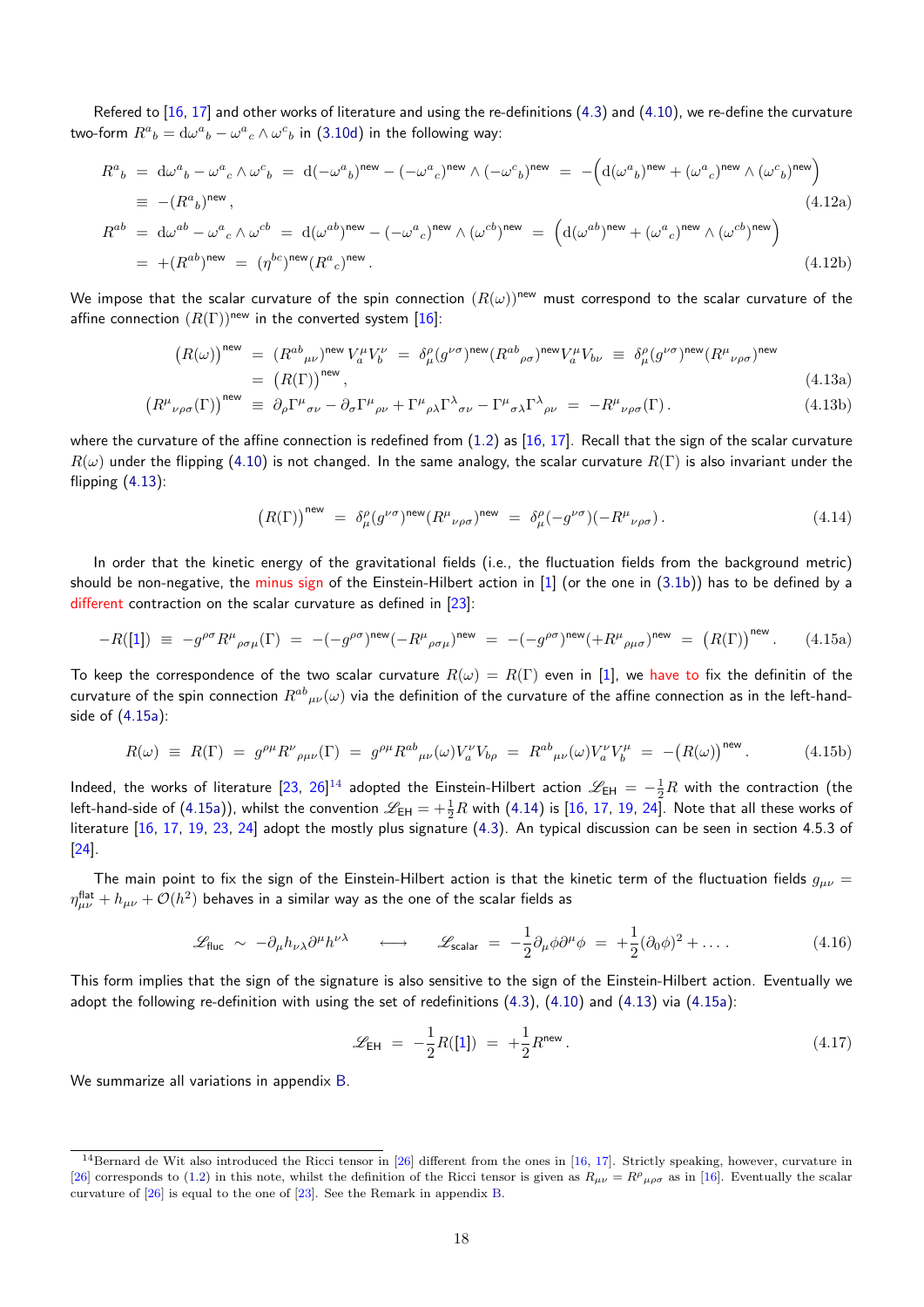### **4.5 Structure on gauge kinetic term**

Here we rewrite the gauge kinetic term discussed in (2.15):

$$
\mathscr{L}_{kin}^{\text{gauge}} = i \Big( \overline{\mathcal{N}}_{\Lambda \Sigma} \mathcal{F}_{\mu \nu}^{\Lambda -} \mathcal{F}^{\Sigma - |\mu \nu|} - \mathcal{N}_{\Lambda \Sigma} \mathcal{F}_{\mu \nu}^{\Lambda +} \mathcal{F}^{\Sigma + |\mu \nu|} \Big) = (\text{Im} \mathcal{N})_{\Lambda \Sigma} \mathcal{F}_{\mu \nu}^{\Lambda} \mathcal{F}^{\Sigma \mu \nu} + (\text{Re} \mathcal{N})_{\Lambda \Sigma} \mathcal{F}_{\mu \nu}^{\Lambda} \widetilde{\mathcal{F}}^{\Sigma \mu \nu} \,. \tag{4.18}
$$

Since the definition of  ${\cal F}^\pm_{\mu\nu}$  is given in (4.1) and the [above](#page-9-3) form is given by contraction of two spacetime metrics without any gamma matrices, the above expressions are unchanged under the new conventions:

$$
\mathscr{L}_{kin}^{\text{gauge}} = i \Big( \overline{\mathcal{N}}_{\Lambda \Sigma} \mathcal{F}_{\mu\nu}^{\Lambda -} \mathcal{F}^{\Sigma - |\mu\nu} - \mathcal{N}_{\Lambda \Sigma} \mathcal{F}_{\mu\nu}^{\Lambda +} \mathcal{F}^{\Sigma + |\mu\nu} \Big)^{\text{new}} = \Big[ (\text{Im}\mathcal{N})_{\Lambda \Sigma} \mathcal{F}_{\mu\nu}^{\Lambda} \mathcal{F}^{\Sigma \mu\nu} + (\text{Re}\mathcal{N})_{\Lambda \Sigma} \mathcal{F}_{\mu\nu}^{\Lambda} \widetilde{\mathcal{F}}^{\Sigma \mu\nu} \Big]^{\text{new}}. \tag{4.19}
$$

The (generalized) magnetic dual of the gauge field strength (2.16) and (2.17) is also redefined:

$$
\pm \frac{\mathrm{i}}{2} \frac{\delta \mathscr{L}}{\delta \mathcal{F}^{\Lambda \pm |\mu \nu}} = \mathcal{G}^{\pm}_{\Lambda \mu \nu} = (\mathcal{G}^{\pm}_{\Lambda \mu \nu})^{\text{new}} = \pm \frac{\mathrm{i}}{2} \Big( \frac{\delta \mathscr{L}}{\delta \mathcal{F}^{\Lambda \pm |\mu \nu}} \Big)^{\text{new}},\tag{4.20a}
$$

$$
\frac{1}{2} \frac{\delta \mathcal{L}}{\delta \widetilde{\mathcal{F}}^{\Lambda \mu \nu}} = \mathcal{G}_{\Lambda \mu \nu} = (\mathcal{G}_{\Lambda \mu \nu})^{\text{new}} = \left(\frac{1}{2} \frac{\delta \mathcal{L}}{\delta \widetilde{\mathcal{F}}^{\Lambda \mu \nu}}\right)^{\text{new}},\tag{4.20b}
$$

<span id="page-18-2"></span>
$$
\frac{1}{2} \frac{\delta \mathcal{L}}{\delta \mathcal{F}^{\Lambda \mu \nu}} = \widetilde{\mathcal{G}}_{\Lambda \mu \nu} = (\widetilde{\mathcal{G}}_{\Lambda \mu \nu})^{\text{new}} = \left(\frac{1}{2} \frac{\delta \mathcal{L}}{\delta \mathcal{F}^{\Lambda \mu \nu}}\right)^{\text{new}}.
$$
\n(4.20c)

#### **4.6 Summary**

<span id="page-18-0"></span>Here let us summarize the conversion rules:

$$
\gamma_a = -i(\gamma_a)^{\text{new}} \qquad \eta^{ab} = -(\eta^{ab})^{\text{new}} \qquad \gamma^a = i(\gamma^a)^{\text{new}}, \tag{4.21a}
$$

$$
\overline{\chi} = \overline{\chi}^{\text{new}},\tag{4.21b}
$$

$$
d^4x = -(d^4x)^{new}, \qquad \epsilon^{\mu\nu\rho\sigma} = +(\epsilon^{\mu\nu\rho\sigma})^{new} = -g\,\epsilon^{\mu\nu\rho\sigma},\tag{4.21c}
$$

$$
\omega^{a}{}_{b} = -(\omega^{a}{}_{b})^{\text{new}}, \qquad \omega^{ab} = +(\omega^{ab})^{\text{new}}, \tag{4.21d}
$$

$$
R^{a}{}_{b}(\omega) = -(R^{a}{}_{b}(\omega))^{new}, \qquad R^{ab}(\omega) = +(R^{ab}(\omega))^{new}, \qquad R^{\mu}{}_{\nu\rho\sigma}(\Gamma) = -(R^{\mu}{}_{\nu\rho\sigma}(\Gamma))^{new}, \qquad (4.21e)
$$
  
\n
$$
R^{a}{}_{b}(\Gamma) = R^{\rho}{}_{c}(\Gamma) = -R^{\rho}{}_{c}(\Gamma) = +(R^{\rho}{}_{c}(\Gamma))^{new} = +(R^{a}{}_{c}(\Gamma))^{new}
$$

$$
R_{\mu\nu}(\Gamma) = R^{\rho}{}_{\mu\nu\rho}(\Gamma) = -R^{\rho}{}_{\mu\rho\nu}(\Gamma) = +\left(R^{\rho}{}_{\mu\rho\nu}(\Gamma)\right)^{\text{new}} = +\left(R_{\mu\nu}(\Gamma)\right)^{\text{new}},\tag{4.21f}
$$

$$
R(\Gamma) = g^{\mu\nu} R_{\mu\nu}(\Gamma) = (-g^{\mu\nu})^{\text{new}} (R_{\mu\nu}(\Gamma))^{\text{new}} = -(R(\Gamma))^{\text{new}} = -(R(\omega))^{\text{new}} = +R(\omega). \tag{4.21g}
$$

[Comment] I wanted to redefine the normalization of the two-forms in the quaternionic geometry in order to use the definition of the differential forms in appendix A.4. However, once I perform it, I have to further redefine many equations in many lieteratures which have already been established, except for  $[19, 17]$  (see appendix C.2). In the present stage I am embarassed about redefining the metric  $h_{uv}$  with or without changing the parameter  $\lambda$ , which should appear in interaction terms derived from the supersymmetry variations. This is caused by the lack of my knowledge of the quaternionic geometry. Therefore (屈辱的だが) I do not change the [norm](#page-30-0)alization of the two-forms  $K^x$ ,  $\Omega^x$ ,  $\R^{\alpha\beta}$  and the normalization of the kinetic term of the real scalar fields *q u* . **I have to rewrite the a[ctio](#page-33-3)[n i](#page-33-1)n terms of th[e "](#page-32-0)canonical" definitions as in [19, 17] with checking supersymmetry invariance in this note, including the gravitational coupling constant! (February 12, 2011)**

#### **4.[7](#page-33-3) [Ad](#page-33-1)ditional redefinition: normalization of two-forms and more**

We change the normalizations of the two-forms (2.1) in the following ways:

<span id="page-18-1"></span>
$$
\mathcal{F}^{\Lambda}_{\mu\nu} \equiv \frac{1}{2!} F^{\Lambda}_{\mu\nu}, \qquad \qquad \widetilde{\mathcal{F}}^{\Lambda}_{\mu\nu} \equiv \frac{1}{2!} \widetilde{F}^{\Lambda}_{\mu\nu} = \frac{\sqrt{-g}}{2! \cdot 2!} \varepsilon_{\mu\nu\rho\sigma} F^{\Lambda\rho\sigma}, \qquad \widehat{F}^{\Lambda}_{\mu\nu} \equiv \frac{1}{2!} (\widehat{F}^{\Lambda}_{\mu\nu})^{\text{new}}, \tag{4.22a}
$$

$$
\mathcal{G}_{\Lambda\mu\nu} \equiv \frac{1}{2!} G_{\Lambda\mu\nu}, \qquad \qquad \widetilde{\mathcal{G}}_{\Lambda\mu\nu} \equiv \frac{1}{2!} \widetilde{G}_{\Lambda\mu\nu}, \qquad \qquad \mathcal{G}_{\Lambda\mu\nu}^{\pm} \equiv \frac{1}{2!} G_{\Lambda\mu\nu}^{\pm}, \qquad (4.22b)
$$

$$
T^{\pm}_{\mu\nu} \equiv \frac{1}{2!} (T^{\pm}_{\mu\nu})^{\text{new}} \equiv \frac{i}{2!} (T^{\pm}_{\mu\nu})^{\text{new}}, \qquad U^{\pm}_{\mu\nu} \equiv \frac{1}{2!} (U^{\pm}_{\mu\nu})^{\text{new}} \equiv \frac{i}{2!} (U^{\pm}_{\mu\nu})^{\text{new}}, \tag{4.22c}
$$

$$
G_{\mu\nu}^{i-} \equiv \frac{1}{2!} (G_{\mu\nu}^{i-})^{\text{new}} \equiv -\frac{1}{2!} (G_{\mu\nu}^{i-})^{\text{new}}, \quad G_{\mu\nu}^{\tilde{i}+} \equiv \frac{1}{2!} (G_{\mu\nu}^{\tilde{i}+})^{\text{new}} \equiv -\frac{1}{2!} (G_{\mu\nu}^{\tilde{i}+})^{\text{new}}.
$$
\n(4.22d)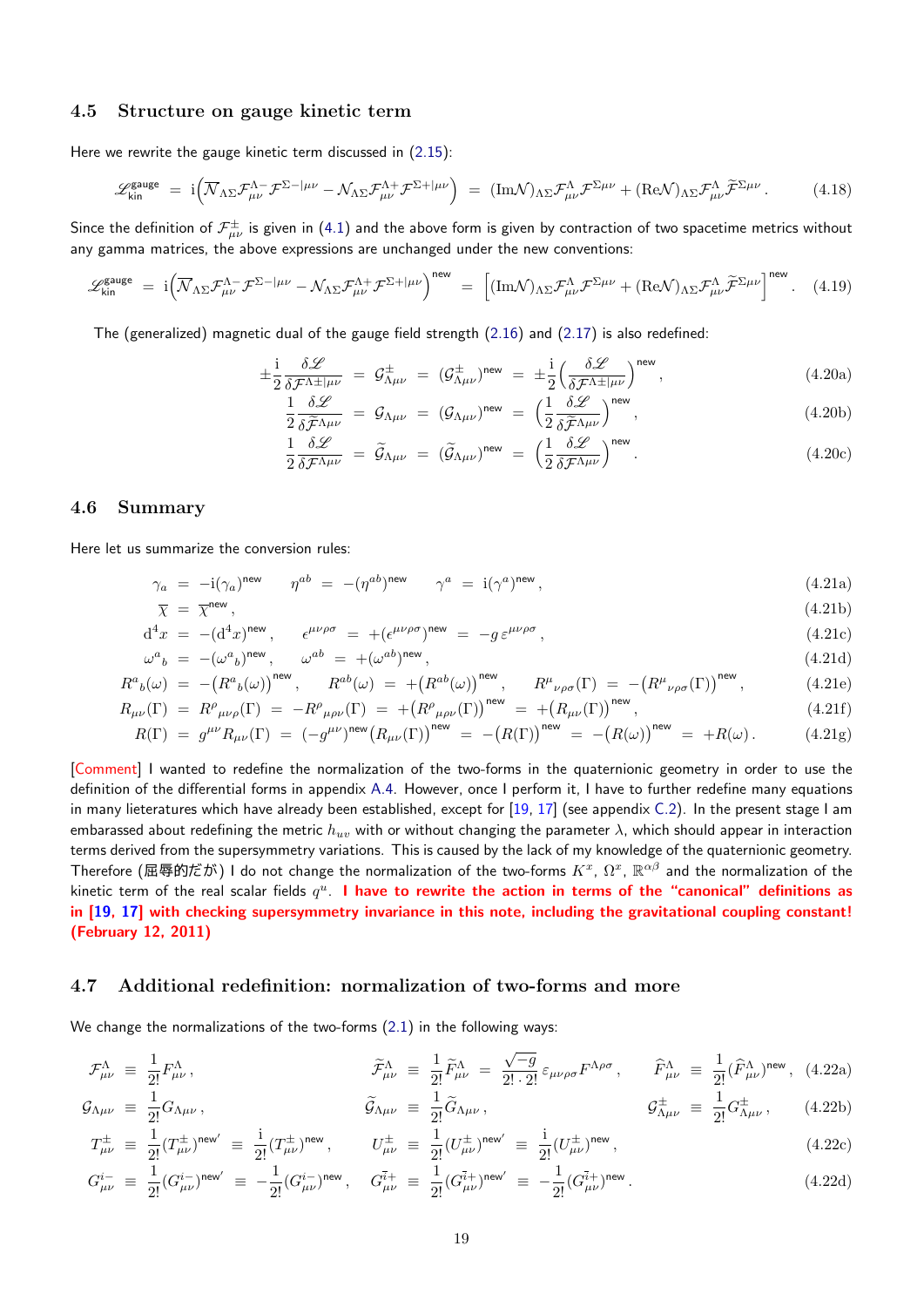Note that we attached the extra factors "i" in front of  $(T^{\pm}_{\mu\nu})^{\rm new}$  and  $(U^{\pm}_{\mu\nu})^{\rm new}$  for later convenience. We also attached the additional minus signs in  $(G_{\mu\nu}^{i-})^{\mathsf{new}}$  and  $(G_{\mu\nu}^{i+})^{\mathsf{new}}.$ 

Due to the above redefinition of two-forms, the kinetic term of the gauge fields (4.19) is rewritten as

$$
\mathcal{L}_{kin}^{gauge} = i \Big( \overline{\mathcal{N}}_{\Lambda \Sigma} \mathcal{F}_{\mu\nu}^{\Lambda -} \mathcal{F}^{\Sigma - |\mu\nu} - \mathcal{N}_{\Lambda \Sigma} \mathcal{F}_{\mu\nu}^{\Lambda +} \mathcal{F}^{\Sigma + |\mu\nu} \Big) = (\text{Im}\mathcal{N})_{\Lambda \Sigma} \mathcal{F}_{\mu\nu}^{\Lambda} \mathcal{F}^{\Sigma \mu\nu} + (\text{Re}\mathcal{N})_{\Lambda \Sigma} \mathcal{F}_{\mu\nu}^{\Lambda} \widetilde{\mathcal{F}}^{\Sigma \mu\nu}
$$
  

$$
= \frac{i}{4} \Big( \overline{\mathcal{N}}_{\Lambda \Sigma} \mathcal{F}_{\mu\nu}^{\Lambda -} \mathcal{F}^{\Sigma - |\mu\nu} - \mathcal{N}_{\Lambda \Sigma} \mathcal{F}_{\mu\nu}^{\Lambda +} \mathcal{F}^{\Sigma + |\mu\nu} \Big) = \frac{1}{4} (\text{Im}\mathcal{N})_{\Lambda \Sigma} \mathcal{F}_{\mu\nu}^{\Lambda} \mathcal{F}^{\Sigma \mu\nu} + \frac{1}{4} (\text{Re}\mathcal{N})_{\Lambda \Sigma} \mathcal{F}_{\mu\nu}^{\Lambda} \widetilde{\mathcal{F}}^{\Sigma \mu\nu} . \tag{4.23}
$$

The definition of the magnetic dual of the gauge field strength (4.20) is modified as follows:

$$
G^{\pm}_{\Lambda\mu\nu} \equiv \pm 2i \frac{\delta \mathcal{L}}{\delta F^{\Lambda \pm |\mu\nu}}, \qquad G_{\Lambda\mu\nu} = 2 \frac{\delta \mathcal{L}}{\delta \tilde{F}^{\Lambda \mu\nu}}, \qquad \tilde{G}_{\Lambda\mu\nu} = 2 \frac{\delta \mathcal{L}}{\delta F^{\Lambda \mu\nu}}. \tag{4.24}
$$

In addition, we further flip the sign of the auxiliary field  $(A^{\prime\mu})_A{}^B$  as

$$
(A^{\prime \mu})_A{}^B \equiv -((A^{\prime \mu})_A{}^B)^{\text{new}}.
$$
\n(4.25)

In [1] the vierbein one-form is represented as  $V^a=V_\mu^a\,\mathrm{d}x^\mu$  with  $g_{\mu\nu}=\eta_{ab}V_\mu^aV_\nu^b$ . It will be changed to  $e^a=e_\mu^a\,\mathrm{d}x^\mu$ with  $g_{\mu\nu}=\eta_{ab}\,e^a_\mu\,e^b_\nu$  to avoid confusions with the holomorphic sections, the scalar potential and so forth.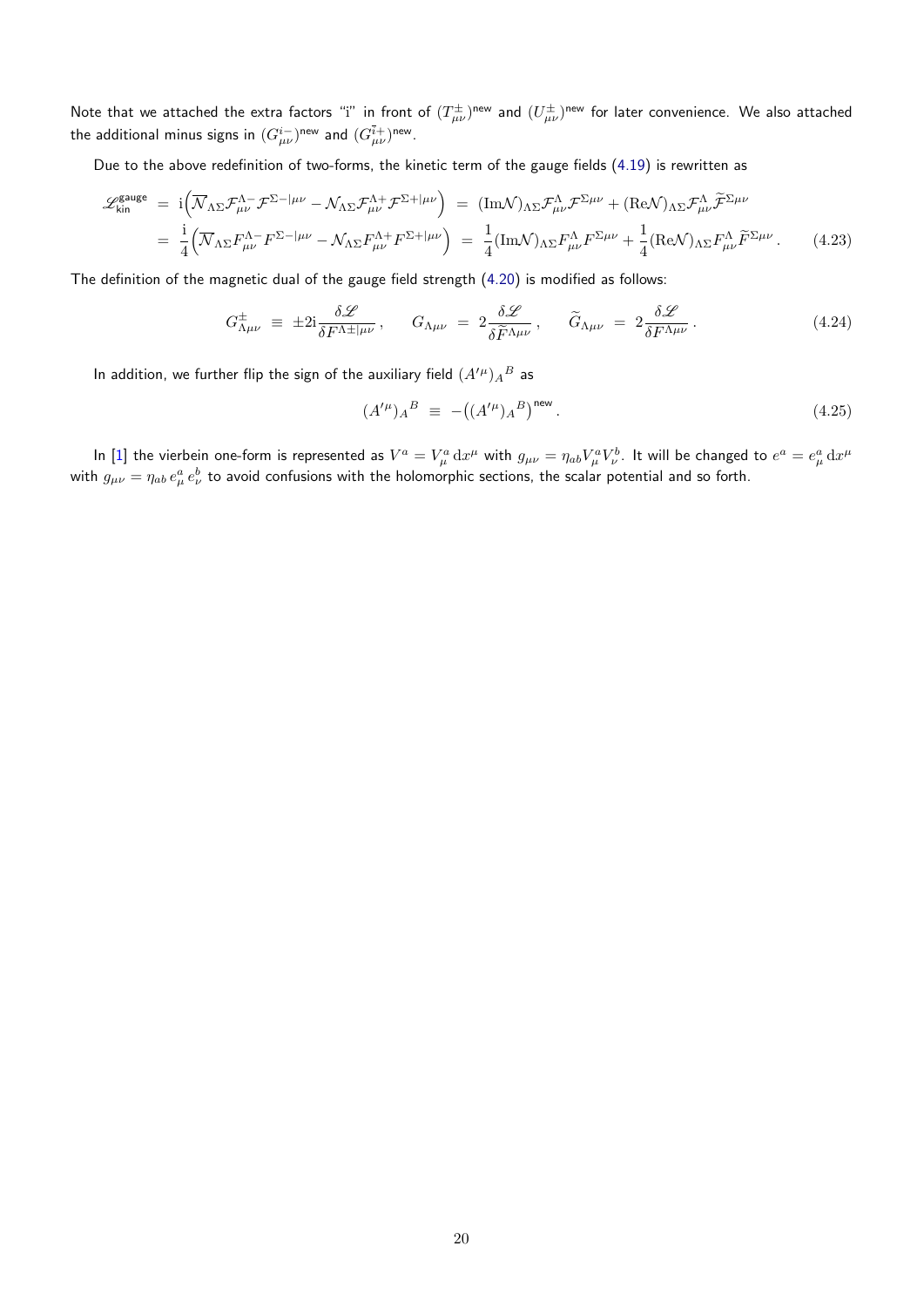# **5 Conversion**

Following section 4, we convert all the expressions in section 3 to the new descriptions.

### <span id="page-20-0"></span>**5.1 Lagrangian**

<span id="page-20-1"></span>Caused by the changing of the orientation (4.6), we redefine the sign of the action as  $S = -S^{new}$ . Each part of the new Lagrangian is explicitly exhibited as follows (without writing the symbol "new" in any descriptions):

$$
\mathcal{L}_{kin}^{inv} = \frac{1}{2}R - g_{i\overline{j}}\nabla_{\mu}z^{i}\nabla^{\mu}\overline{z}^{\overline{j}} - h_{uv}\nabla_{\mu}q^{u}\nabla^{\mu}q^{\nu} + \frac{1}{4}(\text{Im}\mathcal{N})_{\Lambda\Sigma}F_{\mu\nu}^{\Lambda}F^{\Sigma\mu\nu} + \frac{1}{4}(\text{Re}\mathcal{N})_{\Lambda\Sigma}F_{\mu\nu}^{\Lambda}\widetilde{F}^{\Sigma\mu\nu} + \frac{1}{2}g_{i\overline{j}}\left(\overline{\lambda}^{iA}\gamma^{\mu}\nabla_{\mu}\lambda^{\overline{j}} + \overline{\lambda}_{A}^{\overline{j}}\gamma^{\mu}\nabla_{\mu}\lambda^{iA}\right) + \left(\overline{\zeta}^{\alpha}\gamma^{\mu}\nabla_{\mu}\zeta_{\alpha} + \overline{\zeta}_{\alpha}\gamma^{\mu}\nabla_{\mu}\zeta^{\alpha}\right) - i\frac{\epsilon^{\mu\nu\lambda\sigma}}{\sqrt{-g}}\left(\overline{\psi}_{\mu}^{A}\gamma_{\sigma}\rho_{\mu\lambda} - \overline{\psi}_{A\mu}\gamma_{\sigma}\rho_{\nu\lambda}^{A}\right) + \left\{\left[g_{i\overline{j}}\nabla_{\mu}\overline{z}^{\overline{j}}\left(\overline{\psi}_{A}^{\mu}\lambda^{iA} - \overline{\lambda}^{iA}\gamma^{\mu\nu}\psi_{A\mu}\right) + 2\mathcal{U}_{u}^{\alpha A}\nabla_{\mu}q^{u}\left(\overline{\psi}_{A}^{\mu}\zeta_{\alpha} - \overline{\zeta}_{\alpha}\gamma^{\mu\nu}\psi_{A\mu}\right)\right] + (\text{h.c.})\right\},
$$
\n(5.1a)

$$
\mathcal{L}_{\text{Pauli}} = \frac{1}{2} F^{\Lambda-}_{\mu\nu} (\text{Im}\mathcal{N})_{\Lambda\Sigma} \Big[ 4L^{\Sigma} (\overline{\psi}^{A\mu} \psi^{B\nu}) \epsilon_{AB} - 4\overline{f}_{\overline{i}}^{\Sigma} (\overline{\lambda}_{A}^{i} \gamma^{\nu} \psi_{B}^{\mu}) \epsilon^{AB} - \frac{1}{2} \nabla_{i} f_{j}^{\Sigma} (\overline{\lambda}^{i} \gamma^{\mu\nu} \lambda^{j} \psi_{A B}^{\mu}) \epsilon_{AB} + L^{\Sigma} (\overline{\zeta}_{\alpha} \gamma^{\mu\nu} \zeta_{\beta}) \mathbb{C}^{\alpha\beta} \Big] + (\text{h.c.}), \tag{5.1b}
$$

$$
\mathcal{L}_{4f}^{\text{inv}} = -\frac{i}{2} \frac{\epsilon^{\mu\nu\lambda\sigma}}{\sqrt{-g}} \Big\{ g_{i\overline{j}} (\overline{\lambda}^{iA} \gamma_{\sigma} \lambda_{B}^{\overline{j}}) - 2\delta_{B}^{A} (\overline{\zeta}^{\alpha} \gamma_{\sigma} \zeta_{\alpha}) \Big\} (\overline{\psi}_{A\mu} \gamma_{\lambda} \psi_{\nu}^{B}) - \Big\{ \epsilon_{AB} \mathbb{C}_{\alpha\beta} (\overline{\psi}_{\mu}^{A} \zeta^{\alpha}) (\overline{\psi}^{B\mu} \zeta^{\beta}) + (\text{h.c.}) \Big\} \n+ 2g_{i\overline{j}} (\overline{\lambda}^{iA} \gamma_{\mu} \psi_{\nu}^{B}) (\overline{\lambda}_{A}^{\overline{j}} \gamma^{\mu} \psi_{B}^{\nu}) - g_{i\overline{j}} (\overline{\psi}_{\mu}^{A} \lambda_{A}^{\overline{j}}) (\overline{\psi}_{B}^{a} \lambda^{iB}) - 2 (\overline{\psi}_{\mu}^{A} \zeta^{\alpha}) (\overline{\psi}_{A}^{\mu} \zeta_{\alpha}) - 2 (\overline{\psi}_{\mu}^{A} \psi_{\nu}^{B}) (\overline{\psi}_{A}^{\mu} \psi_{B}^{\nu}) \n- \frac{i}{6} \Big\{ C_{ijk} (\overline{\lambda}^{iA} \gamma^{\mu} \psi_{\mu}^{B}) (\overline{\lambda}^{jC} \lambda^{kD}) \epsilon_{AC} \epsilon_{BD} - (\text{h.c.}) \Big\} \n+ \frac{1}{4} \Big( R_{i\overline{j}\ell\overline{k}} + g_{i\overline{k}} g_{\ell\overline{j}} - \frac{3}{2} g_{i\overline{j}} g_{\ell\overline{k}} \Big) (\overline{\lambda}^{iA} \lambda^{lB}) (\overline{\lambda}_{A}^{\overline{j}} \lambda_{B}^{\overline{k}}) - \Big\{ \frac{i}{12} \nabla_{m} C_{jk\ell} (\overline{\lambda}^{jA} \lambda^{mB}) (\overline{\lambda}^{kC} \lambda^{lD}) \epsilon_{AC} \epsilon_{BD} + (\text{h.c.}) \Big\} \n+ \frac{1}{4} g_{i\overline{j}} (\overline{\zeta}^{\alpha} \gamma_{\mu} \zeta_{\alpha}) (\overline{\lambda}^{iA} \gamma^{\mu} \
$$

$$
\mathcal{L}_{4f}^{\text{non-inv}} = (\text{Im}\mathcal{N})_{\Lambda\Sigma} \Big\{ L^{\Lambda} L^{\Sigma} (\overline{\psi}_{\mu}^{A} \psi_{\nu}^{B})^{(-)} \epsilon_{AB} \Big[ 2(\overline{\psi}^{C\mu} \psi^{D\nu})^{(-)} \epsilon_{CD} + (\overline{\zeta}_{\alpha} \gamma^{\mu\nu} \zeta_{\beta}) \mathbb{C}^{\alpha\beta} \Big] - L^{\Lambda} \overline{f}_{\overline{i}}^{\Sigma} (\overline{\lambda}_{A}^{\overline{i}} \gamma^{\nu} \psi_{B}^{\mu})^{(-)} \Big[ 8(\overline{\psi}_{\mu}^{A} \psi_{\nu}^{B})^{(-)} + (\overline{\zeta}_{\alpha} \gamma_{\mu\nu} \zeta_{\beta}) \epsilon^{AB} \mathbb{C}^{\alpha\beta} \Big] - \frac{i}{2} L^{\Lambda} \overline{f}_{\overline{\ell}}^{\Sigma} g^{k\overline{\ell}} C_{ijk} (\overline{\psi}_{\mu}^{A} \psi_{\nu}^{B})^{(-)} (\overline{\lambda}^{iC} \gamma^{\mu\nu} \lambda^{jD}) \epsilon_{AB} \epsilon_{CD} + \overline{f}_{\overline{i}}^{\Lambda} \overline{f}_{\overline{j}}^{\Sigma} (\overline{\lambda}_{A}^{\overline{i}} \gamma^{\nu} \psi_{B}^{\mu})^{(-)} \Big[ 2(\overline{\lambda}_{C}^{\overline{j}} \gamma_{\nu} \psi_{D\mu})^{(-)} \epsilon^{AB} \epsilon^{CD} + i g^{k\overline{j}} C_{k\ell m} (\overline{\lambda}^{\ell A} \gamma_{\mu\nu} \lambda^{mB}) \Big] - \frac{1}{32} C_{ijk} C_{\ell m n} g^{k\overline{r}} g^{n\overline{s}} \overline{f}_{\overline{r}}^{\Lambda} \overline{f}_{\overline{s}}^{\Sigma} (\overline{\lambda}^{iA} \gamma_{\mu\nu} \lambda^{jB}) (\overline{\lambda}^{mC} \gamma^{\mu\nu} \lambda^{\ell B}) \epsilon_{AB} \epsilon_{CD} - \frac{1}{8} L^{\Lambda} (\overline{\zeta}_{\alpha} \gamma_{\mu\nu} \zeta_{\beta}) \mathbb{C}^{\alpha\beta} \Big[ \nabla_{i} f_{\overline{j}}^{\Sigma} (\overline{\lambda}^{iA} \gamma^{\mu\nu} \lambda^{jB})
$$

$$
\mathcal{L}_{\text{mass}} = g \Big\{ -2S_{AB} (\overline{\psi}_{\mu}^{A} \gamma^{\mu \nu} \psi_{\nu}^{B}) - g_{i\overline{j}} W^{iAB} (\overline{\lambda}_{A}^{\overline{j}} \gamma_{\mu} \psi_{B}^{\mu}) - 2N_{\alpha}^{A} (\overline{\zeta}^{\alpha} \gamma_{\mu} \psi_{A}^{\mu}) + \mathcal{M}^{\alpha \beta} (\overline{\zeta}_{\alpha} \zeta_{\beta}) + \mathcal{M}^{\alpha}{}_{iB} (\overline{\zeta}_{\alpha} \lambda^{iB}) + \mathcal{M}_{iA|\ell B} (\overline{\lambda}^{iA} \lambda^{\ell B}) \Big\} + (\text{h.c.}),
$$
\n(5.1e)

$$
V(z,\overline{z},q) = g^2 \left\{ \left( g_{i\overline{j}} k^i_{\Lambda} k^{\overline{j}}_{\Sigma} + 4h_{uv} k^u_{\Lambda} k^v_{\Sigma} \right) \overline{L}^{\Lambda} L^{\Sigma} + \left( g^{i\overline{j}} f^{\Lambda}_i \overline{f}^{\Sigma}_{\overline{j}} - 3\overline{L}^{\Lambda} L^{\Sigma} \right) \mathcal{P}^x_{\Lambda} \mathcal{P}^x_{\Sigma} \right\},
$$
\n(5.1f)

where  $(...)^{(-)}$  denotes the "anti-self-dual" part of the tensors or of the fermion bilinears.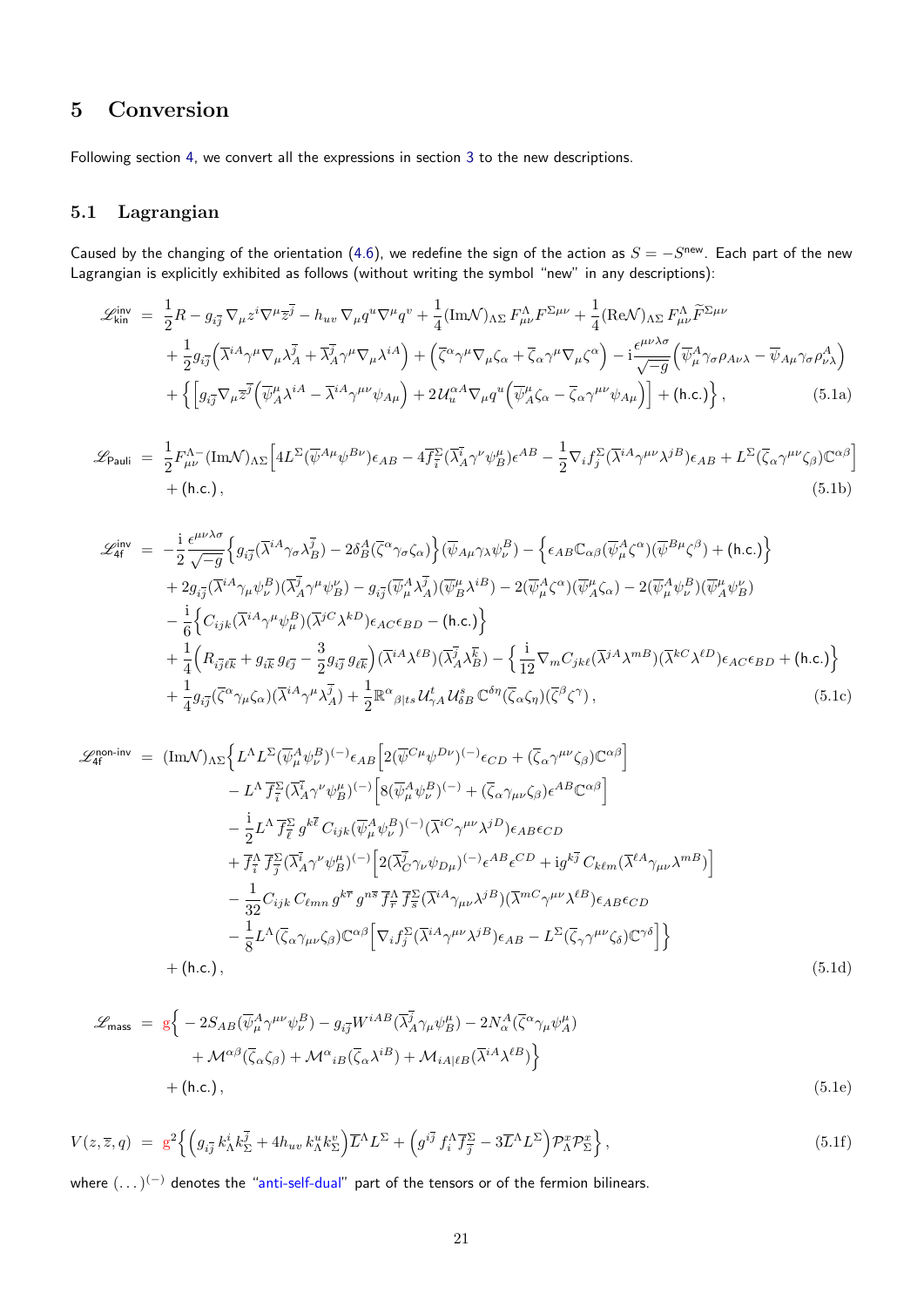### **5.2 Local supersymmetry variations**

Local supersymmetry variations of the bosonic fields:

$$
\delta e^a_\mu = (\overline{\psi}_{A\mu} \gamma^a \epsilon^A) + (\overline{\psi}^A_\mu \gamma^a \epsilon_A), \tag{5.2a}
$$

$$
\delta A^{\Lambda}_{\mu} = 2 \overline{L}^{\Lambda} (\overline{\psi}_{A\mu} \epsilon_{B}) \epsilon^{AB} + 2 L^{\Lambda} (\overline{\psi}_{\mu}^{A} \epsilon^{B}) \epsilon_{AB} + \left\{ f_{i}^{\Lambda} (\overline{\lambda}^{iA} \gamma_{\mu} \epsilon^{B}) \epsilon_{AB} + \overline{f}_{\overline{i}}^{\Lambda} (\overline{\lambda}_{A}^{\overline{i}} \gamma_{\mu} \epsilon_{B}) \epsilon^{AB} \right\}, \tag{5.2b}
$$

$$
\delta z^i = \overline{\lambda}^{iA} \epsilon_A \,, \tag{5.2c}
$$

$$
\delta \overline{z}^{\overline{i}} = \overline{\lambda}_A^{\overline{i}} \epsilon^A , \qquad (5.2d)
$$

$$
\delta q^u = \mathcal{U}_{\alpha A}^u \left\{ (\overline{\zeta}^{\alpha} \epsilon^A) + \mathbb{C}^{\alpha \beta} \epsilon^{AB} (\overline{\zeta}_{\beta} \epsilon_B) \right\}.
$$
\n(5.2e)

Local supersymmetry variations of the fermionic fields:

$$
\delta\psi_{A\mu} = \mathcal{D}_{\mu}\epsilon_{A} - \frac{1}{4}\Big\{\partial_{i}\mathcal{K}(\overline{\lambda}^{iB}\epsilon_{B}) - \partial_{\overline{i}}\mathcal{K}(\overline{\lambda}_{B}^{\overline{i}}\epsilon^{B})\Big\}\psi_{A\mu} - \omega_{vA}{}^{B}\mathcal{U}_{\alpha C}^{v}\Big\{\epsilon^{CD}\mathbb{C}^{\alpha\beta}(\overline{\zeta}_{\beta}\epsilon_{D}) + (\overline{\zeta}^{\alpha}\epsilon^{C})\Big\}\psi_{B\mu} + \Big\{(A^{\nu})_{A}{}^{B}\eta_{\mu\nu} + (A^{\prime\nu})_{A}{}^{B}\gamma_{\mu\nu}\Big\}\epsilon_{B} - \Big\{g\,S_{AB}\eta_{\mu\nu} + \frac{1}{2}\epsilon_{AB}(T_{\mu\nu} + U_{\mu\nu}^{+})\Big\}\gamma^{\nu}\epsilon^{B} ,
$$
\n(5.3a)

$$
\delta \lambda^{iA} = \frac{1}{4} \Big\{ \partial_j \mathcal{K} (\overline{\lambda}^{jB} \epsilon_B) - \partial_{\overline{j}} \mathcal{K} (\overline{\lambda}_B^{\overline{j}} \epsilon^B) \Big\} \lambda^{iA} - \omega_v{}^A{}_B \mathcal{U}_{\alpha C}^v \Big\{ \epsilon^{CD} \mathbb{C}^{\alpha \beta} (\overline{\zeta}_{\beta} \epsilon_D) + (\overline{\zeta}^{\alpha} \epsilon^C) \Big\} \lambda^{iB} - \Gamma^i_{jk} (\overline{\lambda}^{kB} \epsilon_B) \lambda^{jA} - \Big\{ \nabla_{\mu} z^i - (\overline{\lambda}^{iA} \psi_{A\mu}) \Big\} \gamma^{\mu} \epsilon^A + \frac{1}{2} G^{i-}_{\mu\nu} \gamma^{\mu\nu} \epsilon_B \epsilon^{AB} + D^{iAB} \epsilon_B,
$$
(5.3b)

$$
\delta\zeta_{\alpha} = -\Delta_{v\alpha}{}^{\beta} \mathcal{U}_{\gamma A}^{v} \Big\{ \epsilon^{AB} \mathbb{C}^{\gamma\delta} (\overline{\zeta}_{\delta} \epsilon_{B}) + (\overline{\zeta}{}^{\gamma} \epsilon^{A}) \Big\} \zeta_{\beta} + \frac{1}{4} \Big\{ \partial_{i} \mathcal{K} (\overline{\lambda}{}^{i}{}^{\beta} \epsilon_{B}) - \partial_{\overline{i}} \mathcal{K} (\overline{\lambda}{}^{i}{}_{B} \epsilon^{B}) \Big\} \zeta_{\alpha} - \Big\{ \mathcal{U}_{u}^{\beta B} \nabla_{\mu} q^{u} - \epsilon^{BC} \mathbb{C}^{\beta\gamma} (\overline{\zeta}_{\gamma} \psi_{C\mu}) - (\overline{\zeta}{}^{\beta} \psi_{\mu}^{B}) \Big\} \gamma^{\mu} \epsilon^{A} \epsilon_{AB} \mathbb{C}_{\alpha\beta} + g N_{\alpha}^{A} \epsilon_{A} .
$$
\n(5.3c)

Supergravity values of the auxiliary fields:

$$
(A^{\mu})_A{}^B = \frac{1}{4} g_{\overline{k}\ell} \left\{ (\overline{\lambda}_A^{\overline{k}} \gamma^{\mu} \lambda^{\ell}{}^B) - \delta_A^B (\overline{\lambda}_C^{\overline{k}} \gamma^{\mu} \lambda^{\ell}{}^C) \right\},\tag{5.4a}
$$

$$
(A^{\prime \mu})_A{}^B = \frac{1}{4} g_{\overline{k}\ell} \left\{ (\overline{\lambda}_A^{\overline{k}} \gamma^\mu \lambda^{\ell B}) - \frac{1}{2} \delta_A^B (\overline{\lambda}_C^{\overline{k}} \gamma^\mu \lambda^{\ell C}) \right\} - \frac{1}{4} \delta_A^B (\overline{\zeta}_\alpha \gamma^\mu \zeta^\alpha) \,, \tag{5.4b}
$$

$$
T^{-}_{\mu\nu} = 2(\text{Im}\mathcal{N})_{\Lambda\Sigma}L^{\Sigma}\left\{\widehat{F}^{\Lambda-}_{\mu\nu} - \frac{1}{4}\nabla_{i}f_{j}^{\Lambda}(\overline{\lambda}^{iA}\gamma_{\mu\nu}\lambda^{jB})\epsilon_{AB} + \frac{1}{2}\mathbb{C}^{\alpha\beta}(\overline{\zeta}_{\alpha}\gamma_{\mu\nu}\zeta_{\beta})L^{\Lambda}\right\},\tag{5.4c}
$$

$$
T^{+}_{\mu\nu} = 2(\text{Im}\mathcal{N})_{\Lambda\Sigma}\overline{L}^{\Sigma}\left\{\widehat{F}^{\Lambda+}_{\mu\nu} - \frac{1}{4}\nabla_{\overline{i}}\overline{f}^{\Lambda}_{\overline{j}}(\overline{\lambda}_{A}^{\overline{i}}\gamma_{\mu\nu}\lambda_{B}^{\overline{j}})\epsilon^{AB} + \frac{1}{2}\mathbb{C}_{\alpha\beta}(\overline{\zeta}^{\alpha}\gamma_{\mu\nu}\zeta^{\beta})\overline{L}^{\Lambda}\right\},
$$
\n(5.4d)

$$
U_{\mu\nu} = \frac{1}{2} \mathbb{C}^{\alpha\beta} (\bar{\zeta}_{\alpha} \gamma_{\mu\nu} \zeta_{\beta}), \qquad (5.4e)
$$

$$
U^+_{\mu\nu} = \frac{1}{2} \mathbb{C}_{\alpha\beta} (\bar{\zeta}^{\alpha} \gamma_{\mu\nu} \zeta^{\beta}), \qquad (5.4f)
$$

$$
G_{\mu\nu}^{i-} = g^{i\overline{j}} \overline{f}_{\overline{j}}^{\Gamma} (\text{Im}\mathcal{N})_{\Gamma\Lambda} \left\{ \widehat{F}_{\mu\nu}^{\Lambda-} - \frac{1}{4} \nabla_k f_\ell^{\Lambda} (\overline{\lambda}^{kA} \gamma_{\mu\nu} \lambda^{\ell B}) \epsilon_{AB} + \frac{1}{2} \mathbb{C}^{\alpha\beta} (\overline{\zeta}_{\alpha} \gamma_{\mu\nu} \zeta_{\beta}) L^{\Lambda} \right\},
$$
\n(5.4g)

$$
G_{\mu\nu}^{\tilde{i}+} = g^{\tilde{i}j} f_j^{\Gamma} (\text{Im}\mathcal{N})_{\Gamma\Lambda} \left\{ \widehat{F}_{\mu\nu}^{\Lambda+} - \frac{1}{4} \nabla_{\overline{k}} \overline{f}_{\overline{\ell}}^{\Lambda} (\overline{\lambda}_{A}^{\overline{k}} \gamma_{\mu\nu} \lambda_{B}^{\overline{\ell}}) \epsilon^{AB} + \frac{1}{2} \mathbb{C}_{\alpha\beta} (\overline{\zeta}^{\alpha} \gamma_{\mu\nu} \zeta^{\beta}) \overline{L}^{\Lambda} \right\},
$$
(5.4h)

$$
D^{iAB} = \frac{1}{2} g^{i\overline{j}} C_{\overline{j}\overline{k}\overline{\ell}} (\overline{\lambda}_{C}^{\overline{k}} \lambda_{D}^{\overline{\ell}}) \epsilon^{AC} \epsilon^{BD} + W^{iAB}, \qquad (5.4)
$$

$$
\widehat{F}^{\Lambda}_{\mu\nu} = F^{\Lambda}_{\mu\nu} + 2L^{\Lambda} (\overline{\psi}^A_{\mu} \psi^B_{\nu}) \epsilon_{AB} + 2\overline{L}^{\Lambda} (\overline{\psi}_{A\mu} \psi_{B\nu}) \epsilon^{AB} - 2f^{\Lambda}_{i} (\overline{\lambda}^{iA} \gamma_{[\nu} \psi^B_{\mu]}) \epsilon_{AB} - 2\overline{f}^{\Lambda}_{\bar{i}} (\overline{\lambda}^{\bar{i}}_{A} \gamma_{[\mu} \psi_{B\nu]}) \epsilon^{AB}.
$$
 (5.4)

Fermionic mass matrices in the local supersymmetry variarions:

i

$$
S_{AB} = \frac{1}{2} (\sigma_x)_A{}^C \epsilon_{BC} \mathcal{P}_{\Lambda}^x L^{\Lambda} \,, \tag{5.5a}
$$

$$
W^{iAB} = \epsilon^{AB} k^i_{\Lambda} \overline{L}^{\Lambda} + i(\sigma_x)_C{}^B \epsilon^{CA} \mathcal{P}^x_{\Lambda} g^{i\overline{j}} \overline{f}^{\Lambda}_{\overline{j}} , \qquad (5.5b)
$$

$$
N^A_{\alpha} = 2\mathcal{U}^A_{\alpha u} k^u_{\Lambda} \overline{L}^{\Lambda} , \qquad (5.5c)
$$

$$
\mathcal{M}^{\alpha\beta} = -\mathcal{U}_u^{\alpha A} \mathcal{U}_v^{\beta B} \epsilon_{AB} \nabla^{[u} k_{\Lambda}^{v]} L^{\Lambda}, \qquad (5.5d)
$$

$$
\mathcal{M}^{\alpha}{}_{iB} = -4\mathcal{U}^{\alpha}_{Bu}\,k^u_{\Lambda}\,f^{\Lambda}_{i},\tag{5.5e}
$$

$$
\mathcal{M}_{iA|\ell B} = \frac{1}{3} \left\{ \epsilon_{AB} g_{i\overline{j}} k_{\Lambda}^{\overline{j}} f_{\ell}^{\Lambda} + i (\sigma_x \epsilon^{-1})_{AB} \mathcal{P}_{\Lambda}^x \nabla_{\ell} f_{i}^{\Lambda} \right\}.
$$
\n(5.5f)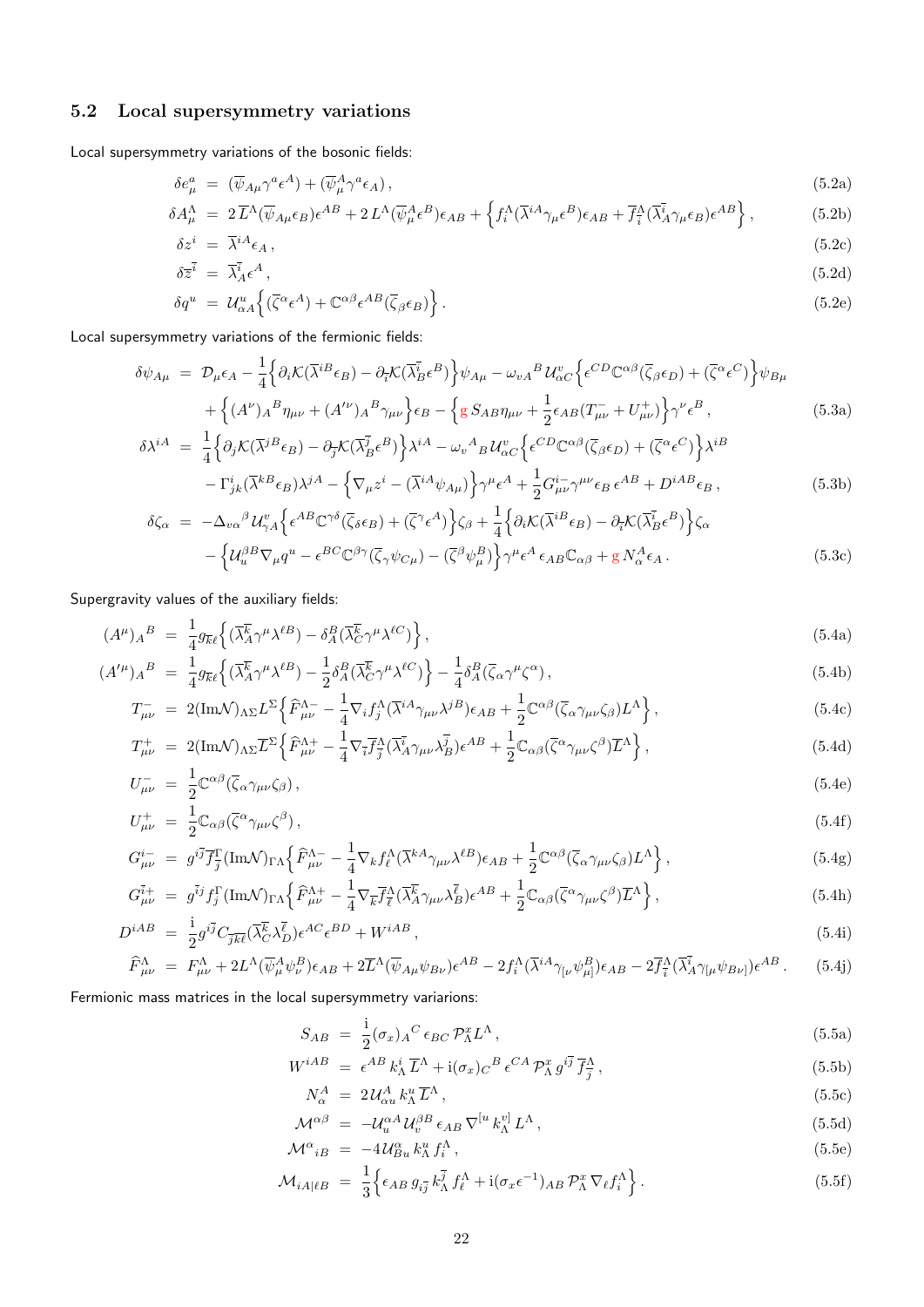### <span id="page-22-0"></span>**5.3 Covariant derivatives**

The covariant derivatives in the vector multiplets under the gauging:

<span id="page-22-2"></span>
$$
\nabla z^i = \mathrm{d}z^i + g A^\Lambda k^i_\Lambda(z), \tag{5.6a}
$$

$$
\nabla \overline{z}^{\overline{i}} = d\overline{z}^{\overline{i}} + g A^{\Lambda} k_{\Lambda}^{\overline{i}}(\overline{z}), \qquad (5.6b)
$$

$$
\nabla \lambda^{iA} \equiv \mathrm{d}\lambda^{iA} + \frac{1}{4} \gamma_{ab} \,\omega^{ab} \,\lambda^{iA} - \frac{\mathrm{i}}{2} \hat{\mathcal{Q}} \,\lambda^{iA} + \hat{\Gamma}^i{}_j \,\lambda^{jA} + \hat{\omega}^A{}_B \,\lambda^{iB} \,,\tag{5.6c}
$$

$$
\nabla \lambda \bar{i}_A \equiv \mathrm{d} \lambda \bar{i}_A + \frac{1}{4} \gamma_{ab} \,\omega^{ab} \,\lambda \bar{i}_A + \frac{\mathrm{i}}{2} \hat{\mathcal{Q}} \,\lambda \bar{i}_A + \widehat{\Gamma} \bar{i}_\bar{j} \,\lambda \bar{j}_A + \widehat{\omega}_A{}^B \,\lambda \bar{i}_B \,,\tag{5.6d}
$$

$$
F^{\Lambda} \equiv dA^{\Lambda} + \frac{1}{2} g f^{\Lambda}{}_{\Sigma \Gamma} A^{\Sigma}{} \wedge A^{\Gamma} + \overline{L}^{\Lambda} (\overline{\psi}_A \wedge \psi_B) \epsilon^{AB} + L^{\Lambda} (\overline{\psi}^A \wedge \psi^B) \epsilon_{AB} \,. \tag{5.6e}
$$

The covariant derivatives in the hypermultiplets:

<span id="page-22-3"></span>
$$
\mathcal{U}^{A\alpha} = \mathcal{U}_u^{A\alpha} \nabla q^u \equiv \mathcal{U}_u^{A\alpha} \Big( dq^u + g A^\Lambda k_\Lambda^u(q) \Big), \tag{5.7a}
$$

$$
\nabla \zeta_{\alpha} = d\zeta_{\alpha} + \frac{1}{4} \gamma_{ab} \,\omega^{ab} \,\zeta_{\alpha} - \frac{i}{2} \hat{\mathcal{Q}} \,\zeta_{\alpha} + \hat{\Delta}_{\alpha}{}^{\beta} \,\zeta_{\beta} \,,\tag{5.7b}
$$

$$
\nabla \zeta^{\alpha} = d\zeta^{\alpha} + \frac{1}{4} \gamma_{ab} \,\omega^{ab} \,\zeta^{\alpha} + \frac{i}{2} \hat{\mathcal{Q}} \,\zeta^{\alpha} + \hat{\Delta}^{\alpha}{}_{\beta} \,\zeta^{\beta} \,, \tag{5.7c}
$$

<span id="page-22-4"></span>
$$
\widehat{\Delta}_{\alpha}{}^{\beta} \equiv \widehat{\Delta}^{\gamma \beta} \mathbb{C}_{\gamma \alpha} , \quad \widehat{\Delta}^{\alpha}{}_{\beta} \equiv \mathbb{C}_{\beta \gamma} \widehat{\Delta}^{\alpha \gamma} . \tag{5.7d}
$$

The covariant derivative  $\mathcal{D}_{\mu} \epsilon_A$  in the local supersymmetry variation  $\delta \psi_{A\mu}$  is

$$
\mathcal{D}_{\mu}\epsilon_{A} \equiv \partial_{\mu}\epsilon_{A} + \frac{1}{4}\gamma_{ab}\,\omega^{ab}\,\epsilon_{A} - \frac{i}{2}\hat{\mathcal{Q}}\epsilon_{A} + \hat{\omega}_{A}{}^{B}\,\epsilon_{B} \,. \tag{5.8}
$$

Let us exhibit the gauged connections in the above covariant derivatives:

$$
\widehat{\Gamma}^i{}_j = \Gamma^i{}_j + g A^{\Lambda} \partial_j k^i_{\Lambda} , \qquad \qquad \Gamma^i{}_j = \Gamma^i_{kj} \, \mathrm{d} z^k , \qquad (5.9a)
$$

$$
\widehat{Q} = Q + g A^{\Lambda} \mathcal{P}_{\Lambda}^{0}, \qquad Q = Q_{i} dz^{i}, \qquad (5.9b)
$$

$$
\widehat{\omega}^x = \omega^x + g A^{\Lambda} \mathcal{P}_{\Lambda}^x, \qquad \omega^x = \omega_u^x \, dq^u, \qquad (5.9c)
$$

$$
\widehat{\Delta}^{\alpha\beta} = \Delta^{\alpha\beta} + g A^{\Lambda} \partial_{u} k_{\Lambda}^{v} U^{u|\alpha A} U_{v|A}^{\beta}, \quad \Delta^{\alpha\beta} = \Delta^{\alpha\beta}_{u} dq^{u}.
$$
\n(5.9d)

### <span id="page-22-1"></span>**5.4 Gauged curvatures**

The supercovariant derivatives and the gauged curvatures in the gravitational sector:

$$
T^{a} \equiv \mathcal{D}e^{a} + \overline{\psi}_{A} \wedge \gamma^{a} \psi^{A} = \left( \mathrm{d}e^{a} + \omega^{a}{}_{b} \wedge e^{b} \right) + \overline{\psi}_{A} \wedge \gamma^{a} \psi^{A}, \qquad (5.10a)
$$

$$
\rho_A \equiv \mathrm{d}\psi_A + \frac{1}{4}\gamma_{ab}\,\omega^{ab}\wedge\psi_A + \frac{\mathrm{i}}{2}\hat{\mathcal{Q}}\wedge\psi_A + \hat{\omega}_A{}^B\wedge\psi_B \equiv \nabla\psi_A\,,\tag{5.10b}
$$

$$
\rho^A \equiv \mathrm{d}\psi^A + \frac{1}{4}\gamma_{ab}\,\omega^{ab}\wedge\psi^A - \frac{\mathrm{i}}{2}\hat{\mathcal{Q}}\wedge\psi^A + \hat{\omega}^A{}_B\wedge\psi^B \equiv \nabla\psi^A\,,\tag{5.10c}
$$

$$
R^{a}{}_{b} \equiv \mathrm{d}\omega^{a}{}_{b} + \omega^{a}{}_{c} \wedge \omega^{c}{}_{b} \,. \tag{5.10d}
$$

The gauged curvatures in the vector multiplets and hypermultiplets:

$$
\widehat{R}^i{}_j = R^i{}_{j\bar{\ell}k} \nabla \overline{z}^\ell \wedge \nabla z^k + g F^\Lambda \partial_j k^i_\Lambda, \qquad (5.11a)
$$

$$
\widehat{K} = K_{i\overline{j}} \nabla z^i \wedge \nabla \overline{z}^{\overline{j}} + g F^{\Lambda} \mathcal{P}_{\Lambda}^0, \qquad (5.11b)
$$

$$
\widehat{\Omega}^x = \Omega^x_{uv} \nabla q^u \wedge \nabla q^v + g F^{\Lambda} \mathcal{P}^x_{\Lambda},\tag{5.11c}
$$

$$
\widehat{\mathbb{R}}^{\alpha\beta} = \mathbb{R}^{\alpha\beta}_{uv} \nabla q^u \wedge \nabla q^v + g A^{\Lambda} \partial_u k^v_{\Lambda} \mathcal{U}^{u|\alpha A} \mathcal{U}^{\beta}_{v|A}, \qquad (5.11d)
$$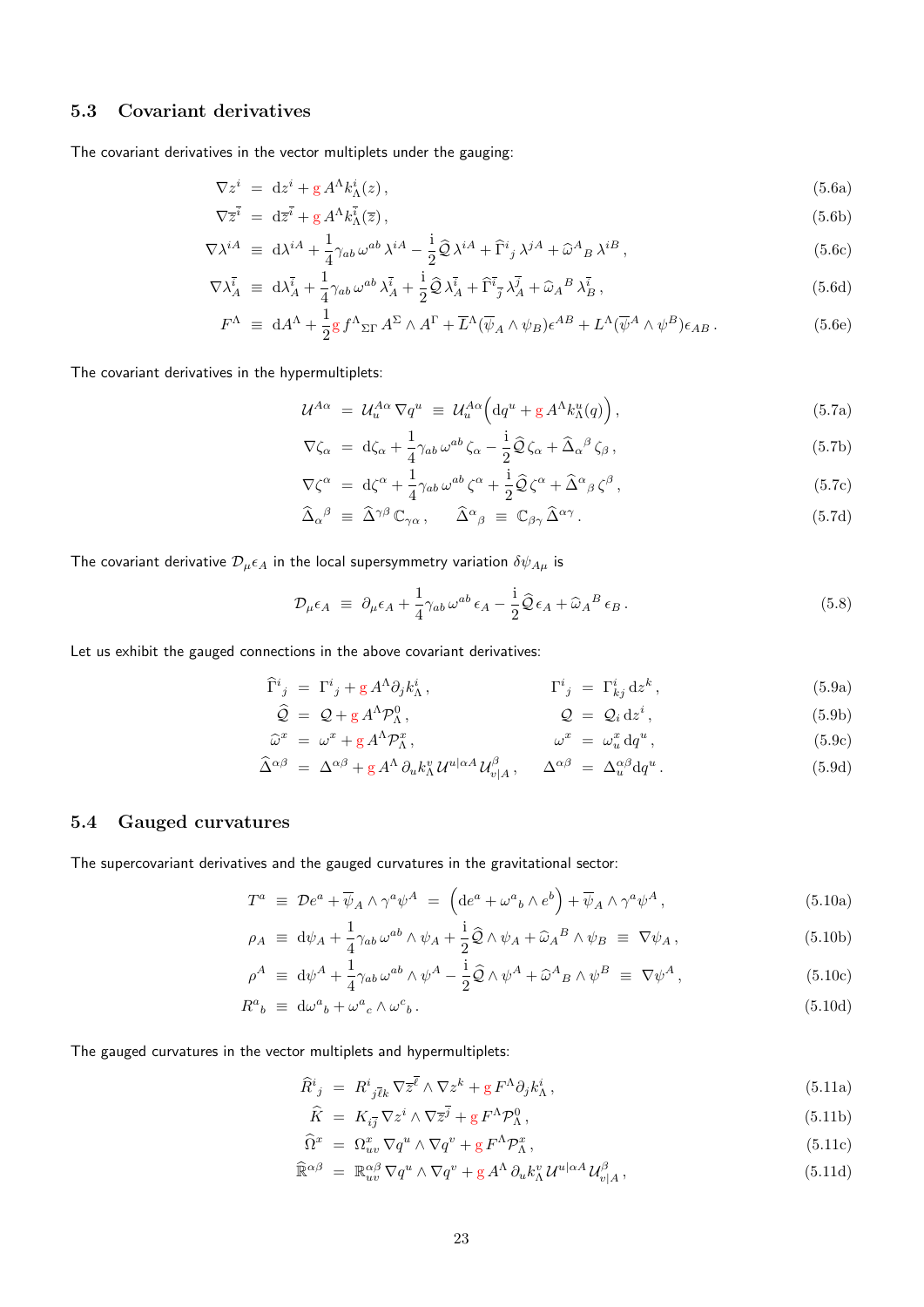where the originral curvatures are defined as follows:

$$
R^i_{\,\,\bar{j}\bar{\ell}k} \,\,=\,\, \partial_{\bar{\ell}} \Gamma^i_{jk} \,, \tag{5.12a}
$$

$$
K = K_{i\overline{j}} dz^i \wedge d\overline{z}^{\overline{j}} = \frac{i}{2\pi} \mathcal{K}_{i\overline{j}} dz^i \wedge d\overline{z}^{\overline{j}}, \qquad \mathcal{K}_{i\overline{j}} = g_{i\overline{j}} = \partial_i \partial_{\overline{j}} \mathcal{K}, \qquad (5.12b)
$$

$$
\Omega^x = d\omega^x + \frac{1}{2} \epsilon^{xyz} \omega^y \wedge \omega^z = \Omega^x_{uv} dq^u \wedge dq^v , \qquad (5.12c)
$$

$$
\mathbb{R}^{\alpha\beta} = d\Delta^{\alpha\beta} + \Delta^{\alpha\gamma} \wedge \Delta^{\delta\beta} \mathbb{C}_{\gamma\delta} = \mathbb{R}^{\alpha\beta}_{uv} dq^u \wedge dq^v.
$$
\n(5.12d)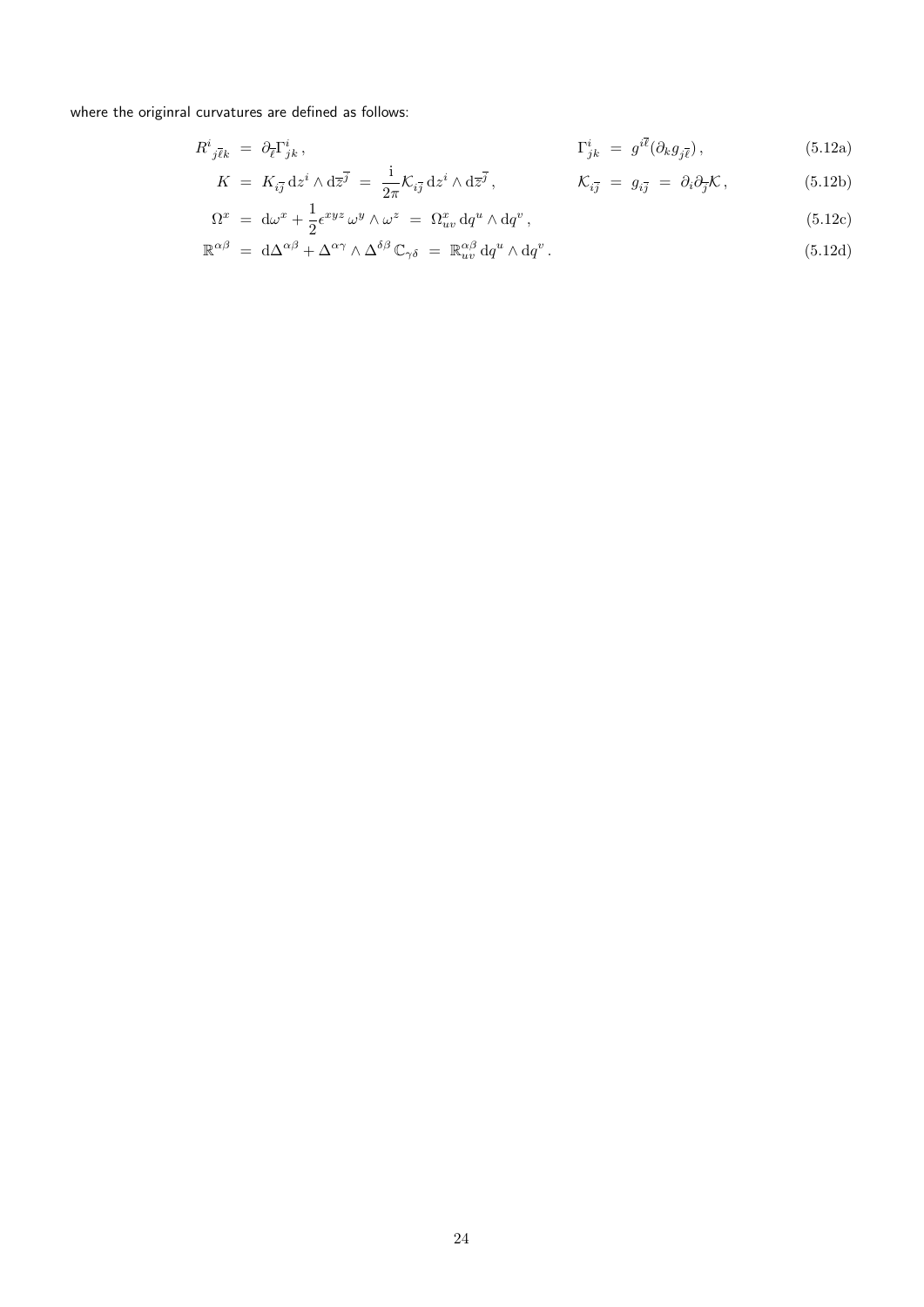# **6 Reduced Lagrangian without four-fermi terms**

In this section we reduce the complete system demonstrated in section 5 to the one without more than three fermionic contributions. The higher order terms in fermionic fields only contribute to a specific configuration where (expectation values of) fermionic condensations modify the equations of motion.

### **6.1 Lagrangian**

Each part of the new Lagrangian up to four-fermions is explicitly exhibited as follows:

<span id="page-24-1"></span>
$$
\mathcal{L}_{\text{kin}}^{\text{inv}} = \frac{1}{2} R - g_{i\overline{j}} \nabla_{\mu} z^{i} \nabla^{\mu} \overline{z}^{\overline{j}} - h_{uv} \nabla_{\mu} q^{u} \nabla^{\mu} q^{v} + \frac{1}{4} (\text{Im} \mathcal{N})_{\Lambda \Sigma} F_{\mu\nu}^{\Lambda} F^{\Sigma \mu\nu} + \frac{1}{4} (\text{Re} \mathcal{N})_{\Lambda \Sigma} F_{\mu\nu}^{\Lambda} \widetilde{F}^{\Sigma \mu\nu} + \frac{1}{2} g_{i\overline{j}} (\overline{\lambda}^{iA} \gamma^{\mu} \nabla_{\mu} \lambda^{\overline{j}} + \overline{\lambda}_{A}^{\overline{j}} \gamma^{\mu} \nabla_{\mu} \lambda^{iA}) + (\overline{\zeta}^{\alpha} \gamma^{\mu} \nabla_{\mu} \zeta_{\alpha} + \overline{\zeta}_{\alpha} \gamma^{\mu} \nabla_{\mu} \zeta^{\alpha}) - i \frac{\epsilon^{\mu\nu\lambda\sigma}}{\sqrt{-g}} (\overline{\psi}_{\mu}^{A} \gamma_{\sigma} \rho_{A\nu\lambda} - \overline{\psi}_{A\mu} \gamma_{\sigma} \rho_{\nu\lambda}^{A}) + \left\{ \left[ g_{i\overline{j}} \nabla_{\mu} \overline{z}^{\overline{j}} (\overline{\psi}_{A}^{\mu} \lambda^{iA} - \overline{\lambda}^{iA} \gamma^{\mu\nu} \psi_{A\mu}) + 2 \mathcal{U}_{u}^{\alpha A} \nabla_{\mu} q^{u} (\overline{\psi}_{A}^{\mu} \zeta_{\alpha} - \overline{\zeta}_{\alpha} \gamma^{\mu\nu} \psi_{A\mu}) \right] + (\text{h.c.}) \right\},
$$
(6.1a)

$$
\mathcal{L}_{\text{Pauli}} = \frac{1}{2} F^{\Lambda-}_{\mu\nu} (\text{Im}\mathcal{N})_{\Lambda\Sigma} \Big[ 4L^{\Sigma} (\overline{\psi}^{A\mu} \psi^{B\nu}) \epsilon_{AB} - 4\overline{f}_{\overline{i}}^{\Sigma} (\overline{\lambda}_{A}^{i} \gamma^{\nu} \psi_{B}^{\mu}) \epsilon^{AB} - \frac{1}{2} \nabla_{i} f_{j}^{\Sigma} (\overline{\lambda}^{i} \gamma^{\mu\nu} \lambda^{j} \psi_{A B}^{\mu}) \epsilon_{AB} + L^{\Sigma} (\overline{\zeta}_{\alpha} \gamma^{\mu\nu} \zeta_{\beta}) \mathbb{C}^{\alpha\beta} \Big] + (\text{h.c.}), \tag{6.1b}
$$

<span id="page-24-2"></span>
$$
\mathcal{L}_{4f}^{\text{inv}} = \mathcal{O}(\text{fermion}^4), \qquad \mathcal{L}_{4f}^{\text{non-inv}} = \mathcal{O}(\text{fermion}^4), \qquad (6.1c)
$$

$$
\mathcal{L}_{\text{mass}} = g \Big\{ -2S_{AB} (\overline{\psi}_{\mu}^{A} \gamma^{\mu\nu} \psi_{\nu}^{B}) - g_{i\overline{j}} W^{iAB} (\overline{\lambda}_{A}^{\overline{j}} \gamma_{\mu} \psi_{B}^{\mu}) - 2N_{\alpha}^{A} (\overline{\zeta}^{\alpha} \gamma_{\mu} \psi_{A}^{\mu}) + \mathcal{M}^{\alpha\beta} (\overline{\zeta}_{\alpha} \zeta_{\beta}) + \mathcal{M}^{\alpha}{}_{iB} (\overline{\zeta}_{\alpha} \lambda^{iB}) + \mathcal{M}_{iA|lB} (\overline{\lambda}^{iA} \lambda^{lB}) \Big\} + (\text{h.c.}),
$$
\n(6.1d)

$$
V(z,\overline{z},q) = g^2 \left\{ \left( g_{i\overline{j}} k^i_{\Lambda} k^{\overline{j}}_{\Sigma} + 4h_{uv} k^u_{\Lambda} k^v_{\Sigma} \right) \overline{L}^{\Lambda} L^{\Sigma} + \left( g^{i\overline{j}} f^{\Lambda}_i \overline{f^{\Sigma}_{\overline{j}}} - 3\overline{L}^{\Lambda} L^{\Sigma} \right) \mathcal{P}^x_{\Lambda} \mathcal{P}^x_{\Sigma} \right\},
$$
(6.1e)

### **6.2 Local supersymmetry variations**

<span id="page-24-0"></span>The local supersymmetry variations of the bosonic fields are trivial if we consider a Lorentz-invariant configuration constraind by the vanishing expectation values of the fermionic fields  $\langle$  fermion $\rangle = 0$ :

$$
\delta e^a_\mu = (\overline{\psi}_{A\mu} \gamma^a \epsilon^A) + (\overline{\psi}^A_\mu \gamma^a \epsilon_A), \tag{6.2a}
$$

$$
\delta A^{\Lambda}_{\mu} = 2 \overline{L}^{\Lambda} (\overline{\psi}_{A\mu} \epsilon_B) \epsilon^{AB} + 2 L^{\Lambda} (\overline{\psi}^A_{\mu} \epsilon^B) \epsilon_{AB} + \left\{ f_i^{\Lambda} (\overline{\lambda}^{iA} \gamma_{\mu} \epsilon^B) \epsilon_{AB} + \overline{f}_{\overline{i}}^{\Lambda} (\overline{\lambda}^{\overline{i}}_{A} \gamma_{\mu} \epsilon_{B}) \epsilon^{AB} \right\}, \tag{6.2b}
$$

$$
\delta z^i = \overline{\lambda}^{iA} \epsilon_A, \tag{6.2c}
$$

$$
\delta \overline{z}^{\overline{i}} = \overline{\lambda}_{A}^{\overline{i}} \epsilon^{A}, \tag{6.2d}
$$

$$
\delta q^u = \mathcal{U}_{\alpha A}^u \left\{ (\overline{\zeta}^{\alpha} \epsilon^A) + \mathbb{C}^{\alpha \beta} \epsilon^{AB} (\overline{\zeta}_{\beta} \epsilon_B) \right\}.
$$
\n(6.2e)

The local supersymmetry variations of the fermionic fields up to three-fermions provide non-trivial (algebraic) equations for the bosonic fields even under the configuration  $\langle$  fermion $\rangle = 0$ :

$$
\delta\psi_{A\mu} = \mathcal{D}_{\mu}\epsilon_A - \left\{ g \, S_{AB} \eta_{\mu\nu} + \frac{1}{2} \epsilon_{AB} T_{\mu\nu}^- \right\} \gamma^{\nu} \epsilon^B + \mathcal{O}(\text{fermion}^3) \,, \tag{6.3a}
$$

$$
\delta \lambda^{iA} = -\nabla_{\mu} z^{i} \gamma^{\mu} \epsilon^{A} + \frac{1}{2} G^{i-}_{\mu\nu} \gamma^{\mu\nu} \epsilon_{B} \epsilon^{AB} + W^{iAB} \epsilon_{B} + \mathcal{O}(\text{fermion}^{3}), \qquad (6.3b)
$$

$$
\delta\zeta_{\alpha} = -\mathcal{U}_{u}^{\beta} \nabla_{\mu} q^{u} \gamma^{\mu} \epsilon^{A} \epsilon_{AB} \mathbb{C}_{\alpha\beta} + g N_{\alpha}^{A} \epsilon_{A} + \mathcal{O}(\text{fermion}^{3}). \tag{6.3c}
$$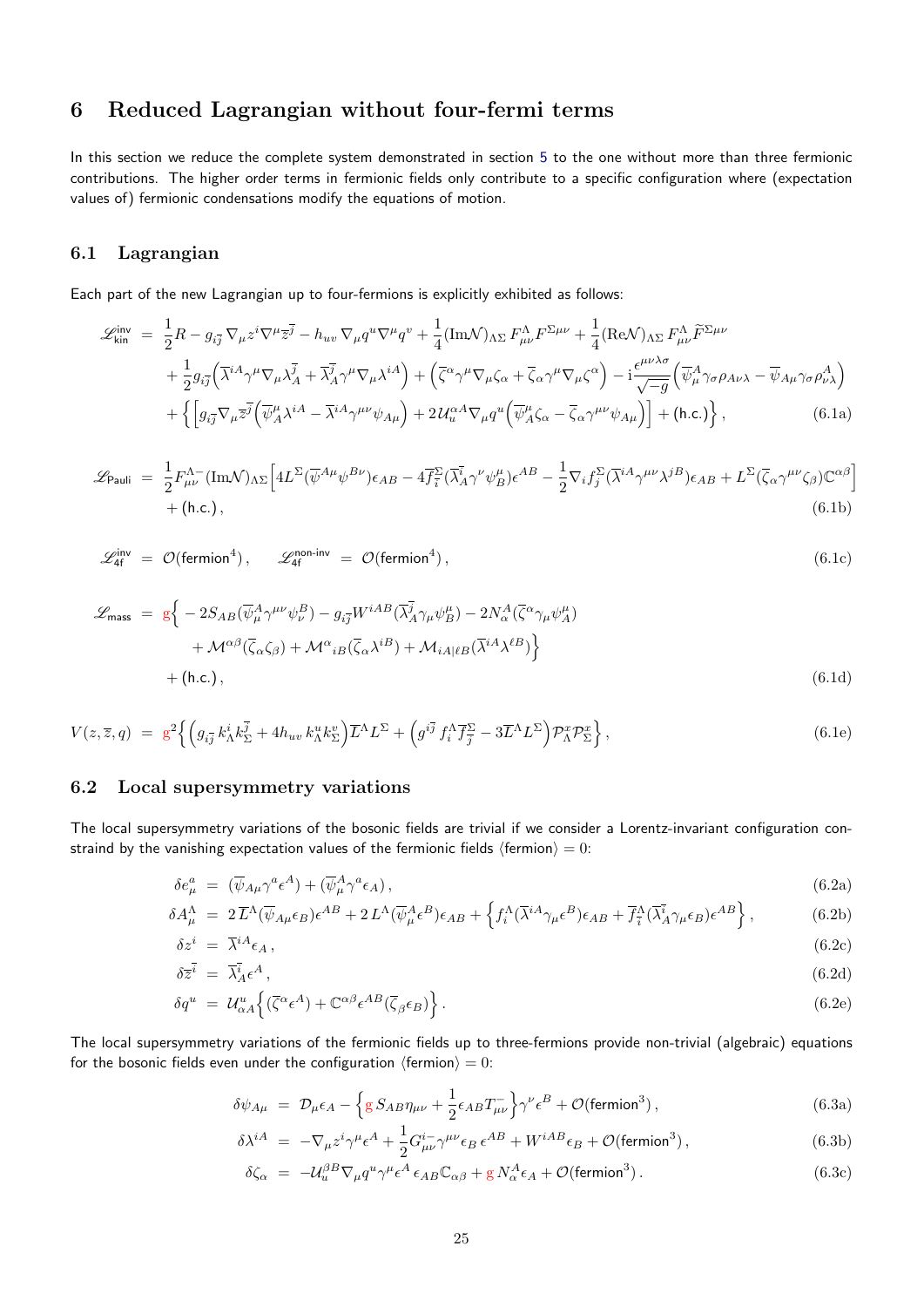Supergravity values of the auxiliary fields:

$$
T^{-}_{\mu\nu} = 2(\text{Im}\mathcal{N})_{\Lambda\Sigma}L^{\Sigma}F^{\Lambda-}_{\mu\nu} + \mathcal{O}(\text{fermion}^{2}), \qquad (6.4a)
$$

$$
T^{+}_{\mu\nu} = 2(\text{Im}\mathcal{N})_{\Lambda\Sigma}\overline{L}^{\Sigma}F^{\Lambda+}_{\mu\nu} + \mathcal{O}(\text{fermion}^{2}), \qquad (6.4b)
$$

$$
G_{\mu\nu}^{i-} = g^{i\overline{j}} \overline{f}_{\overline{j}}^{\Gamma} (\text{Im}\mathcal{N})_{\Gamma\Lambda} F_{\mu\nu}^{\Lambda-} + \mathcal{O}(\text{fermion}^2) , \qquad (6.4c)
$$

$$
G_{\mu\nu}^{\bar{i}+} = g^{\bar{i}j} f_j^{\Gamma} (\text{Im} \mathcal{N})_{\Gamma\Lambda} F_{\mu\nu}^{\Lambda+} + \mathcal{O}(\text{fermion}^2) , \qquad (6.4d)
$$

$$
D^{iAB} = W^{iAB} + \mathcal{O}(\text{fermion}^2). \tag{6.4e}
$$

$$
\widehat{F}^{\Lambda}_{\mu\nu} = F^{\Lambda}_{\mu\nu} + \mathcal{O}(\text{fermion}^2),\tag{6.4f}
$$

where the following objects only contribute to more than third orders of the fermions in the variations (6.3):

$$
(A^{\mu})_A{}^B = \mathcal{O}(\text{fermion}^2), \quad (A^{\prime \mu})_A{}^B = \mathcal{O}(\text{fermion}^2), \tag{6.5a}
$$

$$
U_{\mu\nu}^- = \mathcal{O}(\text{fermion}^2), \qquad U_{\mu\nu}^+ = \mathcal{O}(\text{fermion}^2). \tag{6.5b}
$$

Note that the fermionic mass matrices in the local supersymmetry variarions are not reduced from (5.5). The covariant derivatives (5.6), (5.7) and (5.8), the connections (5.9), and the (gauged) curvatures (5.10), (5.11) and (5.12) are also not reduced.

#### **6.3 Eq[uat](#page-22-2)io[ns](#page-22-3) of m[oti](#page-22-4)on**

<span id="page-25-0"></span>Let us write down the equations of motion for all the dynamical fields in the reduced gauged Lagrangian (6.1). Notice that the configuration with *h*fermion*i* = 0 makes all the equations of motion for the ferimonic fields trivial: The fermion bilinear terms in  $\mathscr{L}_{\rm kin}$  (6.1a), the Pauli part  $\mathscr{L}_{\rm Pauli}$  (6.1b) and the mass terms  $\mathscr{L}_{\rm mass}$  (6.1d) do not contribute to the equations of motion because they bring fermionic fields taken the vanishing expectation values. This implies that the Lagrangian parts which affect the eq[uatio](#page-24-1)ns of motion are only  $\mathscr{L}^\mathsf{inv}_{\mathsf{kin}} - V$ . Under this condition, we focus only on the equations of motion for the bosonic fields.

#### **6.3.1 Variation of the metric** *gµν*

<span id="page-25-1"></span>The term  $\sqrt{-g}(\mathrm{Re}\mathcal{N})_{\Lambda\Sigma}F_{\mu\nu}^{\Lambda}\widetilde{F}^{\Sigma\mu\nu}$  in  $\mathscr{L}_{\rm kin}^{\rm inv}$  (6.1a) is independent of  $g_{\mu\nu}$ . The scalar potential  $V(z,\overline{z},q)$  (6.1e) does not depend on the spacetime metric  $g_{\mu\nu}$ . Let us evaluate the variation of the metric:

$$
0 = \frac{\delta S}{\delta g^{\mu\nu}}\Big|_{\langle \text{fermion}\rangle = 0} = \int d^4x \frac{\delta}{\delta g^{\mu\nu}} \Big[ \sqrt{-g} \Big( \mathcal{L}_{\text{kin}}^{\text{inv}} - V \Big) \Big],\tag{6.6a}
$$

$$
\delta \Big\{ \sqrt{-g} \Big( \frac{1}{2}R - V \Big) \Big\}
$$

$$
\begin{split} \n\mathcal{L}\left(\mathbf{V} - \mathcal{L}\right) &= \frac{1}{2}\sqrt{-g}\,\delta g^{\mu\nu}\Big(R_{\mu\nu} - \frac{1}{2}g_{\mu\nu}R + g_{\mu\nu}V\Big) + \frac{1}{2}\partial_{\rho}\big(\sqrt{-g}\,g^{\mu\nu}\delta\Gamma^{\rho}{}_{\nu\mu}\big) - \frac{1}{2}\partial_{\nu}\big(\sqrt{-g}\,g^{\mu\nu}\delta\Gamma^{\rho}{}_{\rho\mu}\big), \n\end{split} \tag{6.6b}
$$

$$
\delta \Big\{ \sqrt{-g} \Big( -g_{i\overline{j}} \nabla_{\rho} z^{i} \nabla^{\rho} \overline{z}^{\overline{j}} - h_{uv} \nabla_{\rho} q^{u} \nabla^{\rho} q^{v} + \frac{1}{4} (\text{Im} \mathcal{N})_{\Lambda \Sigma} F^{\Lambda}_{\rho \sigma} F^{\Sigma \rho \sigma} + \frac{1}{4} (\text{Re} \mathcal{N})_{\Lambda \Sigma} F^{\Lambda}_{\rho \sigma} \widetilde{F}^{\Sigma \rho \sigma} \Big) \Big\} \n= -\frac{1}{2} \sqrt{-g} \delta g^{\mu \nu} g_{\mu \nu} \Big( -g_{i\overline{j}} \nabla_{\rho} z^{i} \nabla^{\rho} \overline{z}^{\overline{j}} - h_{uv} \nabla_{\rho} q^{u} \nabla^{\rho} q^{v} + \frac{1}{4} (\text{Im} \mathcal{N})_{\Lambda \Sigma} F^{\Lambda}_{\rho \sigma} F^{\Sigma \rho \sigma} \Big) \n+ \sqrt{-g} \delta g^{\mu \nu} \Big( -g_{i\overline{j}} \nabla_{(\mu} z^{i} \nabla_{\nu)} \overline{z}^{\overline{j}} - h_{uv} \nabla_{(\mu} q^{u} \nabla_{\nu)} q^{v} + \frac{1}{2} (\text{Im} \mathcal{N})_{\Lambda \Sigma} F^{\Lambda}_{(\mu | \rho]} F^{\Sigma}_{\nu \rho \sigma} g^{\rho \sigma} \Big) .
$$
\n(6.6c)

Summarizing the above, we perform the variation of the action as follows:

$$
\delta S = \frac{1}{2} \int d^4x \sqrt{-g} \delta g^{\mu\nu} \left[ \left( R_{\mu\nu} - \frac{1}{2} g_{\mu\nu} R + g_{\mu\nu} V \right) - \left( 2 g_{i\overline{j}} \nabla_{(\mu} z^i \nabla_{\nu)} \overline{z}^{\overline{j}} + 2 h_{uv} \nabla_{(\mu} q^u \nabla_{\nu)} q^v - (\text{Im} \mathcal{N})_{\Lambda \Sigma} F^{\Lambda}_{(\mu|\rho|} F^{\Sigma}_{\nu)\sigma} g^{\rho\sigma} \right) \right]
$$
  

$$
- g_{\mu\nu} \left( - g_{i\overline{j}} \nabla_{\rho} z^i \nabla^{\rho} \overline{z}^{\overline{j}} - h_{uv} \nabla_{\rho} q^u \nabla^{\rho} q^v + \frac{1}{4} (\text{Im} \mathcal{N})_{\Lambda \Sigma} F^{\Lambda}_{\rho\sigma} F^{\Sigma \rho\sigma} \right) \right]
$$
  

$$
+ \frac{1}{2} \int d^4x \, \partial_{\mu} \left[ \left( \sqrt{-g} \, g^{\rho\sigma} \, \delta \Gamma^{\mu}{}_{\sigma\rho} \right) - \left( \sqrt{-g} \, g^{\nu\mu} \, \delta \Gamma^{\rho}{}_{\rho\mu} \right) \right]. \tag{6.7}
$$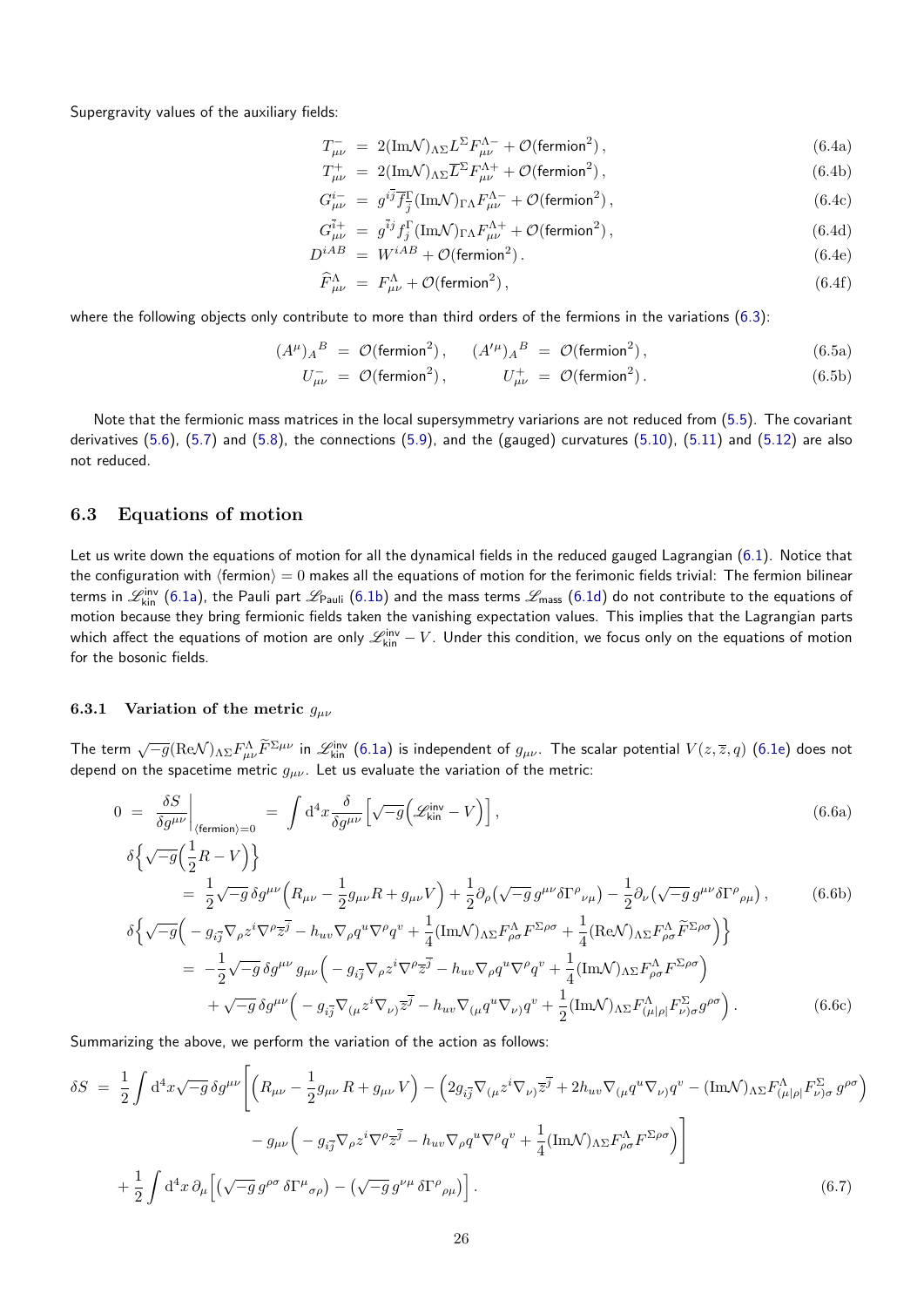Then we obtain the equation of motion in the bulk:

$$
R_{\mu\nu} - \frac{1}{2}g_{\mu\nu} R = T_{\mu\nu} - g_{\mu\nu} V, \qquad (6.8a)
$$
  

$$
T_{\mu\nu} = \frac{1}{4}(\text{Im}\mathcal{N})_{\Lambda\Sigma} \Big( -4F^{\Lambda}_{\mu\rho}F^{\Sigma}_{\nu\sigma}g^{\rho\sigma} + g_{\mu\nu}F^{\Lambda}_{\rho\sigma}F^{\Sigma\rho\sigma} \Big) + g_{i\overline{j}} \Big( 2\nabla_{(\mu}z^{i}\nabla_{\nu)}\overline{z}^{\overline{j}} - g_{\mu\nu}\nabla_{\rho}z^{i}\nabla^{\rho}\overline{z}^{\overline{j}} \Big) + h_{uv} \Big( 2\nabla_{\mu}q^{u}\nabla_{\nu}q^{v} - g_{\mu\nu}\nabla_{\rho}q^{u}\nabla^{\rho}q^{v} \Big).
$$
 (6.8b)

Note that the parentheses of the indices imply the symmetrization defined as  $A_{(\mu}B_{\nu)}=\frac{1}{2}(A_\mu B_\nu+A_\nu B_\mu).$  The parentheses in the kinetic terms of the hyperscalars  $q^u$  and of the gauge fields  $A^\Lambda_\mu$  are trivially removed due to the symmetry. Only the kinetic term of the complex scalar fields are non-trivial.

We should notice the total derivative terms in the second line of (6.7) if we cannot ignore the contribution of the boundary of the spacetime which we consider. For instance, if the spacetime is AdS which has the boundary at infinity, the contribution of the total derivative terms should be quite sensitive [22].

### **6.3.2** Variation of the gauge fields  $A^{\Lambda}_{\mu}$

<span id="page-26-0"></span>Here let us compute the equations of motion for the gauge fields  $A_\mu^\Lambda$  whose constituents are the gauge fields  $A_\mu^i$  in the vector multiplets and the graviphoton  $A^0_\mu$  in the gravitational multiplet. The scalar potential does not contain any gauge fields. Then the variation is

$$
0 = \left. \frac{\delta S}{\delta A^{\Lambda}_{\mu}} \right|_{\langle \text{fermion} \rangle = 0} = \int d^4x \frac{\delta}{\delta A^{\Lambda}_{\mu}} \left[ \sqrt{-g} \mathcal{L}_{\text{kin}}^{\text{inv}} \right], \tag{6.9a}
$$

$$
\delta \{ \sqrt{-g} \mathcal{L}_{kin}^{inv} \} = \sqrt{-g} \Big[ -g_{i\overline{j}} \Big( (\delta \nabla_{\mu} z^{i}) \nabla^{\mu} \overline{z}^{\overline{j}} + \nabla_{\mu} z^{i} (\delta \nabla^{\mu} \overline{z}^{\overline{j}}) \Big) - 2h_{uv} (\delta \nabla_{\mu} q^{u}) \nabla^{\mu} q^{v} + \frac{1}{2} (\text{Im} \mathcal{N})_{\Lambda \Sigma} (\delta F_{\mu\nu}^{\Lambda}) F^{\Sigma \mu\nu} + \frac{1}{2} (\text{Re} \mathcal{N})_{\Lambda \Sigma} (\delta F_{\mu\nu}^{\Lambda}) \widetilde{F}^{\Sigma \mu\nu} \Big],
$$
(6.9b)

$$
(\text{Re}\mathcal{N})_{\Lambda\Sigma}F^{\Lambda}_{\mu\nu}(\delta\widetilde{F}^{\Sigma\mu\nu}) = (\text{Re}\mathcal{N})_{\Lambda\Sigma}F^{\Sigma\mu\nu}(\delta\widetilde{F}^{\Lambda}_{\mu\nu}) = (\text{Re}\mathcal{N})_{\Lambda\Sigma}\left[\frac{\sqrt{-g}}{2}\varepsilon_{\mu\nu\rho\sigma}F^{\Sigma\mu\nu}(\delta F^{\Lambda\rho\sigma})\right]
$$

$$
= (\text{Re}\mathcal{N})_{\Lambda\Sigma}\widetilde{F}^{\Sigma}_{\rho\sigma}(\delta F^{\Lambda\rho\sigma}) = (\text{Re}\mathcal{N})_{\Lambda\Sigma}(\delta F^{\Lambda}_{\mu\nu})\widetilde{F}^{\Sigma\mu\nu}.
$$
(6.9c)

Each variation in the above equation is evaluated:

$$
\delta \nabla_{\mu} z^{i} = g \delta A_{\mu}^{\Lambda} k_{\Lambda}^{i}, \qquad \delta \nabla_{\mu} \overline{z}^{\overline{j}} = g \delta A_{\mu}^{\Lambda} k_{\Lambda}^{\overline{j}}, \qquad \delta \nabla_{\mu} q^{u} = g \delta A_{\mu}^{\Lambda} k_{\Lambda}^{u}, \qquad (6.10a)
$$

$$
F^{\Sigma \mu \nu} \delta F_{\mu \nu}^{\Lambda} = F^{\Sigma \mu \nu} \Big( \partial_{\mu} \delta A_{\nu}^{\Lambda} - \partial_{\nu} \delta A_{\mu}^{\Lambda} + g f^{\Lambda}{}_{\Gamma \Delta} \delta A_{\mu}^{\Gamma} A_{\nu}^{\Delta} + g f^{\Lambda}{}_{\Gamma \Delta} A_{\mu}^{\Gamma} \delta A_{\nu}^{\Delta} \Big)
$$

$$
= 2F^{\Sigma\mu\nu} \left( -\partial_{\nu}\delta A_{\mu}^{\Lambda} + g f^{\Lambda}{}_{\Gamma\Delta}\delta A_{\mu}^{\Gamma} A_{\nu}^{\Delta} \right).
$$
\n(6.10b)

The derivative terms of the variation can be rewritten as

$$
\sqrt{-g} \Big[ \frac{1}{2} (\text{Im}\mathcal{N})_{\Lambda\Sigma} F^{\Sigma\mu\nu} \Big( -2\partial_{\nu}\delta A^{\Lambda}_{\mu} \Big) \Big] = \delta A^{\Lambda}_{\mu} \partial_{\nu} \Big[ \sqrt{-g} (\text{Im}\mathcal{N})_{\Lambda\Sigma} F^{\Sigma\mu\nu} \Big] - \partial_{\nu} \Big[ \sqrt{-g} (\text{Im}\mathcal{N})_{\Lambda\Sigma} \delta A^{\Lambda}_{\mu} F^{\Sigma\mu\nu} \Big], \tag{6.11a}
$$

$$
\sqrt{-g} \Big[ \frac{1}{2} (\text{Re}\mathcal{N})_{\Lambda\Sigma} \tilde{F}^{\Sigma\mu\nu} \big( -2\partial_{\nu}\delta A^{\Lambda}_{\mu} \big) \Big] = \delta A^{\Lambda}_{\mu} \partial_{\nu} \Big[ \sqrt{-g} (\text{Re}\mathcal{N})_{\Lambda\Sigma} \tilde{F}^{\Sigma\mu\nu} \Big] - \partial_{\nu} \Big[ \sqrt{-g} (\text{Re}\mathcal{N})_{\Lambda\Sigma} \delta A^{\Lambda}_{\mu} \tilde{F}^{\Sigma\mu\nu} \Big]. \tag{6.11b}
$$

Indeed the second terms in the right-hand-sides are total derivative part of the Lagrangian. Summarizing the above, we describe the variation of the action in terms of the gauge fields in the following form:

$$
\delta S = \int d^4x \sqrt{-g} \, \delta A^{\Lambda}_{\mu} \left[ \frac{1}{\sqrt{-g}} \partial_{\nu} \left[ \sqrt{-g} (\text{Im} \mathcal{N})_{\Lambda \Sigma} F^{\Sigma \mu \nu} \right] + \frac{1}{\sqrt{-g}} \partial_{\nu} \left[ \sqrt{-g} (\text{Re} \mathcal{N})_{\Lambda \Sigma} \tilde{F}^{\Sigma \mu \nu} \right] \right. \\
\left. + g \left( f^{\Gamma}{}_{\Lambda \Delta} \left[ (\text{Im} \mathcal{N})_{\Gamma \Sigma} F^{\Sigma \mu \nu} + (\text{Re} \mathcal{N})_{\Gamma \Sigma} \tilde{F}^{\Sigma \mu \nu} \right] A^{\Delta}_{\nu} - g_{i\overline{j}} \left[ k^i_{\Lambda} \nabla^{\mu} \bar{z}^{\overline{j}} + k^{\overline{j}}_{\Lambda} \nabla^{\mu} z^i \right] - 2h_{uv} k^u_{\Lambda} \nabla^{\mu} q^v \right) \right] \\
- \int d^4x \, \partial_{\nu} \left[ \left( \sqrt{-g} (\text{Im} \mathcal{N})_{\Lambda \Sigma} \delta A^{\Lambda}_{\mu} F^{\Sigma \mu \nu} \right) + \left( \sqrt{-g} (\text{Re} \mathcal{N})_{\Lambda \Sigma} \delta A^{\Lambda}_{\mu} \tilde{F}^{\Sigma \mu \nu} \right) \right].\n\tag{6.12}
$$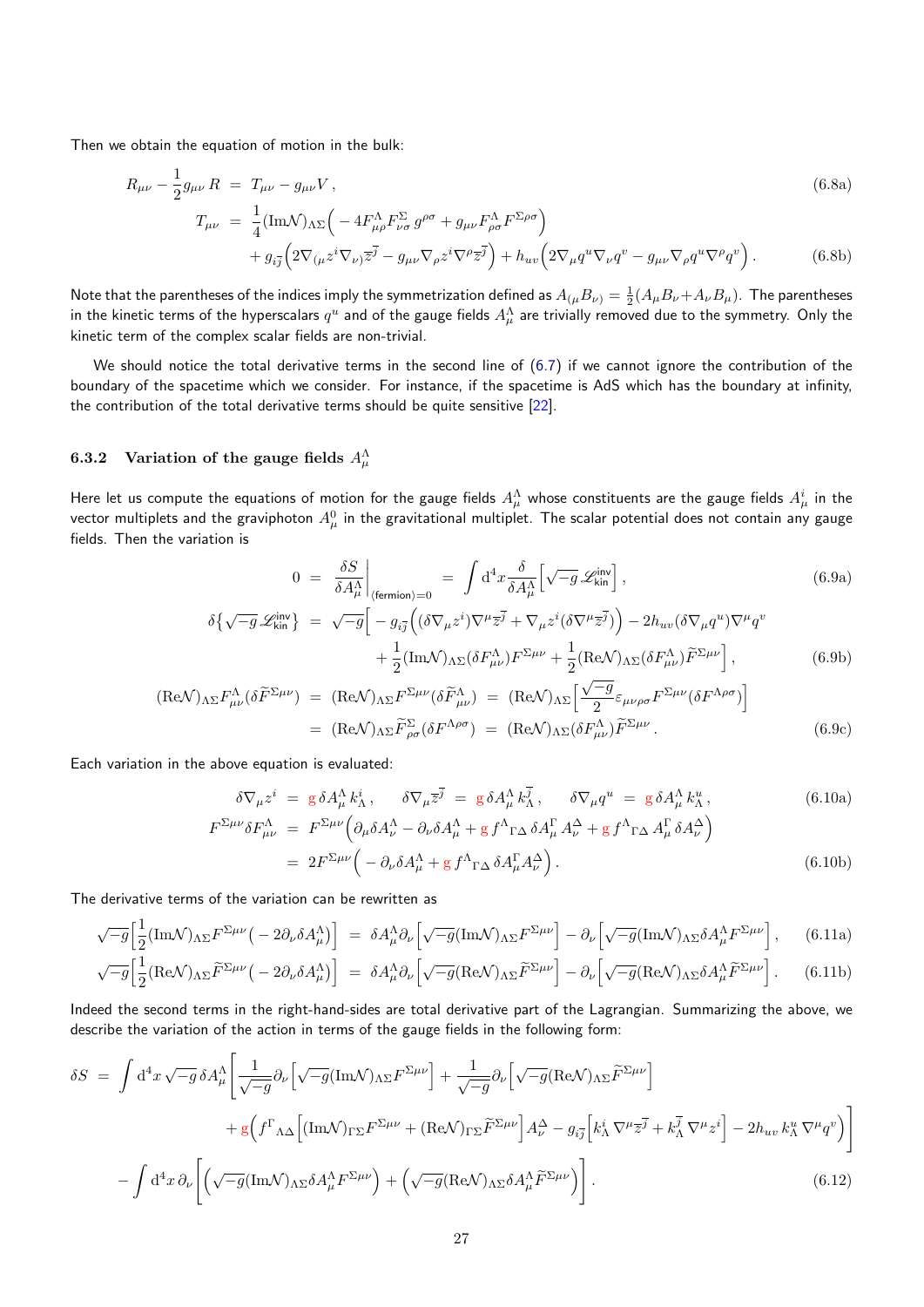Then the equation of motion for the gauge fields in the bulk is given as follows:

$$
0 = \frac{1}{\sqrt{-g}} \partial_{\nu} \left[ \sqrt{-g} (\text{Im} \mathcal{N})_{\Lambda \Sigma} F^{\Sigma \mu \nu} \right] + \frac{1}{\sqrt{-g}} \partial_{\nu} \left[ \sqrt{-g} (\text{Re} \mathcal{N})_{\Lambda \Sigma} \tilde{F}^{\Sigma \mu \nu} \right] + g \left( f^{\Gamma}{}_{\Lambda \Delta} \left[ (\text{Im} \mathcal{N})_{\Gamma \Sigma} F^{\Sigma \mu \nu} + (\text{Re} \mathcal{N})_{\Gamma \Sigma} \tilde{F}^{\Sigma \mu \nu} \right] A_{\nu}^{\Delta} - g_{i\overline{j}} \left[ k_{\Lambda}^{i} \nabla^{\mu} \overline{z}^{\overline{j}} + k_{\Lambda}^{\overline{j}} \nabla^{\mu} z^{i} \right] - 2 h_{uv} k_{\Lambda}^{u} \nabla^{\mu} q^{v} \right). \tag{6.13}
$$

We can simplify this form in terms of the magnetic dual of the gauge field strength discussed in (4.24). In the ignorance of higher orders in fermionic fields given by  $(6.1)$ , the on-shell magnetic dual of the gauge field strength (i.e., under the condition  $\langle$  fermion $\rangle = 0$ ) is explicitly described as

$$
G^+_{\Lambda\mu\nu} = \mathcal{N}_{\Lambda\Sigma}F^{\Lambda+}_{\mu\nu}, \qquad G^-_{\Lambda\mu\nu} = \overline{\mathcal{N}}_{\Lambda\Sigma}F^{\Lambda-}_{\mu\nu}, \qquad (6.14a)
$$

$$
G_{\Lambda\mu\nu} = (\text{Re}\mathcal{N})_{\Lambda\Sigma}F_{\mu\nu}^{\Sigma} - (\text{Im}\mathcal{N})_{\Lambda\Sigma}\tilde{F}_{\mu\nu}^{\Sigma}, \qquad \tilde{G}_{\Lambda\mu\nu} = (\text{Im}\mathcal{N})_{\Lambda\Sigma}F_{\mu\nu}^{\Sigma} + (\text{Re}\mathcal{N})_{\Lambda\Sigma}\tilde{F}_{\mu\nu}^{\Sigma}. \qquad (6.14b)
$$

Then (6.13) is given in terms of the magnetic dual  $\widetilde{G}_{\Lambda\mu\nu}$  in such a way as

$$
0 = \frac{1}{\sqrt{-g}} \partial_{\nu} \left[ \sqrt{-g} \, \widetilde{G}_{\Lambda}^{\mu \nu} \right] + g \left( f^{\Gamma} \Lambda \Delta \widetilde{G}_{\Gamma}^{\mu \nu} A_{\nu}^{\Delta} - g_{i\overline{j}} \left[ k_{\Lambda}^{i} \nabla^{\mu} \overline{z}^{\overline{j}} + k_{\Lambda}^{\overline{j}} \nabla^{\mu} z^{i} \right] - 2h_{uv} k_{\Lambda}^{u} \nabla^{\mu} q^{v} \right). \tag{6.15}
$$

We should notice the total derivative terms in  $(6.12)$  if we cannot ignore the contribution of the boundary of the spacetime which we consider. For instance, if the spacetime is AdS which has the boundary at infinity, the contribution of the total derivative terms should be quite sensitive.

#### **6.3.3 Variation of the complex scalar fields** *z i*

Notice that the period matrix  $\mathcal{N}_{\Lambda\Sigma}$  in  $\mathscr{L}^\mathsf{inv}_{\mathsf{kin}}$  (6.1a) and the scalar potential  $V(z,\overline{z},q)$  (6.1e) are functions of the complex scalars  $z^i$  and  $\overline{z}^j$ . Then the variation is given as follows:

$$
0 = \left. \frac{\delta S}{\delta z^i} \right|_{\text{(fermion)}=0} = \int \mathrm{d}^4 x \frac{\delta}{\delta z^i} \left[ \sqrt{-g} \left( \mathcal{L}_{\text{kin}}^{\text{inv}} - V \right) \right],\tag{6.16a}
$$

$$
\delta \left\{ \sqrt{-g} \mathscr{L}_{\text{kin}}^{\text{inv}} \right\} \; = \; \sqrt{-g} \Big[ -(\delta g_{k\overline{\ell}}) \nabla_{\mu} z^{k} \nabla^{\mu} \overline{z}^{\overline{\ell}} - g_{k\overline{\ell}} (\delta \nabla_{\mu} z^{k}) \nabla^{\mu} \overline{z}^{\overline{\ell}} + \frac{1}{4} \delta (\text{Im} \mathcal{N})_{\Lambda \Sigma} F^{\Lambda}_{\mu\nu} F^{\Sigma \mu\nu} + \frac{1}{4} \delta (\text{Re} \mathcal{N})_{\Lambda \Sigma} F^{\Lambda}_{\mu\nu} \widetilde{F}^{\Sigma \mu\nu} \Big], \tag{6.16b}
$$

$$
-\delta\{\sqrt{-g}V\} = -\sqrt{-g}\frac{\partial V}{\partial z^i}\delta z^i
$$
  
= 
$$
-g^2\sqrt{-g}\Big\{\frac{\partial}{\partial z^i}\Big(g_{k\overline{\ell}}k_{\Lambda}^k k_{\Sigma}^{\overline{\ell}}\overline{L}^{\Lambda}L^{\Sigma}\Big) + \frac{\partial}{\partial z^i}\Big[(g^{k\overline{\ell}}f_k^{\Lambda}\overline{f}_{\overline{\ell}}^{\Sigma} - 3\overline{L}^{\Lambda}L^{\Sigma})\mathcal{P}_{\Lambda}^x\mathcal{P}_{\Sigma}^x\Big]\Big\}\delta z^i.
$$
(6.16c)

More detail expressions are

<span id="page-27-0"></span>
$$
\delta g_{k\overline{\ell}} = (\partial_i g_{k\overline{\ell}}) \delta z^i, \qquad \delta \nabla_\mu z^k = \partial_\mu (\delta z^k) + g A_\mu^\Lambda (\partial_i k_\Lambda^k) \delta z^i, \qquad (6.16d)
$$

$$
\delta(\text{Im}\mathcal{N})_{\Lambda\Sigma} = \frac{(\text{Im}\mathcal{N})_{\Lambda\Sigma}}{\partial z^i} \delta z^i, \quad \delta(\text{Re}\mathcal{N})_{\Lambda\Sigma} = \frac{(\text{Re}\mathcal{N})_{\Lambda\Sigma}}{\partial z^i} \delta z^i.
$$
\n(6.16e)

The derivative of the variation in (6.16b) is rewritten as

$$
-\sqrt{-g}\partial_{\mu}(\delta z^{k})\left[g_{k\bar{\ell}}\nabla^{\mu}\overline{z}^{\bar{\ell}}\right] = \delta z^{k}\partial_{\mu}\left[\sqrt{-g}g_{k\bar{\ell}}\nabla^{\mu}\overline{z}^{\bar{\ell}}\right] - \partial_{\mu}\left(\sqrt{-g}\,\delta z^{k}\,g_{k\bar{\ell}}\nabla^{\mu}\overline{z}^{\bar{\ell}}\right). \tag{6.17}
$$

The variation of the action by the [scalar](#page-27-0) fields  $z^i$  is given as

$$
\delta S = \int d^4x \sqrt{-g} \delta z^i \left[ \frac{1}{\sqrt{-g}} \partial_\mu \left( \sqrt{-g} \, g_{i\bar{\ell}} \nabla^\mu \overline{z}^{\bar{\ell}} \right) - \partial_i g_{k\bar{\ell}} \nabla_\mu z^k \nabla^\mu \overline{z}^{\bar{\ell}} - g \, A^{\Lambda}_{\mu} (\partial_i k^k_{\Lambda}) \, g_{k\bar{\ell}} \nabla^\mu \overline{z}^{\bar{\ell}} \right] + \frac{1}{4} F^{\Lambda}_{\mu\nu} \left( \partial_i (\text{Im} \mathcal{N})_{\Lambda \Sigma} F^{\Sigma \mu \nu} + \partial_i (\text{Re} \mathcal{N})_{\Lambda \Sigma} \widetilde{F}^{\Sigma \mu \nu} \right) \right] - \int d^4x \, \partial_\mu \left( \sqrt{-g} \, \delta z^i \, g_{i\bar{\ell}} \nabla^\mu \overline{z}^{\bar{\ell}} \right). \tag{6.18}
$$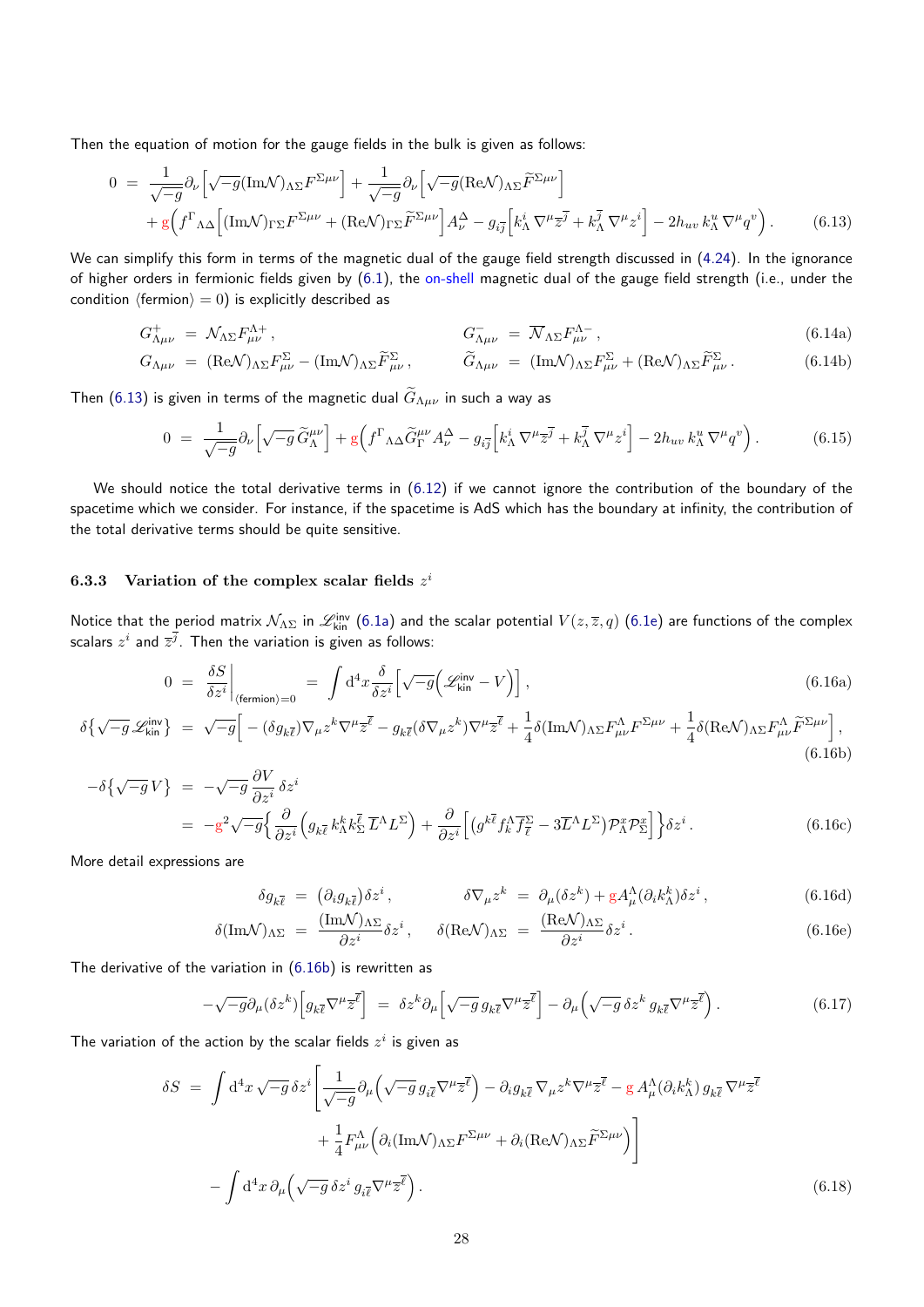Then the equation of motion for the complex scalar fields in the bult is given as

$$
0 = \frac{1}{\sqrt{-g}} \partial_{\mu} \left( \sqrt{-g} g_{i\bar{\ell}} \nabla^{\mu} \bar{z}^{\bar{\ell}} \right) - \partial_{i} g_{k\bar{\ell}} \nabla_{\mu} z^{k} \nabla^{\mu} \bar{z}^{\bar{\ell}} - g A^{\Lambda}_{\mu} (\partial_{i} k^k_{\Lambda}) g_{k\bar{\ell}} \nabla^{\mu} \bar{z}^{\bar{\ell}} + \frac{1}{4} F^{\Lambda}_{\mu\nu} \left[ \partial_{i} (\text{Im} \mathcal{N})_{\Lambda \Sigma} F^{\Sigma \mu \nu} + \partial_{i} (\text{Re} \mathcal{N})_{\Lambda \Sigma} \tilde{F}^{\Sigma \mu \nu} \right] - \frac{\partial V}{\partial z^i},
$$
(6.19a)

$$
\frac{\partial V}{\partial z^i} = g^2 \left[ \frac{\partial}{\partial z^i} \left( g_{k\bar{\ell}} k_{\Lambda}^k k_{\Sigma}^{\bar{\ell}} \overline{L}^{\Lambda} L^{\Sigma} \right) + \frac{\partial}{\partial z^i} \left[ \left( g^{k\bar{\ell}} f_k^{\Lambda} \overline{f}_{\bar{\ell}}^{\Sigma} - 3 \overline{L}^{\Lambda} L^{\Sigma} \right) \mathcal{P}_{\Lambda}^x \mathcal{P}_{\Sigma}^x \right] \right]. \tag{6.19b}
$$

We should notice the total derivative terms in (6.18) if we cannot ignore the contribution of the boundary of the spacetime which we consider. For instance, if the spacetime is AdS which has the boundary at infinity, the contribution of the total derivative terms should be quite sensitive.

#### **6.3.4** Variation of the real scalar fields  $q^u$

<span id="page-28-0"></span>Notice that the scalar potential  $V(z, \overline{z}, q)$  is a function of the real scalar fields  $q^u$ . The variation is given as follows:

$$
0 = \frac{\delta S}{\delta q^u}\Big|_{\langle \text{fermion}\rangle = 0} = \int d^4x \frac{\delta}{\delta q^u} \Big[ \sqrt{-g} \Big( \mathcal{L}_{\text{kin}}^{\text{inv}} - V \Big) \Big],\tag{6.20a}
$$

$$
\delta \left\{ \sqrt{-g} \mathcal{L}_{\text{kin}}^{\text{inv}} \right\} \ = \ \sqrt{-g} \Big[ -(\delta h_{st}) \nabla_{\mu} q^s \nabla^{\mu} q^t - 2h_{st} (\delta \nabla_{\mu} q^s) \nabla^{\mu} q^t \Big], \tag{6.20b}
$$

$$
-\delta\{\sqrt{-g}V\} = -\sqrt{-g}\frac{\partial V}{\partial q^u}\delta q^u
$$
  

$$
= -g^2\sqrt{-g}\left\{\frac{\partial}{\partial q^u}\left(4h_{st}k_{\Lambda}^st_{\Sigma}^k\right)\overline{L}^{\Lambda}L^{\Sigma} + \left(g^{i\bar{j}}f_i^{\Lambda}\overline{f}_{\bar{j}}^{\Sigma} - 3\overline{L}^{\Lambda}L^{\Sigma}\right)\frac{\partial}{\partial q^u}\left(\mathcal{P}_{\Lambda}^x\mathcal{P}_{\Sigma}^x\right)\right\}\delta q^u.
$$
(6.20c)

Here let me exhibit two variations in (6.20b):

<span id="page-28-2"></span>
$$
\delta h_{st} = \frac{\partial h_{st}}{\partial q^u} \delta q^u, \qquad \delta \nabla_{\mu} q^s = \partial_{\mu} q^s + g A^{\Lambda}_{\mu} \frac{\partial k^s_{\Lambda}}{\partial q^u} \delta q^u. \tag{6.20d}
$$

The derivative of the variation in (6.2[0b\) is](#page-28-2) rewritten as

$$
\sqrt{-g}\,\partial_{\mu}(\delta q^s)\Big[-2h_{st}\nabla^{\mu}q^t\Big] = \delta q^s\partial_{\mu}\Big[2\sqrt{-g}\,h_{st}\nabla^{\mu}q^t\Big] - \partial_{\mu}\Big(2\sqrt{-g}\,\delta q^s\,h_{st}\nabla^{\mu}q^t\Big). \tag{6.21}
$$

The variation of the action by the [real sc](#page-28-2)alar fields  $q^u$  is given as

$$
\delta S = \int d^4x \sqrt{-g} \delta q^u \left[ -\frac{\partial h_{st}}{\partial q^u} \nabla_\mu q^s \nabla^\mu q^t + \frac{1}{\sqrt{-g}} \partial_\mu \left( 2\sqrt{-g} h_{ut} \nabla^\mu q^t \right) - 2g A_\mu^\Lambda \frac{\partial k_\Lambda^s}{\partial q^u} h_{st} \nabla^\mu q^t - \frac{\partial V}{\partial q^u} \right] - \int d^4x \partial_\mu \left( 2\sqrt{-g} \delta q^u h_{uv} \nabla^\mu q^v \right). \tag{6.22}
$$

Then the equation of motion for the real scalar fields in the bulk is given as

$$
0 = \frac{1}{\sqrt{-g}} \partial_{\mu} \left( \sqrt{-g} \, h_{ut} \nabla^{\mu} q^{t} \right) - \frac{1}{2} \frac{\partial h_{st}}{\partial q^{u}} \nabla_{\mu} q^{s} \nabla^{\mu} q^{t} - g \, A_{\mu}^{\Lambda} \frac{\partial k_{\Lambda}^{s}}{\partial q^{u}} h_{st} \nabla^{\mu} q^{t} - \frac{1}{2} \frac{\partial V}{\partial q^{u}} , \tag{6.23a}
$$

$$
\frac{\partial V}{\partial q^u} = g^2 \Big\{ \frac{\partial}{\partial q^u} \Big( 4h_{st} k^s_{\Lambda} k^t_{\Sigma} \Big) \overline{L}^{\Lambda} L^{\Sigma} + \big( g^{i\bar{j}} f^{\Lambda}_i \overline{f^{\Sigma}_{\bar{j}}} - 3\overline{L}^{\Lambda} L^{\Sigma} \big) \frac{\partial}{\partial q^u} \Big( \mathcal{P}^x_{\Lambda} \mathcal{P}^x_{\Sigma} \Big) \Big\} \,. \tag{6.23b}
$$

We should notice the total derivative terms in (6.22) if we cannot ignore the contribution of the boundary of the spacetime which we consider. For instance, if the spacetime is AdS which has the boundary at infinity, the contribution of the total derivative terms should be quite sensitive.

#### <span id="page-28-1"></span>**6.4 Noether currents and conserved charges**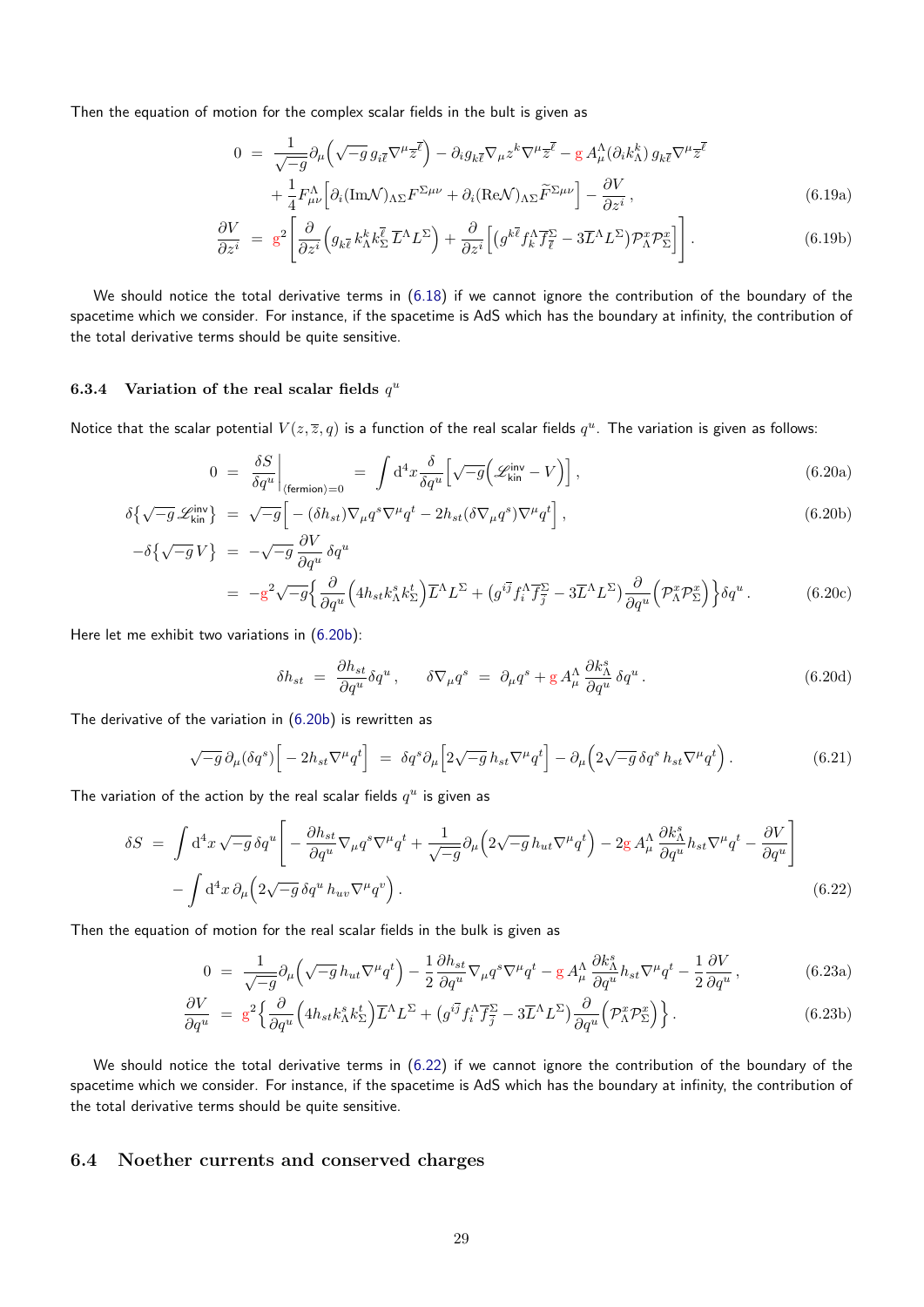# **Appendix**

# **A Conventions in TK-NOTEs**

### <span id="page-29-0"></span>**A.1 Contraction rule on antisymmetric tensors**

<span id="page-29-1"></span>We introduce the following simplified form:

$$
|F_p|^2 \equiv \frac{1}{p!} g^{\mu_1 \nu_1} \cdots g^{\mu_p \nu_p} F_{\mu_1 \cdots \mu_p} F_{\nu_1 \cdots \nu_p} , \qquad (A.1)
$$

where  $F_{\mu_1\cdots\mu_p}$  is a totally antisymmetric tensor, i.e., the component of a  $p$ -form. The coefficient  $1/p!$  is adopted to normalize an each term appearing in the explicit expansion of  $|F_p|^2$  to unity.

### **A.2 Antisymmetrized symbol**

The totally anti-symmetrized symbol is defined in terms of the square bracket:

$$
T_{\left[\mu_1\mu_2\cdots\mu_p\right]} = \frac{1}{p!} \left( T_{\mu_1\mu_2\cdots\mu_p} - T_{\mu_2\mu_1\cdots\mu_p} \pm \text{permutations} \right). \tag{A.2}
$$

As an example, an anti-symmetrization of three gamma matrices is defined by

$$
\gamma^{\mu\nu\rho} = \gamma^{[\mu}\gamma^{\nu}\gamma^{\rho]} = \frac{1}{3!} \Big( \gamma^{\mu}\gamma^{\nu}\gamma^{\rho} + \gamma^{\nu}\gamma^{\rho}\gamma^{\rho} + \gamma^{\rho}\gamma^{\mu}\gamma^{\nu} - \gamma^{\mu}\gamma^{\rho}\gamma^{\nu} - \gamma^{\nu}\gamma^{\rho}\gamma^{\rho} - \gamma^{\rho}\gamma^{\nu}\gamma^{\mu} \Big). \tag{A.3}
$$

### **A.3 Clifford algebra, gamma matrix and spinor**

<span id="page-29-2"></span>Clifford algebra defined in the local Lorentz frame:

$$
\{\gamma_a, \gamma_b\} = 2\eta_{ab}, \quad \eta_{ab} = \text{diag.}(-, +, +, \dots, +).
$$
 (A.4)

Here we define the chirality operator  $\hat{\Gamma}$  in  $d = 2k + 2$  dimensional spacetime with Lorentz signature:

$$
\widehat{\Gamma} \equiv i^{-k} \gamma^0 \gamma^1 \cdots \gamma^{d-1}, \tag{A.5}
$$

in particular,  $\gamma^5\equiv -$ i $\gamma^0\gamma^1\gamma^2\gamma^3$  in four-dimensional Minkowski spacetime. Note that all superscripts are the local Lorentz coordinate indices, since a spinor can be defined in the local Lorentz frame (or the tangent space of the geometry), in which the Dirac gamma matrix is also defined. In the Lorentzian spacetime, almost all matrices are hermitian except for  $\gamma^0$ , which is anti-hermitian (see the definition (A.9)).

Let us define the Dirac conjugate

$$
\overline{\psi} \equiv i\psi^{\dagger}\gamma^{0}, \qquad (A.6)
$$

where *γ* 0 lives in the orthogonal frame space [in](#page-29-3) *D*-dimensional space. Furthermore, we assign the Majorana condition such as

$$
\psi \equiv C \overline{\psi}^{\mathrm{T}} \leftrightarrow \overline{\psi} \equiv \psi^{\mathrm{T}} C, \qquad (A.7)
$$

where *C* is called the charge conjugate matrix whose generic properties are

<span id="page-29-3"></span>
$$
C = -C^{-1} = -C^{T}, \qquad (A.8a)
$$

$$
C(\gamma^a)C^{-1} = -(\gamma^a)^T, \qquad C(\gamma^{a_1 \cdots a_n})C^{-1} = (-)^{\left[\frac{n+1}{2}\right]}(\gamma^{a_1 \cdots a_n})^T,
$$
\n(A.8b)

where  $[\frac{n+1}{2}] = \{1,1,2,2,3,3,\cdots\}$  is the Gauss bracket. The hermitian conjugates of gamma matrices are defined by

$$
(\gamma^a)^\dagger = \gamma_a = -\gamma^0 \gamma^a (\gamma^0)^{-1} . \tag{A.9}
$$

Among the Dirac gamma matrices there exists a useful identity such as

$$
\gamma^{a_1 a_2 \cdots a_p} \gamma_{b_1 b_2 \cdots b_q} = \sum_{k=0}^{\min(p,q)} (-1)^{\frac{1}{2}k(2p-k-1)} \frac{p!q!}{(p-k)!(q-k)!k!} \delta_{[b_1}^{[a_1} \cdots \delta_{b_k}^{a_k} \gamma^{a_{k+1} \cdots a_p]}_{b_{k+1} \cdots b_q]}.
$$
(A.10)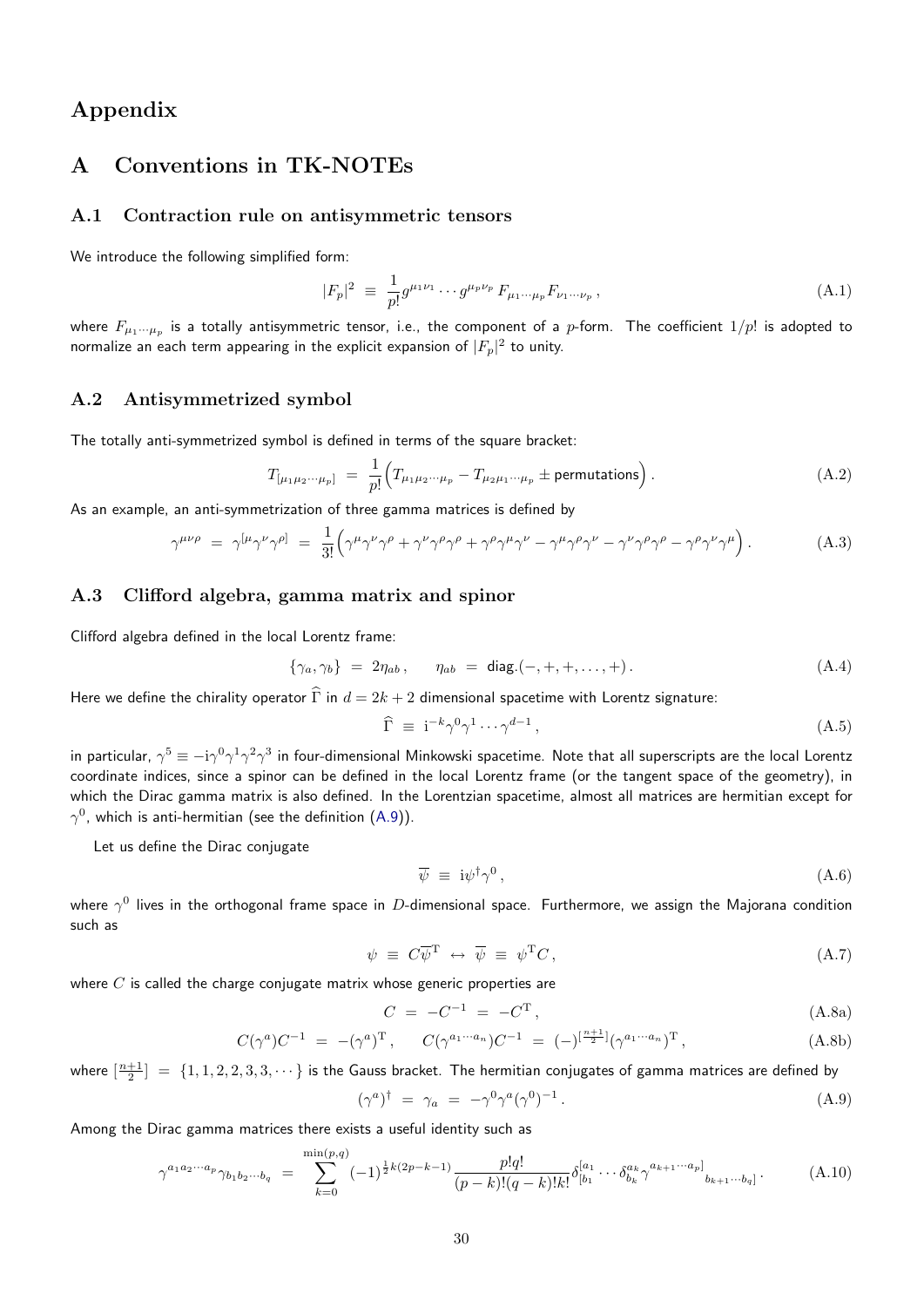### **A.4 Differential forms**

<span id="page-30-0"></span>We define differential forms on *D*-dimensional geometry  $(g_D=\det g_{\mu\nu})$ . For concrete calculations, let us define them in the curved spacetime with the Lorentzian signature. First, a differential *p*-form and the volume form are defined as

$$
\omega_p \equiv \frac{1}{p!} \omega_{\mu_1 \cdots \mu_p} \, dx^{\mu_1} \wedge \cdots \wedge dx^{\mu_p} \,, \tag{A.11a}
$$

$$
\text{(vol.)} \equiv \sqrt{-g_D} \, dx^0 \wedge \dots \wedge dx^{D-1} \,. \tag{A.11b}
$$

It is also necessary to introduce a dual form of the *p*-form via so-called the Hodge dual:

$$
*\omega_p = \frac{\sqrt{-g_D}}{p!(D-p)!} \omega_{\mu_1 \cdots \mu_p} \varepsilon^{\mu_1 \cdots \mu_p} \nu_{p+1 \cdots \nu_D} \mathrm{d}x^{\nu_{p+1}} \wedge \cdots \wedge \mathrm{d}x^{\nu_D},
$$
\n(A.12a)

$$
(*)1 = \frac{\sqrt{-g_D}}{D!} \varepsilon_{\mu_1 \cdots \mu_D} dx^{\mu_1} \wedge \cdots \wedge dx^{\mu_D} = \sqrt{-g_D} dx^0 \wedge \cdots \wedge dx^{D-1} = \text{(vol.)}, \tag{A.12b}
$$

where  $\varepsilon_{\mu_1\cdots\mu_D}$  and  $\varepsilon^{\mu_1\cdots\mu_D}$  are called the invariant tensors whose property is given by

$$
\varepsilon^{\mu_1\cdots\mu_n}{}_{\mu_{n+1}\cdots\mu_D} \ = \ g^{\mu_1\nu_1}\cdots g^{\mu_n\nu_n} \, \varepsilon_{\nu_1\ldots\nu_n\mu_{n+1}\cdots\mu_D} \,, \tag{A.13a}
$$

$$
\varepsilon^{\mu_1 \mu_2 \cdots \mu_D} = g^{\mu_1 \nu_1} \cdots g^{\mu_D \nu_D} \varepsilon_{\nu_1 \nu_2 \cdots \nu_D} = \frac{1}{g_D} \varepsilon_{\mu_1 \mu_2 \cdots \mu_D}, \tag{A.13b}
$$

$$
\varepsilon_{01\cdots(D-1)} \equiv 1, \quad \varepsilon^{01\cdots(D-1)} = \frac{1}{g_D} < 0,
$$
\n(A.13c)

$$
T_{\mu_1 \cdots \mu_D} \varepsilon^{\mu_1 \cdots \mu_D} = T_{\mu_1 \cdots \mu_D} g^{\mu_1 \nu_1} \cdots g^{\mu_D \nu_D} \varepsilon_{\nu_1 \cdots \nu_D} = T^{\nu_1 \cdots \nu_D} \varepsilon_{\nu_1 \cdots \nu_D}.
$$
 (A.13d)

The final line is from the definition that *ε<sup>µ</sup>*1*...µ<sup>D</sup>* is a **tensor**. Using the Hodge star operator and the invariant tensor, we can discuss more properties: $15$ 

$$
**\omega_p = (-1)^{p(D-p)+1}\omega_p, \tag{A.14a}
$$

$$
dx^{\mu_1} \wedge \cdots \wedge dx^{\mu_D} = g_D \varepsilon^{\mu_1 \cdots \mu_D} dx^0 \wedge \cdots \wedge dx^{D-1}, \qquad (A.14b)
$$

$$
d^{D}x \equiv dx^{0} \wedge \cdots \wedge dx^{D-1} = \frac{1}{D!} \varepsilon_{\mu_{1}\cdots\mu_{D}} dx^{\mu_{1}} \wedge \cdots \wedge dx^{\mu_{D}}, \qquad (A.14c)
$$

$$
g_D \,\varepsilon^{\mu_1\cdots\mu_p}{}_{\nu_{p+1}\cdots\nu_D} \cdot \varepsilon_{\mu_1\cdots\mu_p}{}^{\rho_{p+1}\cdots\rho_D} \ = \ p!(D-p)! \cdot \delta^{\rho_{p+1}}_{[\nu_{p+1}} \cdots \delta^{\rho_D}_{\nu_D]} \,. \tag{A.14d}
$$

We also introduce an inveriant tensor  $\mathcal{E}_{a_1\cdots a_D}$  in the local Lorentz (or the frame coordinate) system. Introducing the vielbein one-form  $e^a = e^a_\mu\, \mathrm{d} x^\mu$ , we write down in such a way as

$$
\mathcal{E}^{a_1 a_2 \dots a_D} = \eta^{a_1 b_1} \eta^{a_2 b_2} \cdots \eta^{a_D b_D} \mathcal{E}_{b_1 b_2 \cdots b_D} = \frac{1}{\eta_D} \mathcal{E}_{a_1 a_2 \cdots a_D} = -\mathcal{E}_{a_1 a_2 \cdots a_D}, \tag{A.15a}
$$

$$
T^{\mu_1 \cdots \mu_D} \varepsilon_{\mu_1 \cdots \mu_D} = T^{\mu_1 \cdots \mu_D} e_{\mu_1}^{a_1} \cdots e_{\mu_D}^{a_D} \mathcal{E}_{a_1 \cdots a_D} = T^{a_1 \cdots a_D} \mathcal{E}_{a_1 \cdots a_D}, \tag{A.15b}
$$

$$
T_{\mu_1 \cdots \mu_D} \varepsilon^{\mu_1 \cdots \mu_D} = T_{\mu_1 \cdots \mu_D} e_{a_1}^{\mu_1} \cdots e_{a_D}^{\mu_D} \mathcal{E}^{a_1 \cdots a_D} = T_{a_1 \cdots a_D} \mathcal{E}^{a_1 \cdots a_D}, \qquad (A.15c)
$$

$$
\mathcal{E}_{01\cdots(D-1)} \equiv 1, \quad \mathcal{E}^{01\cdots(D-1)} = \frac{1}{\eta_D} = -1, \tag{A.15d}
$$

where *<sup>η</sup><sup>D</sup> <sup>≡</sup>* det *<sup>η</sup>ab* <sup>=</sup> *<sup>−</sup>*1, with the number of minus sign in the signature. Furthermore, using *<sup>√</sup> −η<sup>D</sup>* = 1, we also define the followings:

$$
(\text{vol.}) = e^0 \wedge e^1 \wedge \dots \wedge e^{D-1}, \qquad (\text{A.16a})
$$

$$
e^{a_1} \wedge \cdots \wedge e^{a_D} = -\mathcal{E}^{a_1 \cdots a_D} e^0 \wedge e^1 \wedge \cdots \wedge e^{D-1}, \qquad (A.16b)
$$

$$
e^{0} \wedge \cdots \wedge e^{D-1} = \frac{1}{D!} \mathcal{E}_{a_1 a_2 \cdots a_D} e^{a_1} \wedge \cdots \wedge e^{a_D}, \qquad (A.16c)
$$

$$
\mathcal{E}^{a_1 \cdots a_p}{}_{b_{p+1} \cdots b_D} \cdot \mathcal{E}_{a_1 \cdots a_p}{}^{c_{p+1} \cdots c_D} = -p!(D-p)! \cdot \delta^{c_{p+1}}_{[b_{p+1}} \cdots \delta^{c_D}_{b_D]}.
$$
\n(A.16d)

<sup>&</sup>lt;sup>15</sup>Different from the definition here, the orientation of  $d^4x$  in [1] is opposite to (vol.), i.e.,  $d^4x = -\text{(vol.)}$  while the normalization of the epsilon tensor is  $\varepsilon_{0123} = +1$  as usual. Other definitions on differential form in [1] are same as mine.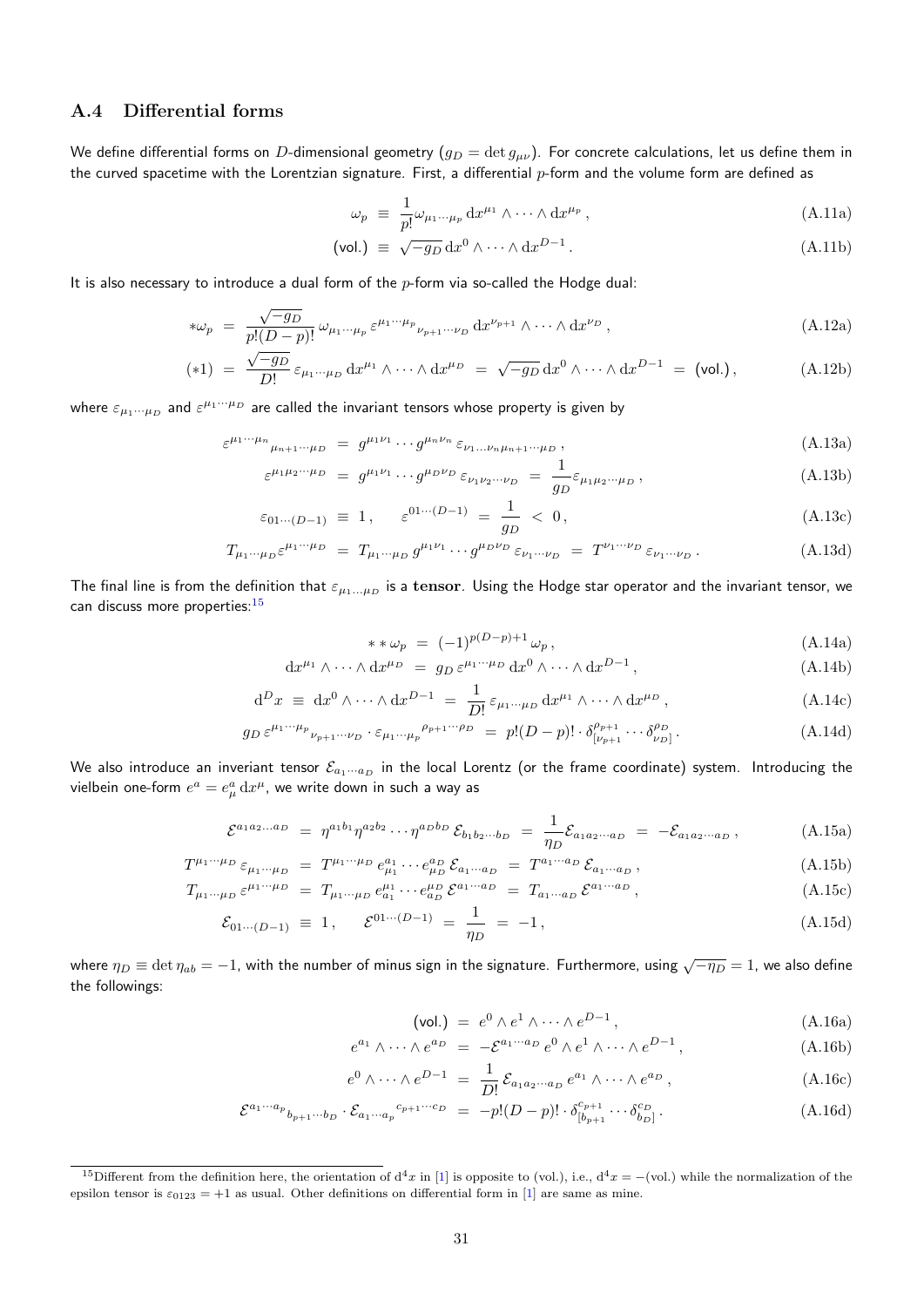## **B Einstein-Hilbert action**

#### **B.1 Sign of the action**

<span id="page-31-2"></span><span id="page-31-0"></span>Here let us list up all variations of the signs of the Einstein-Hilbert action discussed in section 4.4:

| Einstein-Hilbert | Ricci tensor | signature | Riemann curvature                                                                                                                                                                                                                                                                                                                                                                                                                                                         | references        |
|------------------|--------------|-----------|---------------------------------------------------------------------------------------------------------------------------------------------------------------------------------------------------------------------------------------------------------------------------------------------------------------------------------------------------------------------------------------------------------------------------------------------------------------------------|-------------------|
|                  |              |           | $\mathscr{L}_{\mathsf{EH}} = +\frac{1}{2}R$ $R_{\mu\nu} = R^{\rho}{}_{\mu\rho\nu}$ $\frac{\begin{vmatrix} (-,+,+,+) & R^{\mu}{}_{\nu\rho\sigma} = +2(\partial_{[\rho}\Gamma^{\mu}{}_{\sigma]\nu} + \Gamma^{\mu}{}_{[\rho \lambda }\Gamma^{\lambda}{}_{\sigma]\nu}) \end{vmatrix} \begin{bmatrix} 2,4,6,10,16,17,19,24 \end{bmatrix}}{(+,-,-,-)}$                                                                                                                          |                   |
|                  |              |           |                                                                                                                                                                                                                                                                                                                                                                                                                                                                           |                   |
|                  |              |           | $R_{\mu\nu} = R^{\rho}{}_{\mu\nu\rho} \left[ \frac{(-,+,+,+)}{2} \right] \overline{R^{\mu}{}_{\nu\rho\sigma} = -2(\partial_{[\rho}\Gamma^{\mu}{}_{\sigma]\nu} + \Gamma^{\mu}{}_{[\rho \lambda }\Gamma^{\lambda}{}_{\sigma]\nu})}$                                                                                                                                                                                                                                         |                   |
|                  |              |           | $\left. \begin{array}{c c} (+,-,-,-) & R^{\mu}{}_{\nu\rho\sigma} = +2(\partial_{[\rho}\Gamma^{\mu}{}_{\sigma]\nu} + \Gamma^{\mu}{}_{[\rho \lambda }\Gamma^{\lambda}{}_{\sigma]\nu}) \end{array} \right.$                                                                                                                                                                                                                                                                  |                   |
|                  |              |           | $\mathscr{L}_{\mathsf{EH}} = -\frac{1}{2}R\begin{array}{ l l l }\hline \\ R_{\mu\nu} = R^{\rho}{}_{\mu\rho\nu} & \hline \\ \hline \\ \hline \\ \hline \\ \hline \\ \hline \\ \hline \end{array} \begin{array}{ l l }\hline \\ (-,+,+,+) & R^{\mu}{}_{\nu\rho\sigma} = -2(\partial_{[\rho}\Gamma^{\mu}{}_{\sigma]\nu} + \Gamma^{\mu}{}_{[\rho \lambda }\Gamma^{\lambda}{}_{\sigma]\nu}) \\ \hline \\ \hline \\ \hline \\ \hline \\ \hline \\ \hline \\ \hline \end{array}$ | [25, 26, 27, 28]  |
|                  |              |           |                                                                                                                                                                                                                                                                                                                                                                                                                                                                           | $\left[29\right]$ |
|                  |              |           | $R_{\mu\nu} = R^{\rho}{}_{\mu\nu\rho} \, \left  \, \frac{(-,+,+,+)}{} \right  \, R^{\mu}{}_{\nu\rho\sigma} = + 2 (\partial_{[\rho} \Gamma^{\mu}{}_{\sigma]\nu} + \Gamma^{\mu}{}_{[\rho] \lambda]} \Gamma^{\lambda}{}_{\sigma]\nu} ) \label{eq:Rmu}$                                                                                                                                                                                                                       | $\left[23\right]$ |
|                  |              |           | $\boxed{\color{purple}{\big(+, -, -, -, -\big)}$} \begin{array}{ l }\end{array} R^{\mu}{}_{\nu\rho\sigma} = -2(\partial_{[\rho}\Gamma^{\mu}{}_{\sigma]\nu} + \Gamma^{\mu}{}_{[\rho \lambda }\Gamma^{\lambda}{}_{\sigma]\nu})$                                                                                                                                                                                                                                             | [1, 9]            |

where we used the anti-symmetrized symbol (A.2):

$$
2\left(\partial_{\lbrack\rho}\Gamma^{\mu}{}_{\sigma]\nu}+\Gamma^{\mu}{}_{\lbrack\rho|\lambda\rbrack}\Gamma^{\lambda}{}_{\sigma]\nu}\right) \;=\; \partial_{\rho}\Gamma^{\mu}{}_{\sigma\nu}-\partial_{\sigma}\Gamma^{\mu}{}_{\rho\nu}+\Gamma^{\mu}{}_{\rho\lambda}\Gamma^{\lambda}{}_{\sigma\nu}-\Gamma^{\mu}{}_{\sigma\lambda}\Gamma^{\lambda}{}_{\rho\nu}\,. \tag{B.1}
$$

#### [Remark]:

I was confused the convention of the Bernard de Wit and his company [25, 26, 27, 28], because the kinetic terms of scalar fields indicates the mostly plus signature, while the Ricci tensor is defined as  $R_{\mu\nu}=R^\rho{}_{\mu\rho\nu}$  as usual. Notice that they definitely use the mostly plus signature. However, the curvature is exactly same as (1.2) in this note. Notice the positions of indices! B. de Wit defines his curvature tensor  $R_{\mu\nu\rho}{}^\sigma(=-R_{\mu\nu}{}^\sigma{}_\rho)\equiv$  $\partial_\mu \Gamma^\sigma{}_{\nu\rho} - \partial_\nu \Gamma^\sigma{}_{\mu\rho} + \Gamma^\sigma{}_{\mu\tau} \Gamma^\tau{}_{\nu\rho} - \Gamma^\sigma{}_{\nu\tau} \Gamma^\tau{}_{\mu\rho}$  (see (2.25) in [26]), which co[rres](#page-34-5)[pon](#page-34-2)[ds t](#page-34-3)o  $-R^\sigma{}_{\rho\mu\nu}$  in (1.2) in this note. We can see a justification of this convention in appendix A of [3].

[We](#page-3-8) should also notice that Vandoren and his company corrected the sign of the Einstein-Hilbert action from the JHEP version of  $[3]$  to the ones in  $[5, 7]$ . We can se[e t](#page-34-2)he corrected version as arXiv:0909.1[743](#page-3-8)v4, and they explicitly mention this comment in the footnote 2 of [5].

### <span id="page-31-1"></span>**B.2 Formulae**

$$
g \equiv \det g_{\mu\nu} \,, \tag{B.2a}
$$

$$
\delta g^{\mu\nu} = -g^{\mu\rho}g^{\nu\sigma}\delta g_{\rho\sigma},\tag{B.2b}
$$

$$
\delta\sqrt{-g} = \frac{1}{2}\sqrt{-g}g^{\mu\nu}\delta g_{\mu\nu} = -\frac{1}{2}\sqrt{-g}g_{\mu\nu}\delta g^{\mu\nu}, \tag{B.2c}
$$

$$
\delta R_{\mu\nu} = \nabla_{\rho} \delta \Gamma^{\rho}{}_{\nu\mu} - \nabla_{\nu} \delta \Gamma^{\rho}{}_{\rho\mu} \,, \tag{B.2d}
$$

$$
\delta(\sqrt{-g} R) = \sqrt{-g} R_{\mu\nu} \delta g^{\mu\nu} - \frac{1}{2} \sqrt{-g} R g_{\mu\nu} \delta g^{\mu\nu} + \sqrt{-g} g^{\mu\nu} (\nabla_{\rho} \delta \Gamma^{\rho}{}_{\nu\mu} - \nabla_{\nu} \delta \Gamma^{\rho}{}_{\rho\mu})
$$
  
=  $\sqrt{-g} R_{\mu\nu} \delta g^{\mu\nu} - \frac{1}{2} \sqrt{-g} R g_{\mu\nu} \delta g^{\mu\nu} + \partial_{\rho} (\sqrt{-g} g^{\mu\nu} \delta \Gamma^{\rho}{}_{\nu\mu}) - \partial_{\nu} (\sqrt{-g} g^{\mu\nu} \delta \Gamma^{\rho}{}_{\rho\mu}).$  (B.2e)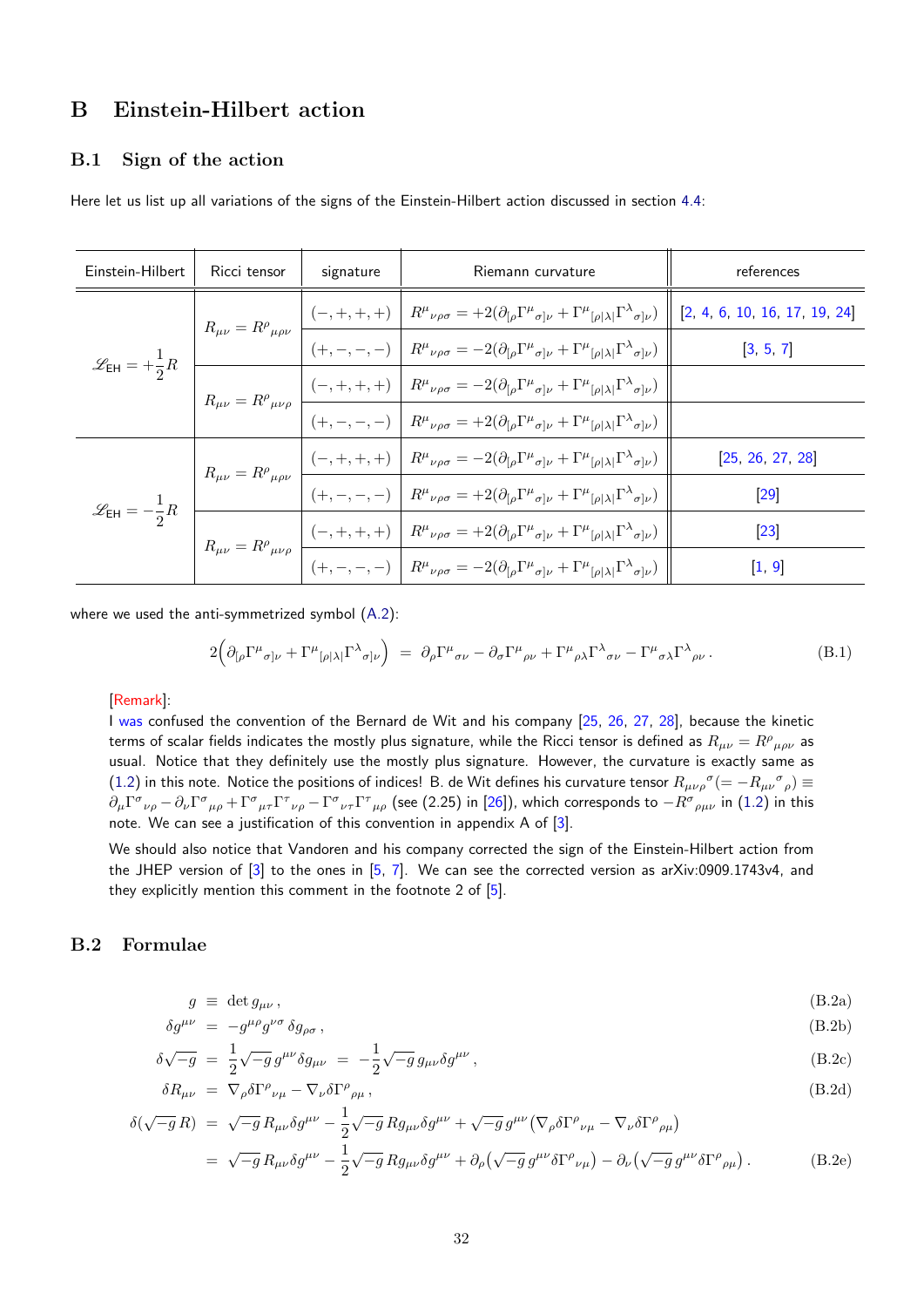# **C Minor differences of convention among literature**

### **C.1 Convention of** *Sp*(2*m*) **curvatures**

There is a comment on a difference between the convention in [1] and the one in [9]. The  $Sp(2m)$  metric  $\mathbb{C}_{\alpha\beta}$  in [1] (used in this note) is expressed as R*αβ* in the JHEP version of [9], while the curvature of the *Sp*(2*m*) bundle is changed from R *αβ* in [1] to *Rαβ* in [9]. These changes are bit confusing and we summarize as follows:

|                    | $\vert$ 1 and arXiv version of $\vert$ 9   JHEP version of $\vert$ 9 |                             |
|--------------------|----------------------------------------------------------------------|-----------------------------|
| $Sp(2m)$ metric    | $\cup_{\alpha\beta}$                                                 | $\mathbb{R}_{\alpha\beta}$  |
| $Sp(2m)$ curvature | $\mathbb{R}^{\alpha\beta}$                                           | $\mathcal{R}^{\alpha\beta}$ |

### **C.2 Structure on quaternionic geometry**

<span id="page-32-0"></span>In [1, 21], the hyper-Kähler forms, the curvatures of the  $SU(2)$ -bundle and of the  $Sp(2m)$ -bundle are expanded as

$$
K^{x} = K_{uv}^{x} dq^{u} \wedge dq^{v}, \qquad \Omega^{x} = \Omega_{uv}^{x} dq^{u} \wedge dq^{v}, \qquad \mathbb{R}^{\alpha\beta} = \mathbb{R}_{uv}^{\alpha\beta} dq^{u} \wedge dq^{v}.
$$
 (C.1)

Fol[lo](#page-33-0)[wing](#page-34-7) the convention in appendix A.4, let us redefine the components of them as follows [19]:

$$
K^x = K^x_{uv} dq^u \wedge dq^v \equiv \frac{1}{2!} (K^x_{uv})^{\text{new}} dq^u \wedge dq^v , \qquad (C.2a)
$$

$$
\Omega^x = \Omega^x_{uv} \, \mathrm{d}q^u \wedge \mathrm{d}q^v \equiv \frac{1}{2!} (\Omega^x_{uv})^{\text{new}} \mathrm{d}q^u \wedge \mathrm{d}q^v \,, \tag{C.2b}
$$

$$
\mathbb{R}^{\alpha\beta} = \mathbb{R}^{\alpha\beta}_{uv} dq^u \wedge dq^v \equiv \frac{1}{2!} (\mathbb{R}^{\alpha\beta}_{uv})^{\text{new}} dq^u \wedge dq^v.
$$
 (C.2c)

However, the three complex structures  $J^x$ ,  $J^y$  and  $J^z$  and the metrics  $\epsilon_{AB}$  and  $\mathbb{C}_{\alpha\beta}$  are kept unchanged because they are purely mathematical objects, while the objects in (C.2) are described by dynamical fields which explicitly appear in the Lagarngian and various variation rules in section 3. We also do not redefine the spin connections *ω x* and ∆*αβ*. We have to analyze how the quaternionic metric  $h_{uv}$ , the vielbein  $\mathcal{U}^{\alpha A}_u$  and the constant  $\lambda$  would be changed under the above redefinitions.

Since the complex structures are invariant by defi[ni](#page-11-0)tion, we can see the redefinition of the metric easily:

$$
(J^x)^u{}_v = h^{uw} K^x_{ww} = (h^{uw})^{\text{new}} (K^x_{ww})^{\text{new}} = 2(h^{uw})^{\text{new}} K^x_{ww},
$$
\n(C.3a)

$$
\therefore h^{uv} \equiv 2(h^{uv})^{\text{new}}, \quad h_{uv} \equiv \frac{1}{2}(h_{uv})^{\text{new}} \rightarrow \mathcal{U}_{u}^{\alpha A} \equiv \frac{1}{\sqrt{2}}(\mathcal{U}_{u}^{\alpha A})^{\text{new}}, \quad \mathcal{U}_{\alpha A}^{u} \equiv \sqrt{2}(\mathcal{U}_{\alpha A}^{u})^{\text{new}}, \quad \text{(C.3b)}
$$

$$
ds^2 = h_{uv} dq^u \otimes dq^v = \frac{1}{2} (h_{uv})^{\text{new}} dq^u \otimes dq^v \equiv \frac{1}{2} (ds^2)^{\text{new}}.
$$
 (C.3c)

Let us redifine (1.27) to see the redefinition of  $\lambda = -1$  of [1, 21]:

$$
h^{st}\Omega_{us}^x\Omega_{tv}^y = -\lambda^2 \delta^{xy} h_{uv} + \lambda \epsilon^{xyz} \Omega_{uv}^z,
$$
\n(C.4a)

$$
\rightarrow \left(\frac{2}{2^2}\right)(h^{st})^{\text{new}}(\Omega_{us}^x)^{\text{new}}(\Omega_{tv}^y)^{\text{new}} = -\frac{1}{2}(\lambda^2)^{\text{new}}\delta^{xy}(h_{uv})^{\text{new}} + \frac{1}{2}(\lambda)^{\text{new}}\epsilon^{xyz}(\Omega_{uv}^z)^{\text{new}},\tag{C.4b}
$$

$$
\therefore \qquad \lambda^{\text{new}} = \lambda. \tag{C.4c}
$$

Substituting the above results and the redefition of the spacetime metric into (1.26), we obtain the renewed canonical kinetic term of the scalar fields [19, 17]:

$$
\mathcal{L}_{kin}^{hyper} = -\lambda g^{\mu\nu} h_{uv} \, \partial_{\mu} q^{u} \partial_{\nu} q^{v} = -\lambda^{new} (-g^{\mu\nu})^{new} \left(\frac{1}{2} h_{uv}\right)^{new} \partial_{\mu} q^{u} \partial_{\nu} q^{v}
$$
\n
$$
= -\frac{1}{2} \left(h_{uv} \, \partial_{\mu} q^{u} \partial^{\mu} q^{v}\right)^{new} . \tag{C.5}
$$

Now we see that *<sup>√</sup>* 2 appears in many terms caused by the rescaling of the metric *huv*. It would be helpful to redefine the fermion masses to reduce redundant factors (February 12, 2011).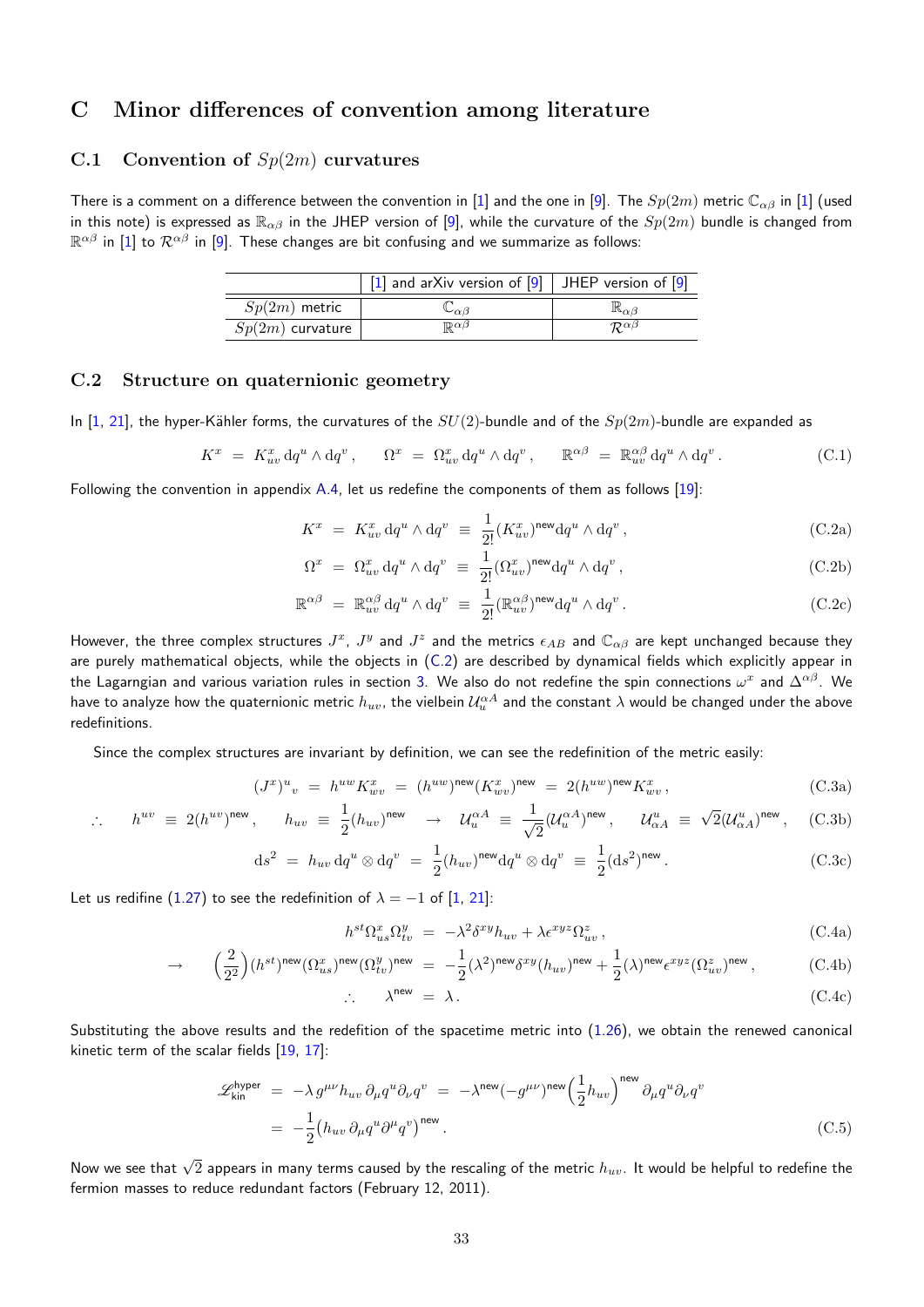# **References**

- [1] L. Andrianopoli, M. Bertolini, A. Ceresole, R. D'Auria, S. Ferrara, P. Fré and T. Magri, " $\mathcal{N}=2$  *supergravity and N* = 2 *super Yang-Mills theory on general scalar manifolds: Symplectic covariance, gaugings and the momentum map*," [J. Geom. Phys. **23** (1997) 111], [arXiv:hep-th/9605032].
- <span id="page-33-0"></span>[2] J.P. Gauntlett, S. Kim, O. Varela and D. Waldram, "*Consistent supersymmetric Kaluza–Klein truncations with massive modes*," [JHEP **0904** (2009) 102], [arXiv:0901.0676 [hep-th]].
- [3] K. Hris[tov, H. Looyestijn and S. Van](#page-0-0)doren, "*[Maximally sup](http://arxiv.org/abs/hep-th/9605032)ersymmetric solutions of D* = 4 *N* = 2 *gauged supergravity*," [JHEP **0911** (2009) 115], [arXiv:0909.1743 [hep-th]].
- [4] S.L. Cacciatori an[d D. Klemm, "](#page-0-0)*Supersymmetric AdS*<sup>4</sup> *[black holes](http://arxiv.org/abs/0901.0676) and attractors*," [JHEP **1001** (2010) 085], [arXiv:0911.4926 [hep-th]].
- [5] K. Hristov, H. [Looyestijn and S. Vando](#page-0-0)ren, "*[BPS black holes in](http://arxiv.org/abs/0909.1743) N* = 2 *D* = 4 *gauged supergravities*," [JHEP **1008** (2010) 103], [arXiv:1005.3650 [hep-th]].
- [6] [A. Donos, J.P. Gauntlett,](http://arxiv.org/abs/0911.4926) N. Kim and O. Varela, "*Wrapped M5-branes, consistent truncations and AdS/CMT*," [JHEP **1012** (2010) 003], [arXiv:1009.3805 [hep-th]].
- [7] [K. Hristov and](#page-0-0) S[. Vandoren, "](http://arxiv.org/abs/1005.3650)*Static supersymmetric black holes in AdS*<sup>4</sup> *with spherical symmetry*," [arXiv:1012.4314 [hep-th]].
- [8] [R. D'Auria, S. Ferrara a](#page-0-0)nd [M. Trigiante, "](http://arxiv.org/abs/1009.3805)*On the supergravity formulation of mirror symmetry in generalized Calabi-Yau manifolds*," [Nucl. Phys. B **780** (2007) 28], [arXiv:hep-th/0701247].
- [9] [R. D'Auria, L. Sommovig](http://arxiv.org/abs/1012.4314)o and S. Vaulà, " $\mathcal{N} = 2$  *supergravity Lagrangian coupled to tensor multiplets with electric and magnetic fluxes*," [JHEP **0411** (2004) 028], [arXiv:hep-th/0409097].
- <span id="page-33-4"></span>[10] D. Cassani, "*Reducing d[emocratic type II supergravit](#page-0-0)y on [SU](http://arxiv.org/abs/hep-th/0701247)*(3) *× SU*(3) *structures*," [JHEP **0806** (2008) 027], [arXiv:0804.0595 [hep-th]].
- [11] L.J. Romans, "*Supersymmetric[, cold and lukewarm bla](#page-0-0)ck [holes in cosmological](http://arxiv.org/abs/hep-th/0409097) Einstein-Maxwell theory*," [Nucl. Phys. B **383** (1992) 395], [arXiv:hep-th/9203018].
- [12] [M.M. Caldarelli and D. K](http://arxiv.org/abs/0804.0595)lemm, "*Supersymmetry of anti-de Sitter black holes*," [Nucl. Phys. B **545** (1999) 434], [arXiv:hep-th/9808097].
- [13] [W.A. Sabra, "](#page-0-0)*Anti-de Sit[ter BPS black holes i](http://arxiv.org/abs/hep-th/9203018)n N* = 2 *gauged supergravity*," [Phys. Lett. B **458** (1999) 36], [arXiv:hep-th/9903143].
- [14] [A.H. Chamseddine and](http://arxiv.org/abs/hep-th/9808097) W.A. Sabra, "*Magnetic and dyonic black holes in D* = 4 *gauged supergravity*," [Phys. Lett. B **485** (2000) 301], [arXiv:hep-th/0003213].
- [15] [G. Dall'Agata and A. G](http://arxiv.org/abs/hep-th/9903143)necchi, "*Flow equations and attractors for black holes in N* = 2 *U*(1) *gauged supergravity*," [arXiv:1012.3756 [hep-th]].
- [16] [M. Nakahara, "](#page-0-0)*Geometry, [topology and physics](http://arxiv.org/abs/hep-th/0003213)*," *Boca Raton, USA: Taylor & Francis (2003) 573 p.*
- [17] 今村 洋介, "[超重力理論ノ](http://arxiv.org/abs/1012.3756)ート" [2007 年 9 月版].
- <span id="page-33-5"></span>[18] S. Bellucci, S. Ferrara and A. Marrani, "*Supersymmetric mechanics. Vol. 2: The attractor mechanism and space time singularities*," Lect. Notes Phys. **701** (2006) 1.
- <span id="page-33-2"></span><span id="page-33-1"></span>[19] A. Van Proeyen, " $\mathcal{N} = 2$  *superg[ravity in](#page-0-0)*  $d = 4, 5, 6$  *and its matter couplings*," the extended version of Lectures given during the semester "Supergravity, superstrings and M-theory" at Institut Henri Poincaré, Paris, November 2000. [http://itf.fys.kuleuven.be/˜toine/LectParis.pdf].
- <span id="page-33-3"></span>[20] M. Graña, J. Louis and D. Waldram, " $SU(3) \times SU(3)$  compactification and mirror duals of magnetic fluxes," [JHEP **0704** (2007) 101], [arXiv:hep-th/0612237].